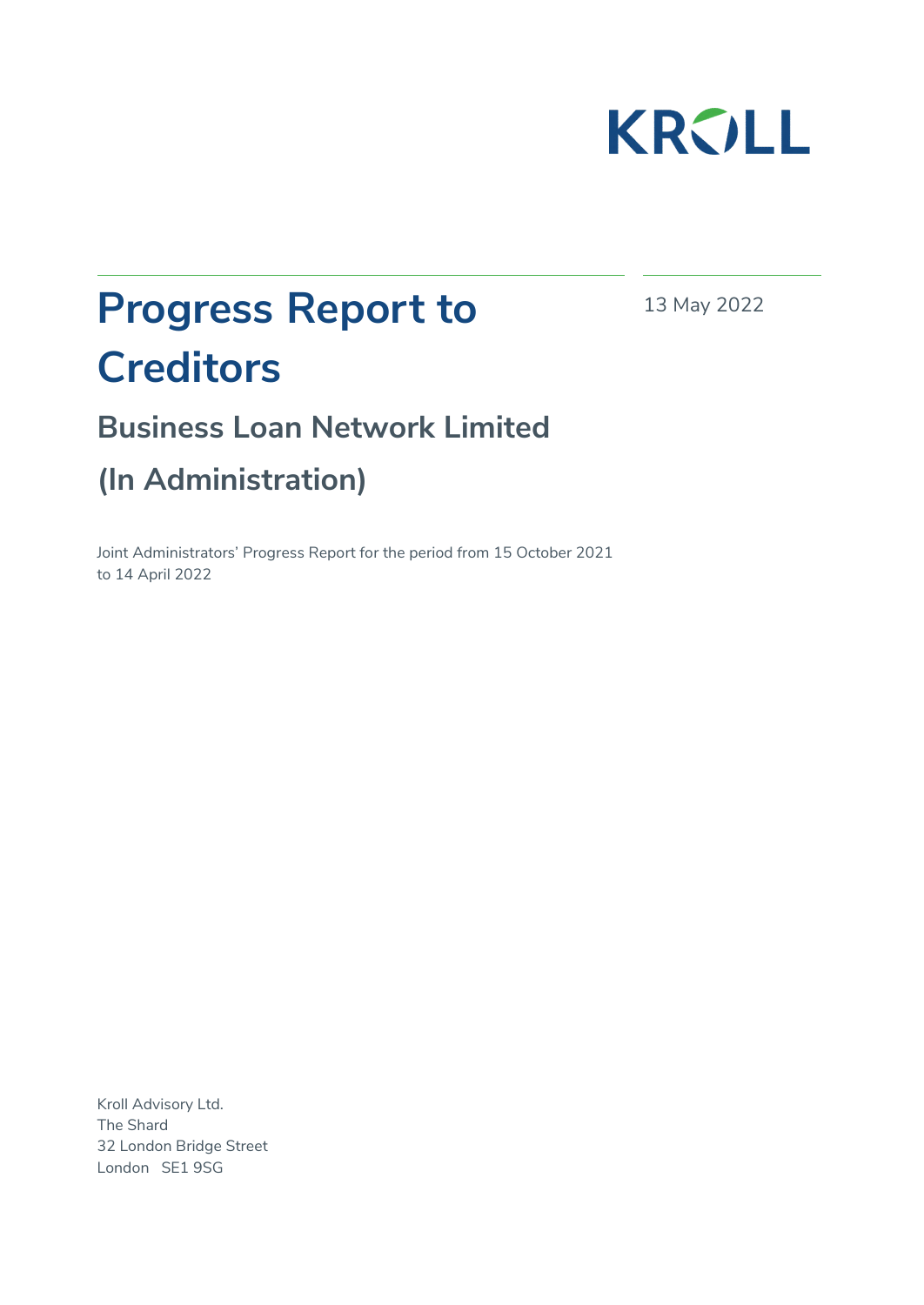# **Contents**

- 1 Introduction
- 2 Creditor Summary
- 3 Progress of the Administration
- 4 Outcome for Creditors
- 5 Other Matters
- 6 Fees, Expenses and Pre-Administration Costs
- 7 Future Strategy

#### **Appendices**

- 1 Statutory Information
- 2 Approved Proposals
- 3 Receipts and Payments Account
- 4 Analysis of Expenses Incurred
- 5 Analysis of Time Charged
- 6 Narrative of Work Carried Out for the Reporting Period
- 7 Statement of Creditors' Rights
- 8 Definitions
- 9 Notice about This Report

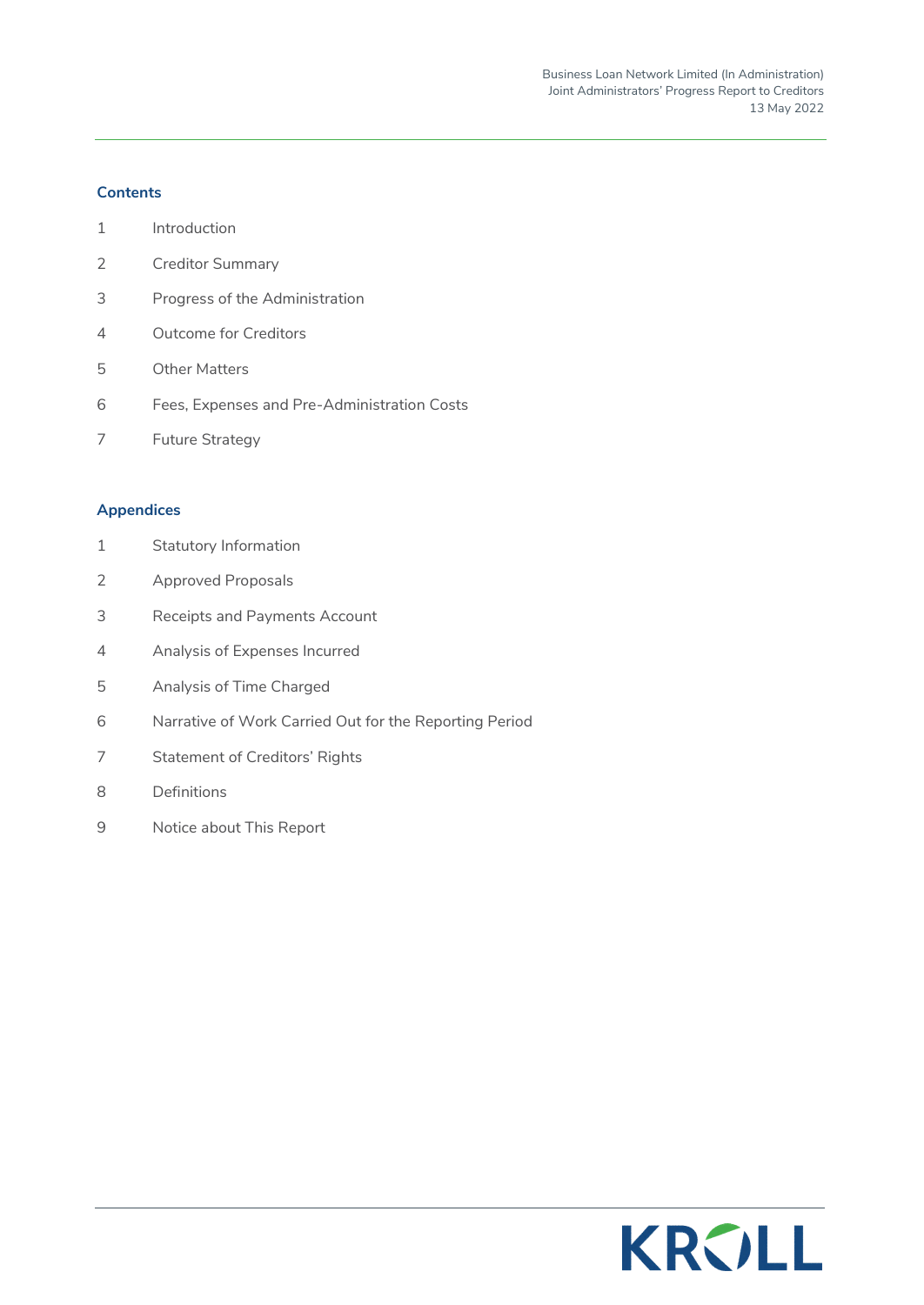# **1. Introduction**

The Joint Administrators were appointed on 15 April 2021 by the Court, following an application by the Directors of the Company.

The order was made by the High Court of Justice, Business and Property Courts of England and Wales, Insolvency and Companies List (Chd), Companies Court, Number 000680 of 2021.

This progress report provides an update on the Administration of the Company. It should be read in conjunction with the Previous Report.

The Joint Administrators have also explained their future strategy for the Administration and how likely it is that they will be able to pay each class of creditor.

You will find other important information in this Progress Report such as the costs the Joint Administrators have incurred.

A glossary of the abbreviations and definitions used throughout this document is attached at Appendix 8.

Please also note that an important legal notice about this progress report to creditors is attached at Appendix 9.

#### **2. Creditor Summary**

This Progress Report covers the period from 15 October 2021 to 14 April 2022.

#### **2.1 Summary of Proposals**

#### **Summary of Proposals**

The Joint Administrators are pursuing the second hierarchical objective, namely achieving a better result for the Company's creditors as a whole than would be likely if the Company were wound up without first being in Administration. The Joint Administrators consider that there is a real prospect that this is achievable for the reasons set out in the Report (paragraphs 117-125) and the Proposals, namely:

- a) There is a real prospect of higher net Loan Recoveries and BLN Fees and Costs being achieved in Administration as compared with Liquidation;
- b) That the making of an Administration Order will potentially reduce the extent of enquiries made which will significantly reduce costs to the benefit of the creditors of the Company; and
- c) Overall, the costs of the Administration are likely to be less than the costs of Liquidation.

The Joint Administrators' Proposals for achieving the purpose of the Administration were approved without modification by creditors via deemed consent on 23 June 2021.

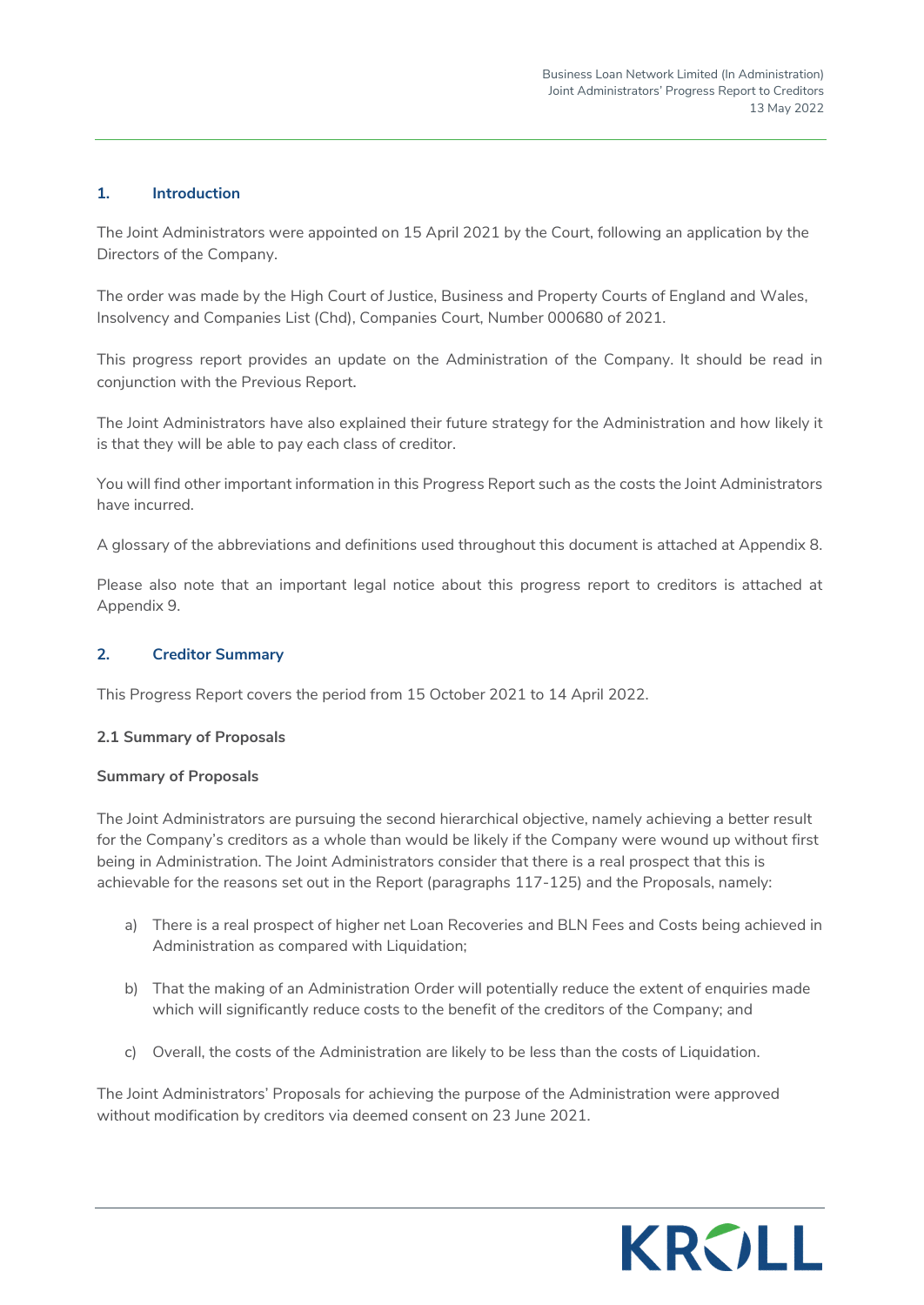# **2.2 Progress to Date**

#### **Loans**

As at the Appointment Date, there were 163 outstanding loans to 73 Borrowers. The outstanding principal loan value was c.£49.5m.

During the Reporting Period, a further 22 loans have redeemed.

In conjunction with ESF (the Joint Administrators' Loan Book Servicer), estimated Loan Recoveries have been revised to c.£20.2m (excluding accruing interest) and before deduction of BLN Fees and Costs.

#### **Client Estate**

As at the end of the Reporting Period and from Loan Recoveries, the Joint Administrators report that:

- £7,197,654 of Client Assets have been collected and allocated to Lenders' accounts;
- £417,773 has been received and allocated to the Company's client account and is subject to the outcome of the ongoing legal review into the uncertainty of the priority of distribution between certain loan syndicates as mentioned at the section titled "Client Money", and;
- £1,099,648 has been received and allocated to the Company's client account, the overriding majority of which will shortly be allocated to Lenders' accounts.

The Joint Administrators have paid Lender Withdrawal requests from Client Assets totaling £4,236,081.

The Joint Administrators have paid Lender Withdrawal requests from the CMP totaling £1,770,976.

The Joint Administrators continue to process and pay Lender Withdrawal requests weekly.

The Joint Administrators request all Lenders submit Lender Withdrawal requests by logging onto the Platform and submitting same where they have uninvested client monies held in their account.

#### **Insolvency Estate**

Based on these revised estimates, it is now estimated that BLN Fees and Costs are likely to be slightly lower than the previous estimate of c.£1.7m. This is an estimate and is subject to change.

#### **Investigations**

The Joint Administrators have filed their confidential report with the BEIS regarding the conduct of the Directors of the Company, as detailed in the Previous Reports.

#### **2.3 Outcome for Creditors**

The Company has no secured or preferential creditors, and therefore no update is required in this regard.

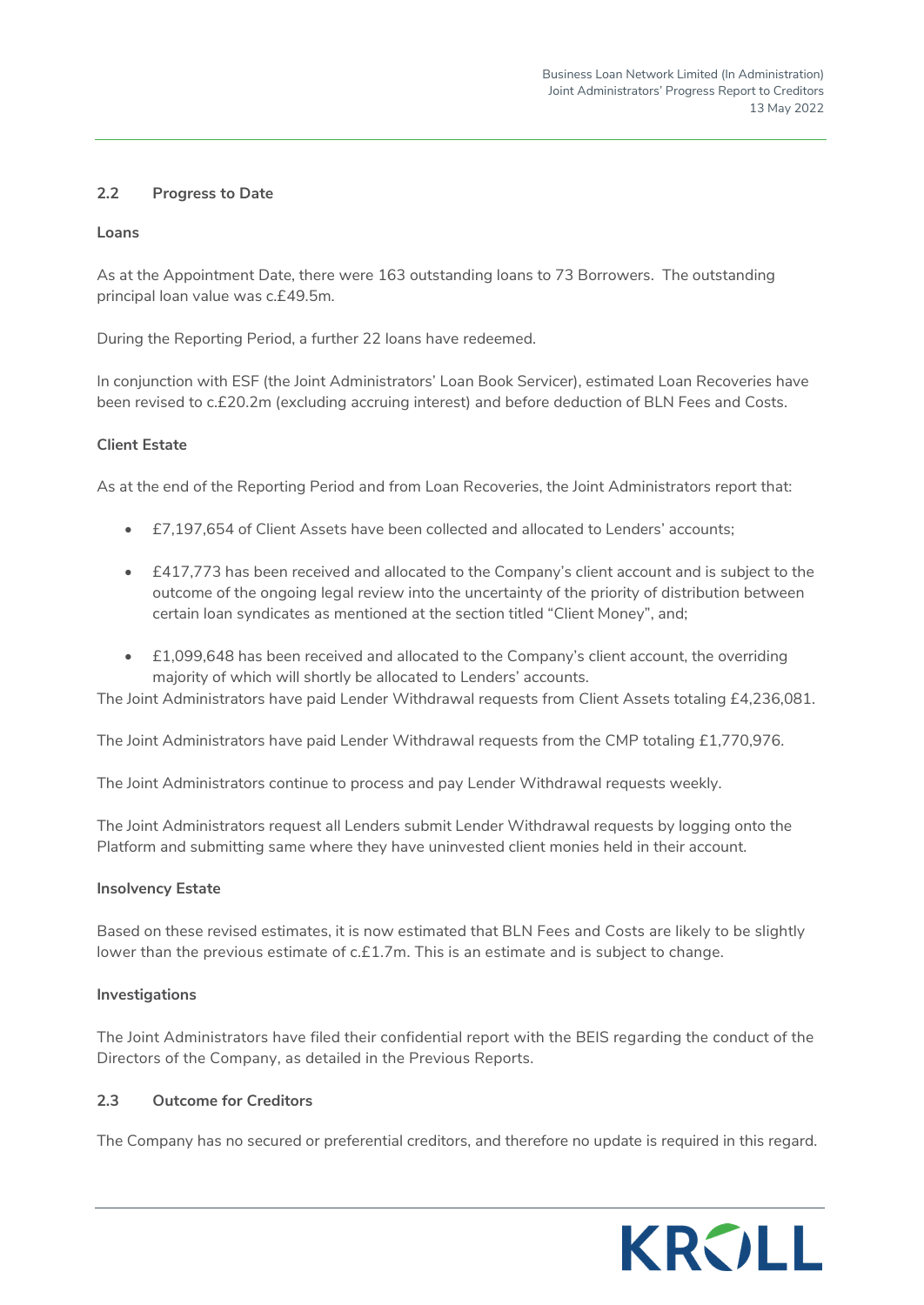Claims received from non-preferential unsecured creditors since the appointment date total £5,310,896. There have been no additional claims made during the appointment period.

Creditors should note that the Joint Administrators have not yet adjudicated on the merits of these claims and will not do so until it is known whether there will be sufficient funds to enable a distribution to nonpreferential unsecured creditors.

Based on the current information available to the Joint Administrators, it remains uncertain whether there will be sufficient asset realisations to enable a distribution to non-preferential unsecured creditors of the Company.

Please note, this Progress Report provides Creditors with an account of the progress of the Administration of the Company in the period. The Previous Reports are available to view at [www.IPS-docs.com](http://www.ips-docs.com/) and paper copies can be provided free of charge by writing to Tom Marston, Kroll Advisory Ltd, The Shard, 32 London Bridge Street, London, SE1 9SG.

Unless otherwise stated, all amounts in this Progress Report and appendices are stated net of VAT.

# **3. Progress of the Administration**

This section provides an update on the Joint Administrators' strategy for the Administration and progress to date.

#### **3.1 Strategy and Progress to Date**

As advised in the Proposals, the purpose of an Administration is to achieve one of the following hierarchical objectives:

- Rescuing the Company as a going concern; or
- Achieving a better result for the Company's creditors as a whole than would be likely if the Company were wound up (without first being in Administration); or
- Realising property in order to make a distribution to one or more secured or preferential creditors.

The first objective will not be achievable as there are insufficient funds and assets available to enable the Company to be rescued as a going concern.

The Joint Administrators are pursuing the second objective, namely achieving a better result for the Company's creditors as a whole than would be likely if the Company were wound up without first being in Administration. The Joint Administrators consider that there is a real prospect that this is achievable for the reasons set out in the Report (paragraphs 117 -125) and the Previous Report and Proposals, namely:

- a) There is a real prospect of higher net Loan Recoveries and BLN Fees and Costs being achieved in Administration as compared with Liquidation;
- b) That the making of an Administration Order will potentially reduce the extent of enquiries made which will significantly reduce costs to the benefit of the creditors of Company; and

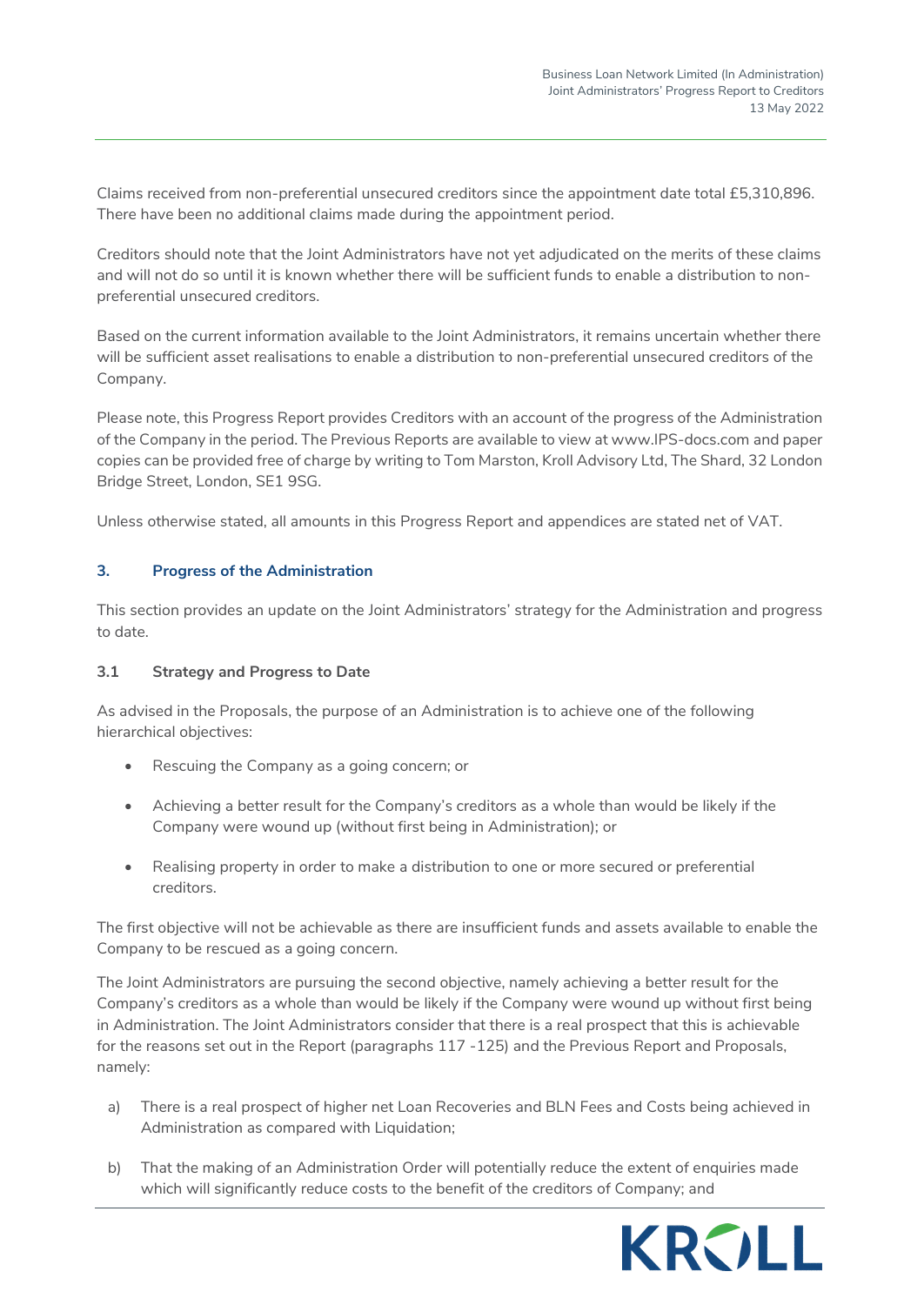c) Overall, the costs of the Administration are likely to be less than the costs of Liquidation.

The Joint Administrators' Proposals for achieving the purpose of the Administration were approved without modification by creditors via deemed consent on 23 June 2021.

## **3.2 Strategy of the Administration**

The Joint Administrators' strategy remains as follows, being to:

- Continue with the wind-down of the remaining Loans during the Administration process for the benefit of Lenders and the Company;
- Distribute Client Money to Lenders; and
- Realise the Company Assets for the benefit of the Company's creditors.

Pursuant to the permissions granted by the Court to utilise Client Assets, the Joint Administrators' current methodology is to retain 25% of Client Assets, being the 25% Retention, retained following the Joint Administrators' appointment, and the 75% balance to which Lenders are entitled will be allocated to relevant Lenders' accounts and made available for distribution, subject to appropriate Anti Money Laundering and Know Your Client checks being completed. The 25% Retention is and will be utilised by the Joint Administrators to meet the necessary costs of dealing with Client Assets.

As previously reported, it is anticipated that once Loans and Company Assets have been recovered to the extent possible and the costs and expenses of the Administration and dealing with Client Assets are known with more certainty, a costs allocation plan will be formulated whereby the costs of dealing with the Client Assets will be fairly allocated across Lenders and to the extent applicable, any funds then remaining will be distributed amongst Lenders.

There will be consultation with the Creditors' Committee (see below for further information) regarding the cost allocation plan and, if considered necessary, possibly an application to the Court for approval prior to implementation. In addition, the FCA will be kept informed throughout.

It is possible that the cost allocation plan may affect the value of any unsecured claims which Lenders may have against the Company.

#### **3.3 Loans**

As at the Appointment Date, there were 163 outstanding loans to 73 Borrowers. The outstanding principal loan value was c.£49m.

The Joint Administrators' Previous Report advised that, in conjunction with ESF (the Joint Administrators' Loan Book Servicer), estimated Loan Recoveries were projected to be c.£22m (excluding accruing interest) before deduction of BLN Fees and Costs.

During the Reporting Period, the Joint Administrators have continued to work closely with ESF and legal advisors in managing and progressing the loan book.

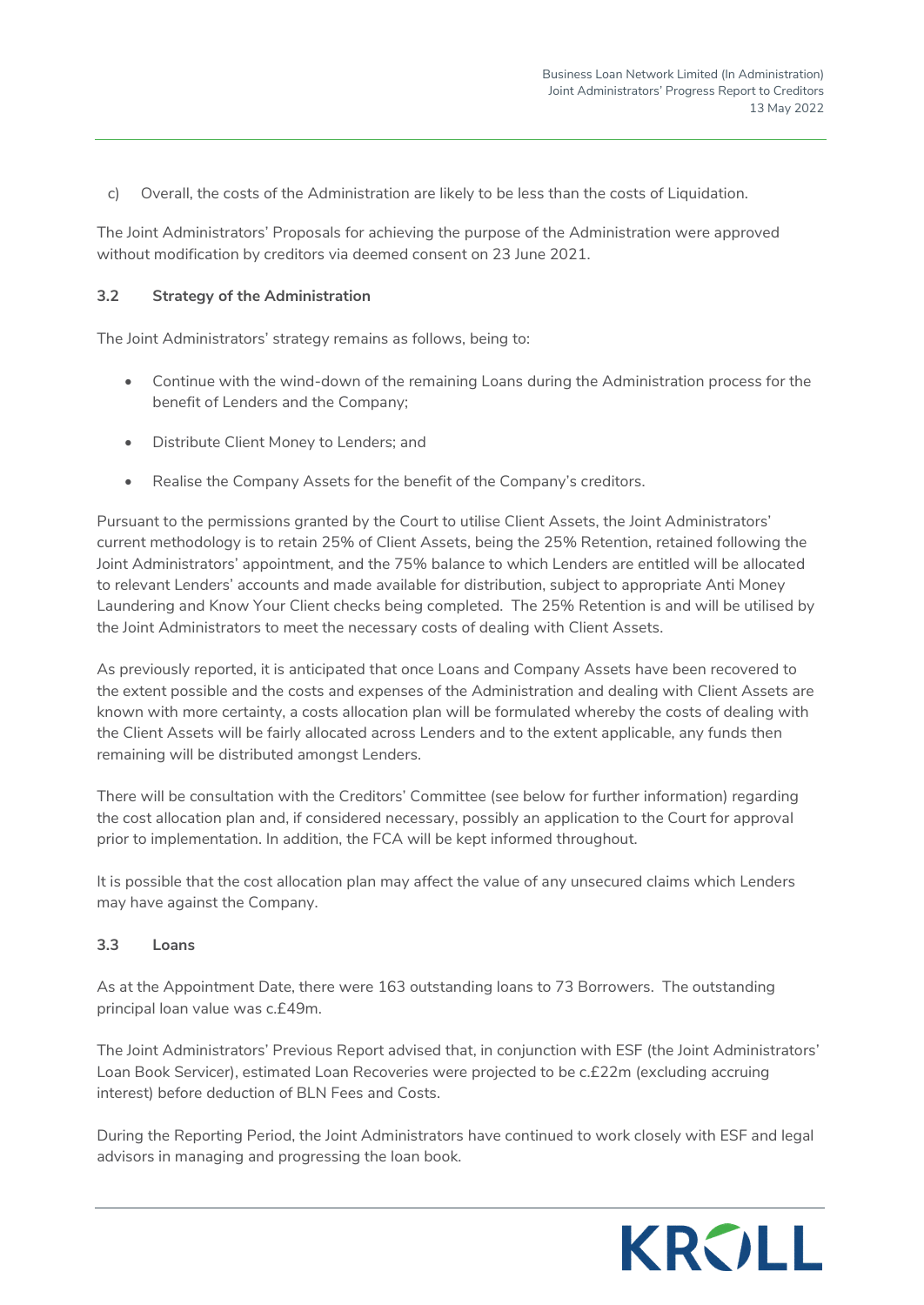A full review of the remaining Loans has also been carried out throughout Q1 2022 to assess which Loans will be collectable prior to January 2023, if the loans and property strategies continue as they are. This exercise was carried out as a number of small loans had been identified with projected recovery dates into 2024 and 2025. On an initial review the costs of realising the Loans may outweigh the benefit to the estate and as a result, the Joint Administrators and ESF are reviewing the most cost-efficient way to deal with these Loans.

Based on current estimates, Loan Recoveries are projected to total c£20.2m. The reason for the reduction of previous projections has been largely due to property values not reaching the anticipated levels and extra prudence on the remaining ERVs.

As before, it should also be noted that the current estimate (and previous estimates referred to above) does not include the recovery of accrued interest, which is likely to be material in certain cases, potential recoveries from some personal and corporate guarantees and other avenues of recovery. Accordingly, the Joint Administrators wish to make clear that this estimate is likely to change. Further, in the Reporting Period 22 Loans were redeemed. Further information is detailed below within the Client Asset section of this report where the Joint Administrators set out the amounts allocated to Lenders' accounts as a result. At the end of the Reporting period, there are 129 loans left with outstanding principal balances of £40,122,008.

Lenders will continue to receive syndicate updates on active Loans for which they are invested by email in the usual way, and it is recommended Lenders continue to review these when received for further information. Since the Joint Administrators' appointment, approximately 262 syndicate updates have been sent to Lenders across 51 active loans.

ESF, in conjunction with the Joint Administrators' oversight, continue to liaise with Borrowers with the aim of securing Loan Recoveries.

The next sections provide an update regarding Loan Recoveries and the collection of BLN Fees and Costs for the Client Estate and Insolvency Estate respectively.

# **3.4 Client Estate**

This section deals with assets which are subject to the proprietary rights of Lenders, predominately being Client Money and Client Assets as well as other associated matters.

Assets within the Client Estate do not form part of the Insolvency Estate but are included here for reference given the close relationship between them.

#### **Client Assets**

Client Assets are amounts from Loan Recoveries from Loans received after the Joint Administrators' appointment to which Lenders are entitled. Client Assets are held by the Company in a client account specifically for this purpose.

As at the end of the Reporting Period and from Loan Recoveries, the Joint Administrators report that:

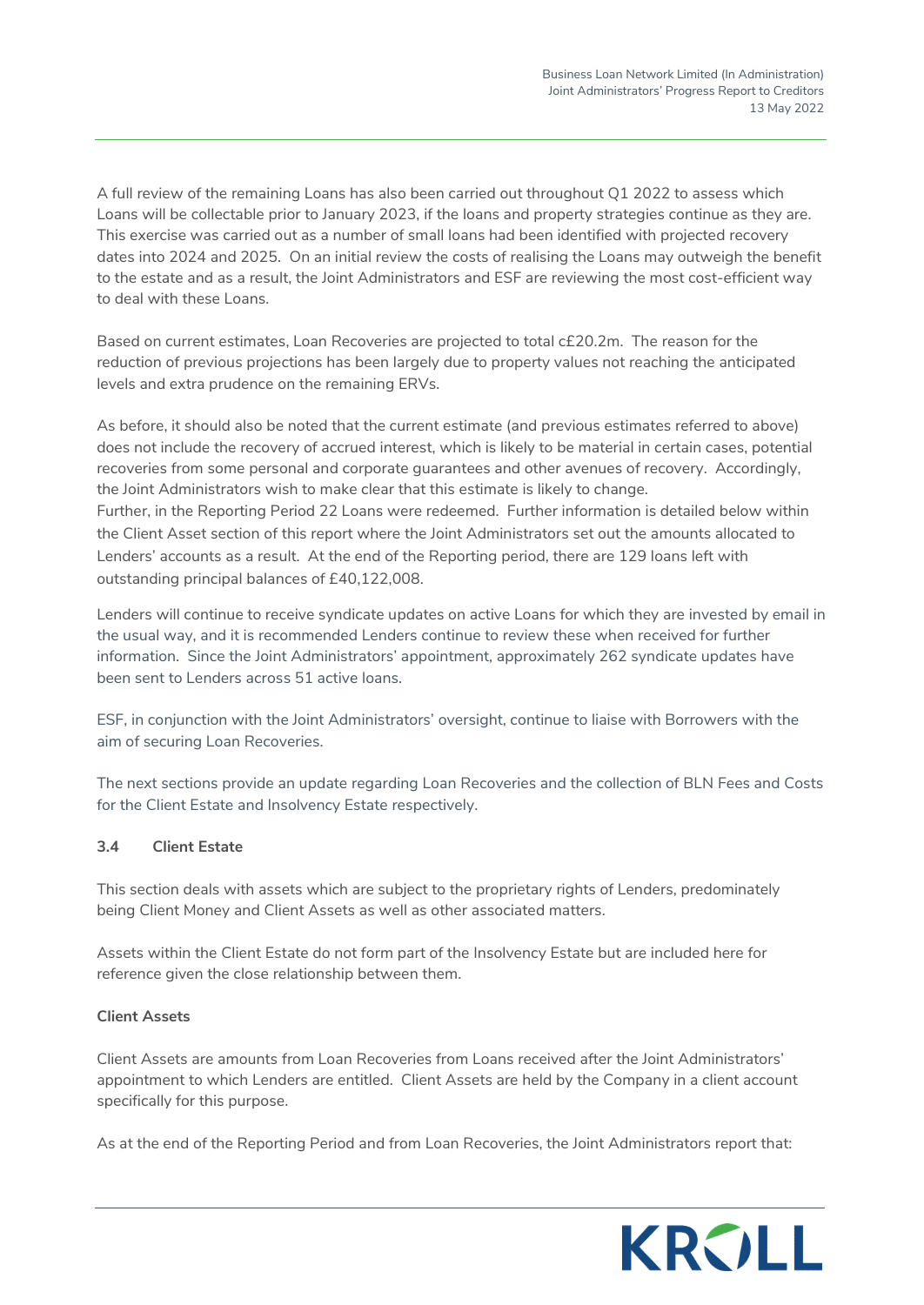- £7,197,654 of Client Assets have been collected and allocated to Lenders' accounts, an increase of £3,573,871 as compared to the figure stated in the Previous Report;
- £414,773 has been received and allocated to the Company's client account (an increase of £184,152 as compared to the figure stated in the Previous Report) and is subject to the outcome of the ongoing legal review into the uncertainty of the priority of distribution between certain loan syndicates as mentioned at the section titled "Client Money", and;
- £1,099,648 has been received and allocated to the Company's client account, the overriding majority of which will shortly be allocated to Lenders' accounts. This is an increase from the figure stated in the Previous Report of £911,570.

An update concerning Lender Withdrawals from Client Assets is detailed below.

As noted above, the 25% Retention will be retained by the Joint Administrators as a provision to meet the necessary costs of dealing with Client Assets as ordered by the Court and summarised at Section 3.2 above. As at the end of the Reporting Period, £1,782,814 of Client Assets had been collected and allocated to the 25% Retention account to meet approved costs, an increase of £886,544 as stated in the Joint Administrators' Previous Report. Approved paid costs as at the end of the Reporting Period total £1,695,003 (incl. VAT), an increase of £969,649 as stated in the Joint Administrators' Previous Report. Further information regarding approved costs incurred and paid from the 25% Retention is included at Section 6.2 below.

#### **Client Money**

In accordance with the FCA's Client Assets Sourcebook (CASS), Client Money held by the Company at the time of the Joint Administrators' appointment (i.e. monies held in Lenders' accounts with the Company), are to be reconciled and notionally pooled, forming a Client Money Pool ("CMP").

The CMP totals £2,799,793. Of this and upon the appointment of the Joint Administrators, £725,277 has been allocated into the client account but had not yet been allocated to Lenders. However, during the Reporting Period, £4,034 was able to be allocated to relevant Lenders' accounts. Additionally, £30,573 was retained for legal costs in respect of certain Loans with £690,670 relating to recovery proceeds received where legal uncertainty exists as to the priority of distribution between loan syndicates.

At the end of the Reporting Period, £30,573 is currently being held to cover future costs relevant to particular Loans.

In respect of the £690,670, the Joint Administrators' Previous Report advised that, following the Joint Administrators' extensive financial and legal review in conjunction with Gunnercooke, Counsel advice was being sought. During the Reporting Period, the Joint Administrators and gunnercooke worked with Counsel to identify a cost-effective efficient solution to enable the Loan Recoveries to be allocated and distributed to the appropriate Lenders. The Joint Administrators are able to advise in conjunction with gunnercooke that they believe a solution has been identified which, although required more complex and detailed review, potentially avoids the need to make an application to Court. The Joint Administrators hope that the relevant Lenders will be contacted during the next reporting period with details of same to enable this matter to be progressed.

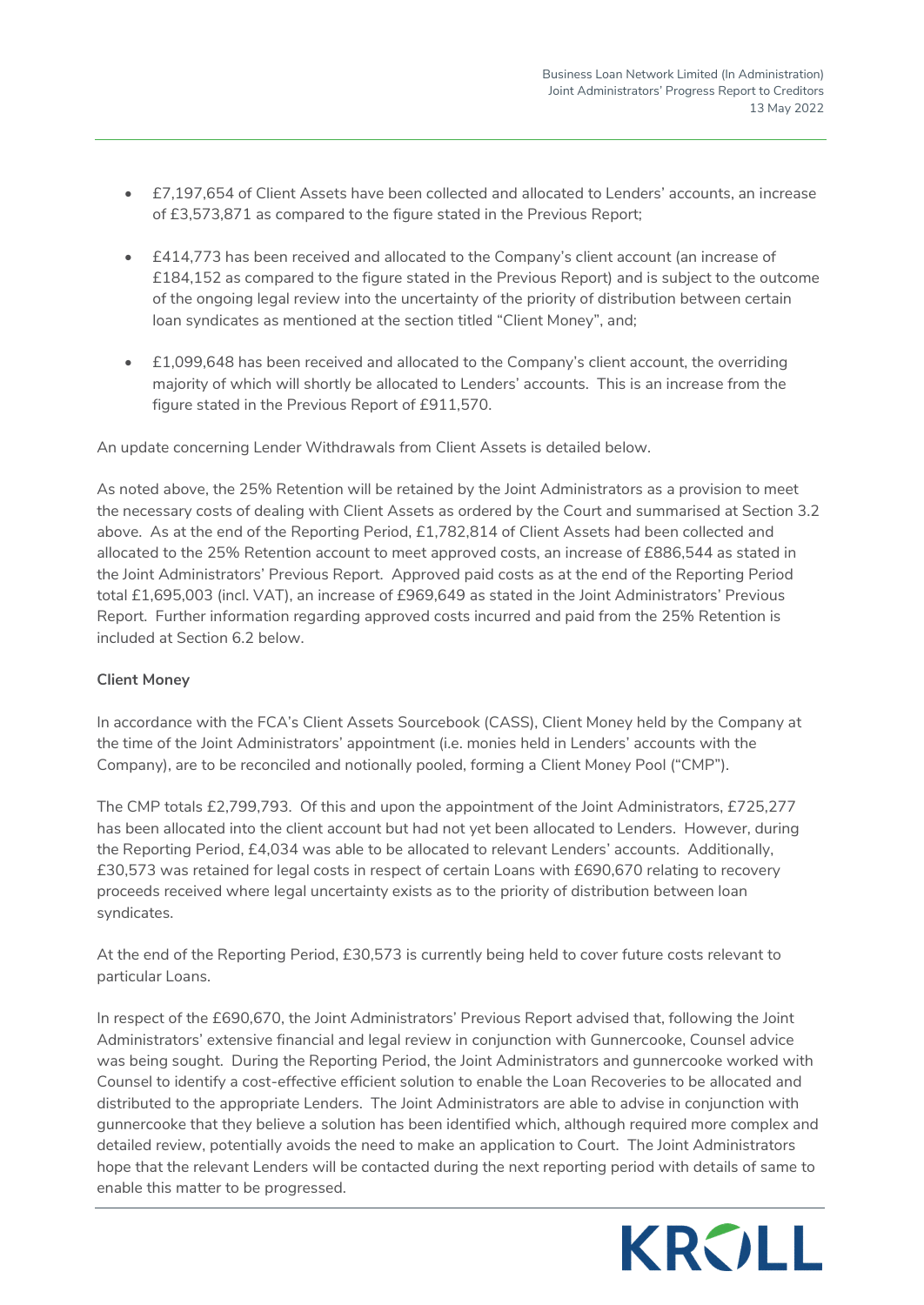An update concerning Lender Withdrawals from the CMP from client monies allocated to Lenders' accounts is detailed below.

# **AML / KYC and Lender Withdrawals**

By way of reminder, the Joint Administrators are required to ensure that appropriate Anti Money Laundering and Know Your Client checks have been performed prior to permitting Lender withdrawals ("AML & KYC").

This applies to Lender withdrawals from both the CMP and Client Assets.

During the Reporting Period, the Joint Administrators have continued to process and pay Lender withdrawals on a weekly basis. As at the end of the Reporting Period, the Joint Administrators have paid the following amounts to Lenders:

- CMP £1,770,976, an increase of £246,311 as compared to the figure stated in the Previous Report;
- Client Assets £4,236,081 an increase of £2,275,290 as compared to the figure stated in the Previous Report;

Further, as at the end of the Reporting period, the following amounts were held in BLN's client accounts:

- CMP £1,025,609
- Client Assets £2,785,757

Of the Client Assets of £2,785,757, £417,773 relates to recovery proceeds received where legal uncertainty exists as to the priority of distribution between loan syndicates (please see above for further information), £1,009,648 will shortly be allocated to Lenders' accounts with the balance held in Lenders' accounts on the platform and available for withdrawal, subject to satisfactory AML/KYC checks.

Additionally, during the Reporting Period, the Joint Administrators have worked with ESF to issue communications, to include written letters, in an attempt to encourage Lenders to submit necessary AML/KYC information so that Lender withdrawal requests can be processed.

The Joint Administrators will continue to process and pay Lender withdrawal requests weekly or as appropriate.

#### **Request to Lenders to submit Lender Withdrawal Requests**

As previously advised, the Joint Administrators, together with their appointed servicer, ESF, wish to pay to Lenders all their uninvested client monies allocated to their accounts at the earliest opportunity.

In this regard, please can Lenders review their account with the Company by logging onto the Platform at <https://www.businessloannetwork.co.uk/>to check whether they hold uninvested client monies. If Lenders

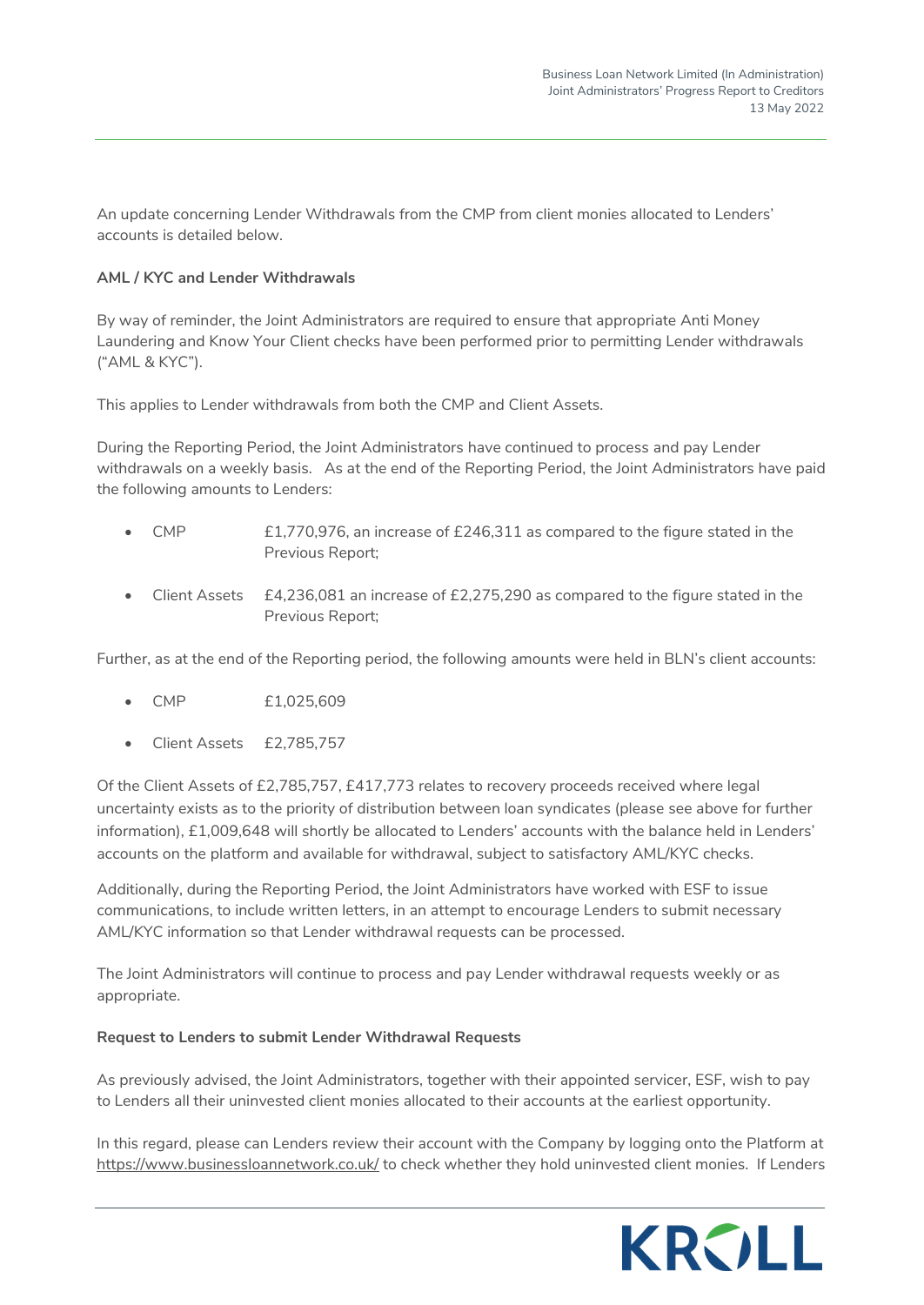do hold uninvested client monies in their accounts, the Joint Administrators ask Lenders to submit a Lender Withdrawal Request as soon as reasonably practicable to request withdrawal of funds.

## **3.5 Insolvency Estate**

This section deals with Company Assets which belong to the Company or to which it's entitled.

Company Assets are assets included with the insolvency estate and are available for distribution to creditors after the costs and expenses of the Administration have been deducted.

Realisations during the Reporting Period are set out in the Joint Administrators' Receipts and Payments Account at Appendix 3.

Company Assets already realised in full and which were disclosed in earlier reports are not re-stated below.

# **BLN Fees and Costs**

The Company derives its income from fees charged to Borrowers included within Loan Recoveries from Loans for the Company's own account as well as reimbursement of other costs it has incurred on behalf of Lenders, being defined as BLN Fees and Costs.

As previously reported:

- The majority of BLN Fees and Costs are due in the future but £762,609 had accrued and was owing to the Company as at Appointment Date based on the data from Company's records. These accrued but unpaid amounts relate to non-performing loans.
- The Report, which was based on estimates provided by the Company prior to the Administration, estimated that BLN Fees and Costs could be c.£1.9m but was subject to change.

In the Reporting Period, the Joint Administrators have collected, as shown on the Receipts and Payments Account at Appendix 3, £375,021 of BLN Fees and Costs, bringing total realisations in this regard to £459,218.

The Joint Administrators' Previous Report advised that BLN Fees and Costs could be c£1.7m. Given the review of the remaining Loans mentioned above at Section 3.3, which estimates a slight reduction in the projected total Loan recoveries, it's likely that BLN Fees and Costs might be slightly less than the previous estimate of c£1.7m. The Joint Administrators will provide further updates in their future progress reports.

# **Buy Back Loans**

The Company bought certain loan parts relating to the Gould Loans from Lenders prior to the Appointment Date. Any Loan Recoveries in respect of those loan parts will be for the Insolvency Estate.

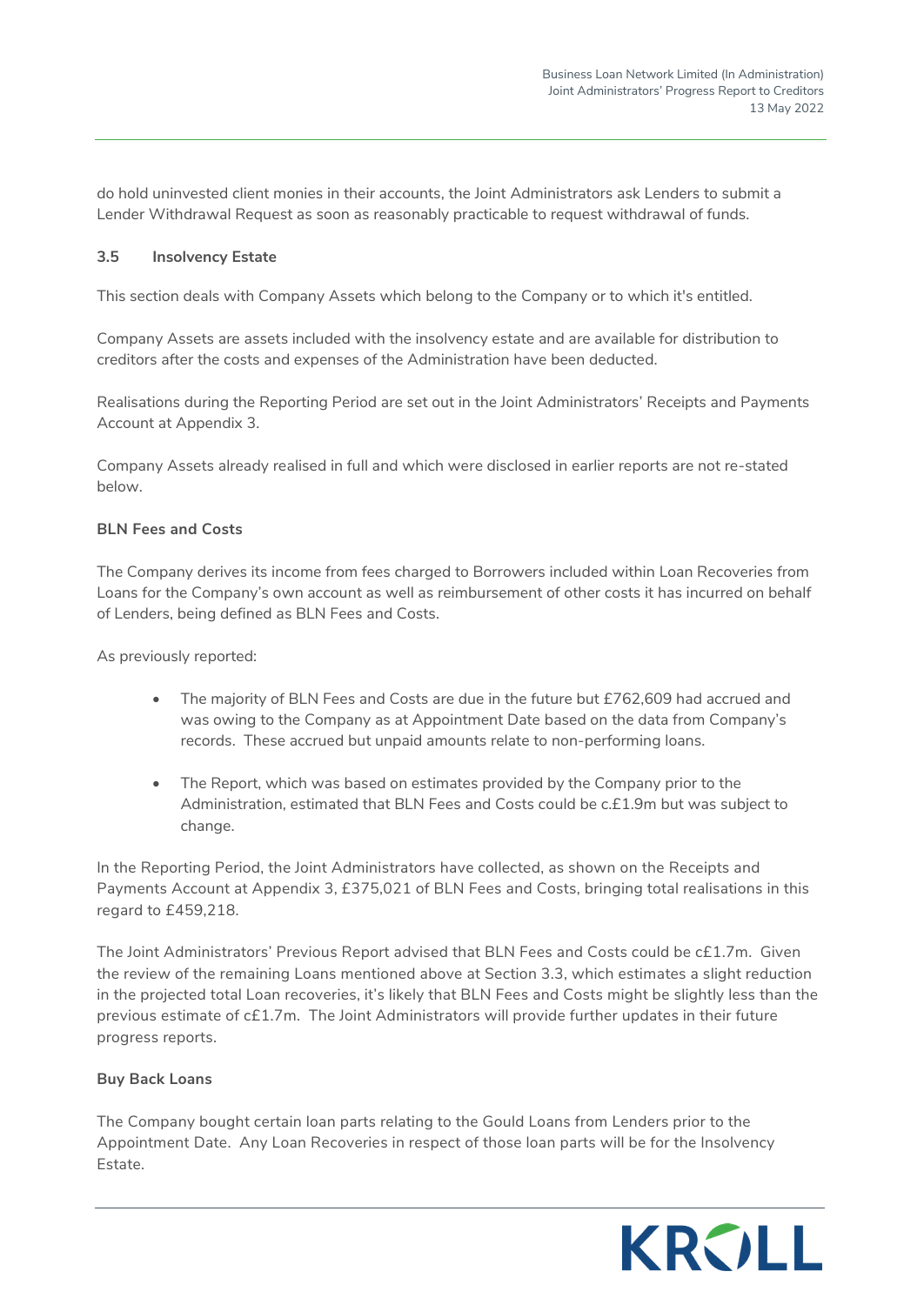Prior to the Appointment Date, the Company had commenced recovery proceedings against a professional adviser and had issued a Letter of Claim on 23 July 2020 seeking damages of £610k.

During the Reporting Period, further analysis was undertaken by the Joint Administrators. The Joint Administrators confirm that the parties remain in ongoing dialogue.

The Joint Administrators are unable to disclose further details at this time so not to prejudice any potential future recovery actions and updates will be provided to creditors in the Joint Administrators' progress reports to creditors, as appropriate.

#### **Intellectual Property**

As previously reported, the Company previously traded as ThinCats and was the registered owner of the trademark "ThinCats", up to October 2020. Following receipt of an independent valuation, the Company sold the registered trademark and any other intellectual property associated with the ThinCats brand to ESF in October 2020, prior to the appointment of Administrators.

The Joint Administrators review of whether appropriate consideration was received for the transferred asset remains ongoing. The Joint Administrators will provide a further update in their next report to creditors.

#### **Investments**

The Company owns 25.48% of ordinary shares in TAL.

It is understood that the Company entered into a Joint Venture arrangement agreement with TAL to provide software and a licence for the use of certain intellectual property in exchange for the issue of ordinary shares in. The Company has ascribed no monetary value to the investment in TAL and has not received any dividend or other income from TAL.

During the Reporting Period, the Joint Administrators have been in dialogue with TAL, to include TAL providing the Joint Administrators with requested information. The Joint Administrators are currently exploring realising the Company's shares in TAL.

The Joint Administrators will provide a further update in their next report to creditors.

#### **Bank Interest**

During the Reporting Period, the Joint Administrators received £57 into the Administration estate in respect of bank interest, bringing total bank interest received to £129.

#### **3.6 Investigations**

The Joint Administrators reviewed the affairs of the Company to ascertain if there were any actions which could be taken against third parties to increase recoveries for Creditors. This review included a detailed analysis of the Company's bank statements, financial records, minutes of board meetings, other company records as well as engaging with parties formally engaged by the Company.

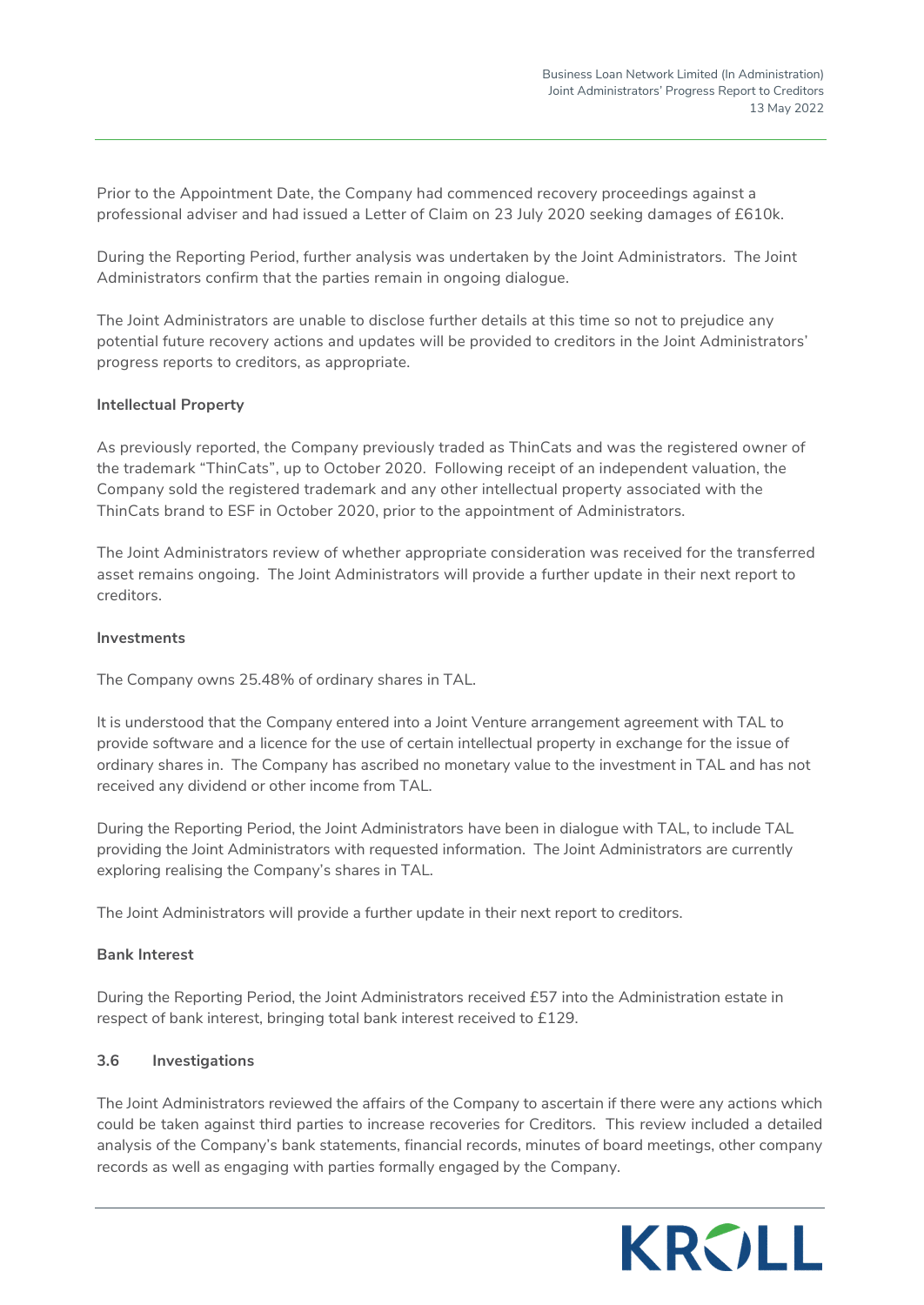The Joint Administrators' Previous Report advised that the Joint Administrators have been engaging with the Directors to understand the nature of certain transactions and the rationale behind certain decisions made in the period prior to the Administration. This has included seeking the completion of questionnaires from each of the directors in office within the three-year period prior to the Administration.

During the Reporting Period, the Joint Administrators review of the abovementioned matters remains ongoing, to include the sale of the intellectual mentioned at Section 3.5 above. The Joint Administrators reiterate that, at this stage, no claims have been identified and that the ongoing investigations might conclude that no further work be undertaken.

The Joint Administrators have complied with their statutory obligation to file a report with BEIS concerning the conduct of all directors of the Company that served in the three years prior to the Joint Administrators appointment. Please note this report is confidential.

# **4. Outcome for Creditors**

# **4.1 Secured Creditors**

The Company has no secured creditors.

# **4.2 Preferential Creditors**

The Company has no preferential creditors.

# **4.3 Unsecured Creditors**

As noted in the Proposals, according to the SOA there are non-preferential unsecured creditors of the Company with claims of £783,251 as at the Appointment Date, summarised as follows:

| Creditor                                   |         |
|--------------------------------------------|---------|
|                                            |         |
| <b>HMRC</b>                                |         |
| <b>Trade and Expense Creditors</b>         | 2.601   |
| Employees (unsecured element)              |         |
| <b>ESF</b>                                 | 382,710 |
| Lenders (see below note)                   | 388,929 |
| Other non-preferential unsecured creditors | 9,011   |
| <b>Total</b>                               | 783.251 |

As previously advised, it is important to note that the amount owed to lenders in the table above and as per the SOA relates solely to the principal liabilities owed to those Lenders specifically in relation to the complaint upheld by the Company on 22 January 2021 as detailed in the Proposals.

The SOA also does not quantify the amounts potentially owed to other Lenders, including upheld FOS determinations - see below for further information.

The figures provided in the above table and in the SOA do not affect creditors' rights to submit a claim and for a different amount.

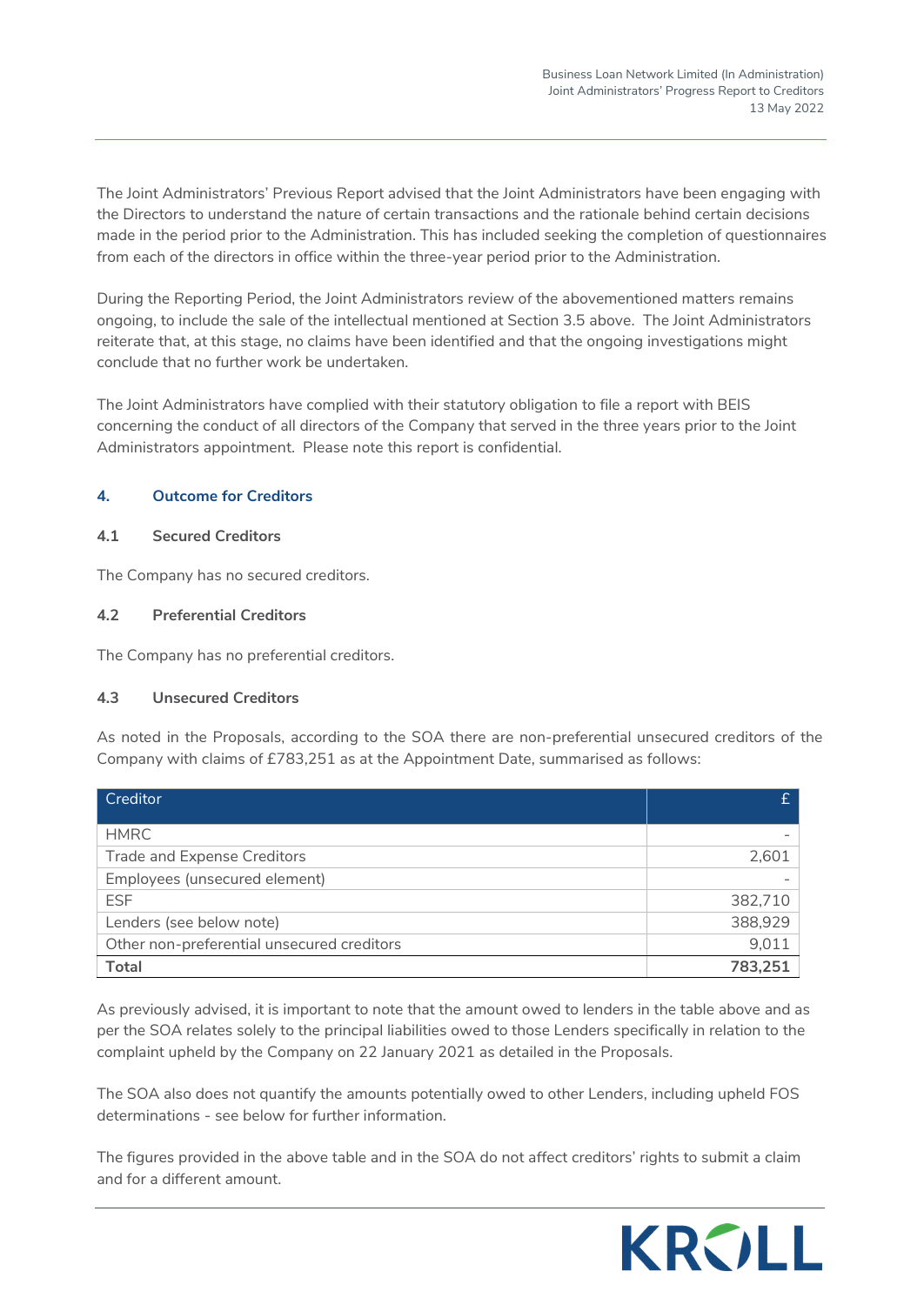Claims received from non-preferential unsecured creditors (including all contingent lender creditors) during the Cumulative Period total £5,310,896. The majority of the non-preferential unsecured creditor claims received are from Lenders and contingent.

Creditors should note that the Joint Administrators have not yet adjudicated on the merits of unsecured claims and will not do so until it is known whether there will be sufficient funds available to enable a distribution to non-preferential unsecured creditors.

Based on the current information available to the Joint Administrators, it remains uncertain whether there will be sufficient asset realisations to enable a distribution to be paid to the non-preferential unsecured creditors of the Company. A further update in this regard will be provided to creditors in the Joint Administrators' next report to creditors.

# **4.4 Lenders**

As noted in the Previous Report and the Proposals, the essence of a P2P platform is that the proceeds of loans the Company facilitates are not its property. The Lenders to those loans are those who chose, via the Company's platform, to invest in them. Any shortfall suffered by Lenders on any particular loan, does not in itself give rise to a claim against the Company.

In the circumstances of this matter, for the purposes of the approval process of the Proposals and the establishment of a Creditors' Committee, the Joint Administrators have decided to treat all Lenders as contingent creditors in this regard. In doing so, the Joint Administrators are not admitting any Lender's claim as to validity or value.

#### Lenders who have complained to FOS

The Company continues to be regulated by the FCA and relevant regulatory provisions still apply. The Joint Administrators are continuing to discuss this with their legal advisers but are aware that by s.228(5) of the Financial Services and Markets Act 2000 (which provides "If the complainant notifies the ombudsman that he accepts the determination, it is binding on the respondent and the complainant and final").

Absent any grounds on which to challenge the determination as being one which no reasonable authority could have made, the Joint Administrators appear to be bound to accept any such award as an unsecured liability of the Company.

The Joint Administrators are also aware of the provisions of DISP 1.3.2(AG) which provides that the results of an Ombudsman's finding should be "effectively applied in future complaint handling" and "where appropriate upheld".

These and other relevant provisions will be taken into account should the Joint Administrators be in a position to adjudicate the Lender's claims against the Company.

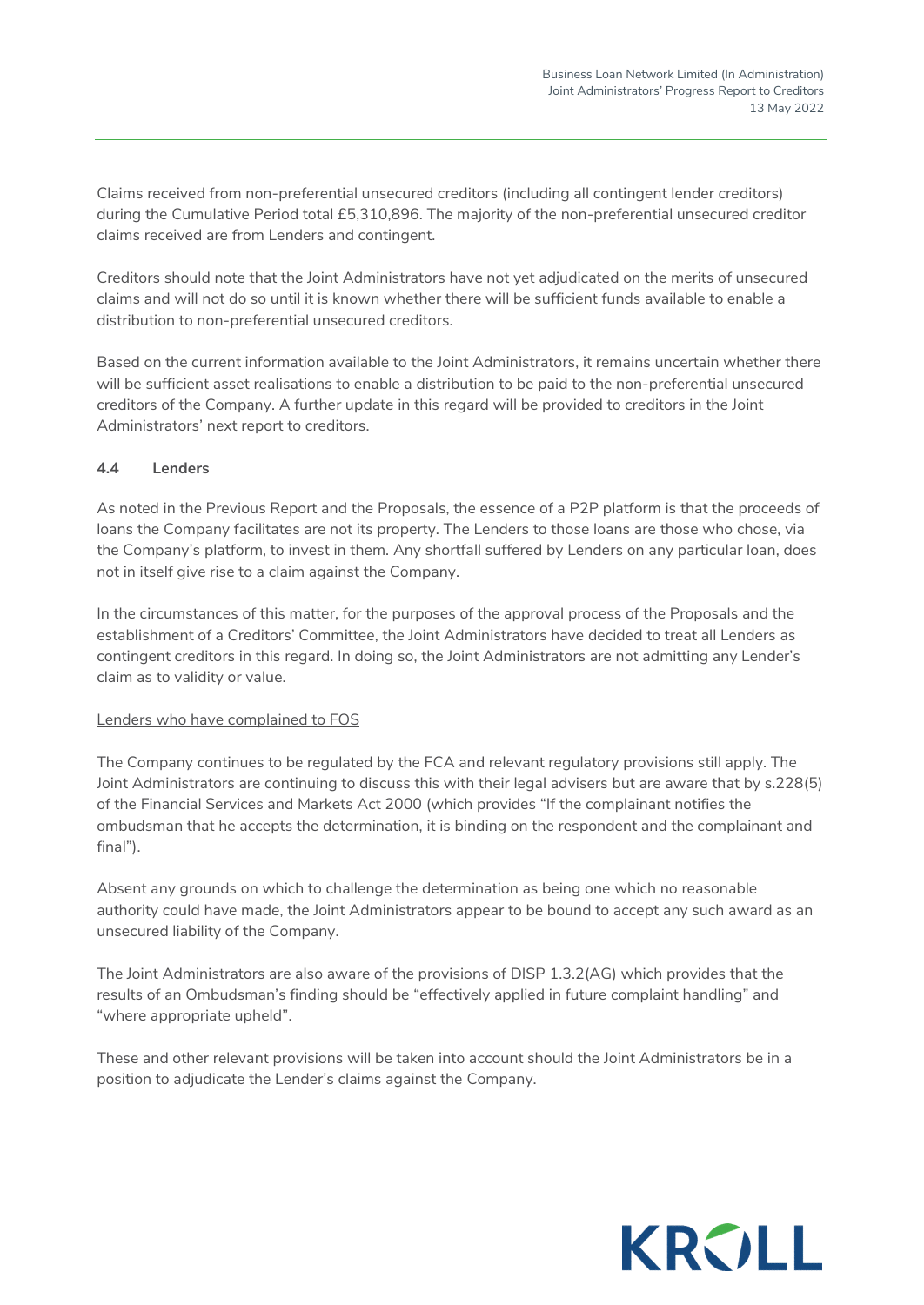# How to Submit a claim in the Administration

If not already done so, Lenders who wish to claim as creditors and ordinary creditors (all other non-Lender creditors) of the Company should ensure that they have submitted details of their claim via the Creditors' Portal which can be accessed at www.ips-docs.com (see earlier communications in the Administration regarding how to access same).

# **4.5 Prescribed Part**

The Company is not subject to any floating charges and, therefore, the Prescribed Part provisions do not apply.

# **5. Other Matters**

# **5.1 Creditors' Committee**

# **Establishment of the Creditors' Committee**

The Joint Administrators' previous communications to creditors and Lenders have stated that the Joint Administrators believe that this is an appropriate matter for a Creditors' Committee to be formed, provided sufficient nominations are received.

Accordingly, following the sending of the Proposals and as previously advised, a Creditors' Committee was established on 6 August 2021, consisting of five members as follows:

- Kevin Singleton
- **•** Andrew Selkirk
- Grays of Norwich Limited
- Windsor Estates Finance Limited
- Glencar Investments XII Designated Activity Company

Each member of the Creditors' Committee has signed a Non-Disclosure Agreement. Consequently, each of the Creditors' Committee are privy to confidential information but are required to keep this information and other dealings in respect of the Creditors' Committee confidential. They are not permitted to share any information with creditors or Lenders.

#### **Role of a Creditors' Committee**

A Creditors' Committee represents the interest of the creditors as a whole, rather than the interests of individual creditors.

The main function of the Creditors' Committee is to assist the Joint Administrators in discharging their duties as well as approve the Joint Administrators remuneration. This may include assisting the Joint Administrators in key decisions, representing the main body of unsecured creditors, or providing information relating to the Company, its business and affairs.

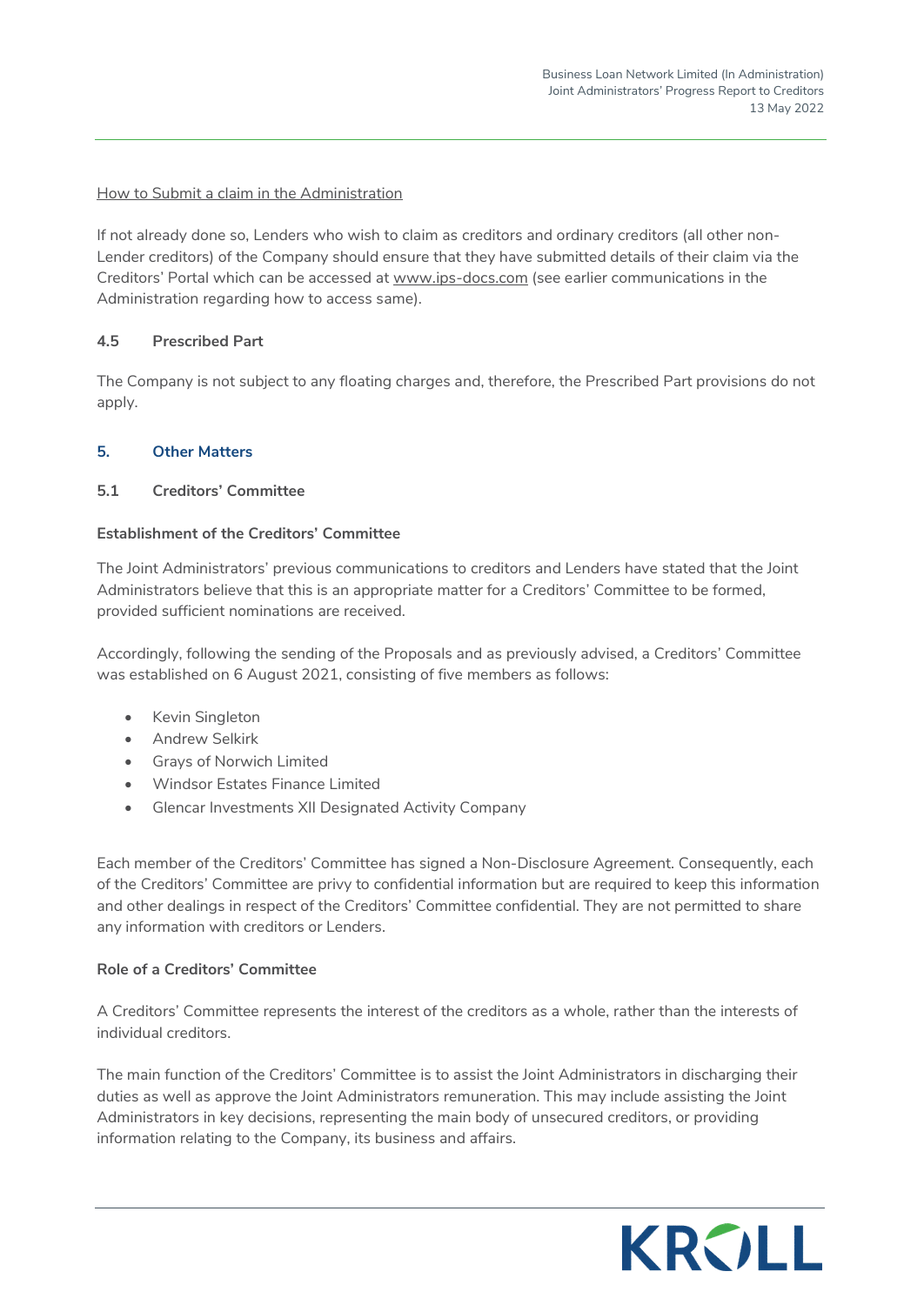Further information is contained with the Proposals which remain available on the Joint Administrators' IPS Creditors' Portal which can be accessed at [www.ips-docs.com](http://www.ips-docs.com/) (see earlier communications in the Administration regarding how to access same).

# **Creditors' Committee Meetings**

The first meeting of the Creditors' Committee took place on 8 September 2021 and lasted approximately four hours. The Joint Administrators provided a comprehensive update on the progress of the Insolvency Estate as well as the Client Estate, to include ongoing strategy and next steps.

During the Reporting Period, a further Creditors' Committee meeting took place on 13 December 2021 where a further detailed update was provided.

The Creditors' Committee engaged with the Joint Administrators both in terms of providing their opinions on the information and update provided as well as by providing information to assist with the conduct of the Administration.

The Joint Administrators will shortly be convening the third meeting of the Creditors Committee where a further detailed update will be provided.

#### **How to Communicate with the Creditors' Committee**

The Creditors' Committee have set up a dedicated email address should any Lenders wish to contact them about matters concerning the Administration of BLN. Their email address is [blncreditors@gmail.com.](mailto:blncreditors@gmail.com)

Please note and as mentioned above, each member of the Creditors' Committee has signed a Non-Disclosure Agreement and consequently is prevented from divulging the content of Creditors' Committee meetings or information received in their capacity as a member of the Creditors' Committee to other Lenders or any other parties outside of the Creditors' Committee. This measure is important and is ultimately designed to protect the best interests of the Company and its creditors.

#### **5.2 Joint Administrators' Receipts and Payments account**

A detailed receipts and payments account for the Cumulative Period and Reporting Period is shown in Appendix 3 together with a cumulative account for the whole of the Administration.

#### **5.3 Creditors' Rights**

Further information regarding the remuneration and expenses of the Joint Administrators, including Creditors' rights to challenge such costs is provided at Appendix 7, Statement of Creditors' Rights.

# **6. Fees, Expenses and Pre-Administration Costs**

#### **6.1 Insolvency Estate**

This section deals with the Joint Administrators' remuneration and the costs and expenses of the Administration in accordance with the Act and Rules, as appropriate.

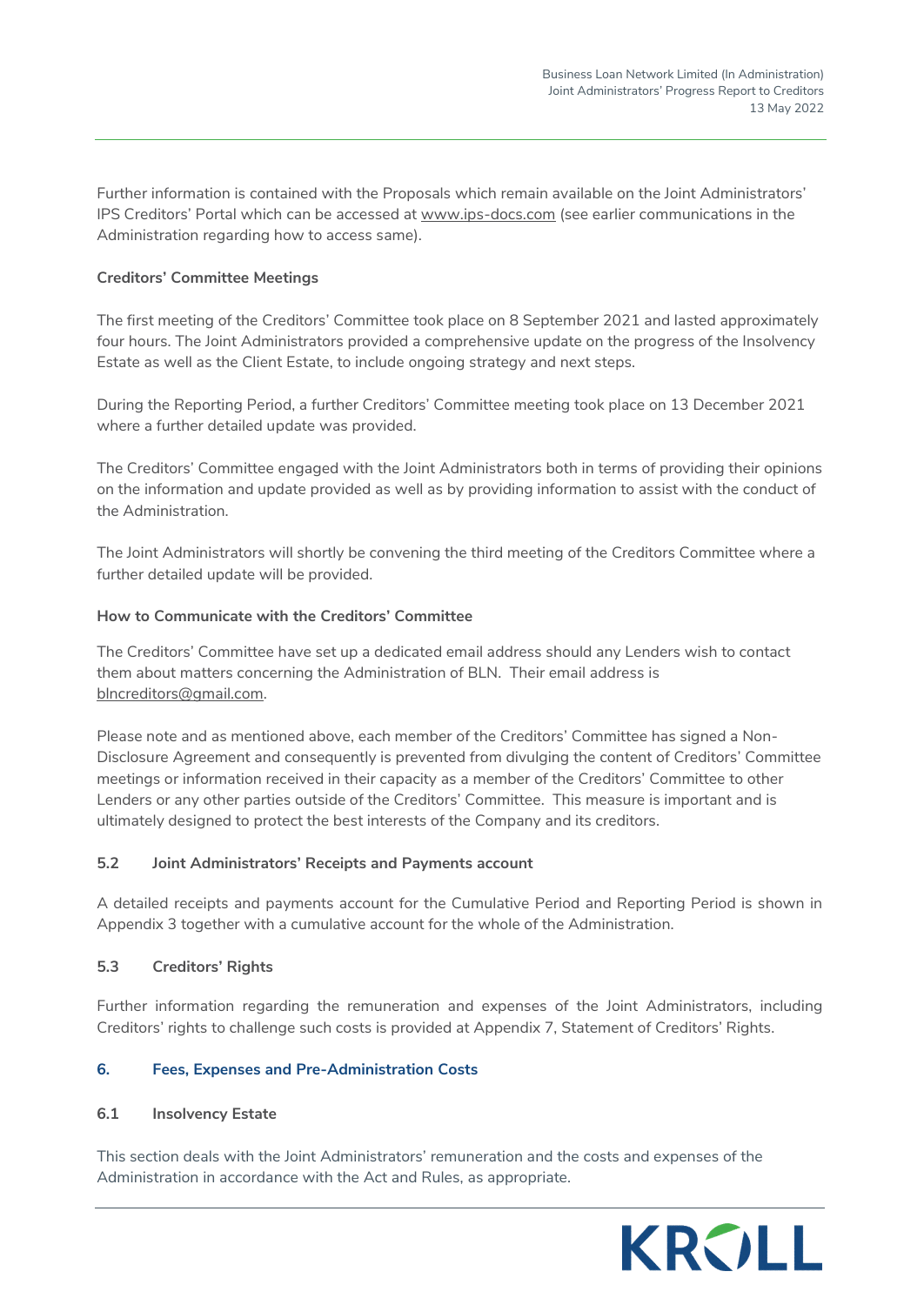## **Basis of the Joint Administrators' Remuneration**

The basis of the Joint Administrators' remuneration was approved by the Creditors Committee on 21 September 2021 and is fixed by reference to the time properly incurred by the Joint Administrators in attending to matters arising during the Administration in accordance with the Fee Estimate provided in the Proposals and Kroll's usual charge-out rates for work of this nature.

The Fee Estimate approved by the Creditors Committee totals £1,532,880 and effectively acts as a cap on the remuneration that can be drawn by the Joint Administrators, subject to there being sufficient funds in the Administration estate.

As noted in the Proposals, the Fee Estimate quantifies the total amount of time and therefore cost anticipated to be spent over the duration of the insolvency process (currently estimated to be up to 5 years) was based on the information contained in the Report (together with the supplemental Estimated Outcome Statement dated 14 April 2021) which was included in the evidence provided to the Court in support of the Administration application. These are available on the Company's website as previously noted.

The Joint Administrators acknowledged in the Proposals that the Fee Estimate is an estimate, and is based on a number of assumptions, some of which will be accurate and some of which may not be, thereby resulting in future costs incurred differing from the estimate.

Accordingly, and as previously communicated, the Joint Administrators will regularly update the Creditors' Committee who is best placed to consider progress and quantum of the Joint Administrators' remuneration.

#### **Joint Administrators' Time Costs**

The Joint Administrators' total time costs incurred for the Reporting Period total £139,147, which represents 380 hours at an average hourly rate of £366. Time has been charged in six-minute units.

A breakdown of the Joint Administrators' time costs can be found at Appendix 5.

Also attached at Appendix 6 is the Fees Narrative, a summary of key issues, to assist Creditors in understanding the strategy of the Joint Administrators, the associated costs and expenses of the related activities and the financial benefit to Creditors.

These costs are within the approved Fee Estimate provided in the Proposals.

The Joint Administrators' total time costs incurred for the Cumulative Period total £608,323.50, which represents 1,410.35 hours at an average hourly rate of £431.33. Time has been charged in six-minute units. A breakdown of the Joint Administrators' time costs can also be found at Appendix 5.

#### **Joint Administrators' Remuneration**

During the Reporting Period, the Joint Administrators have drawn remuneration of £200,000 (excl. VAT), which is shown on the Receipts and Payments account at Appendix 3.

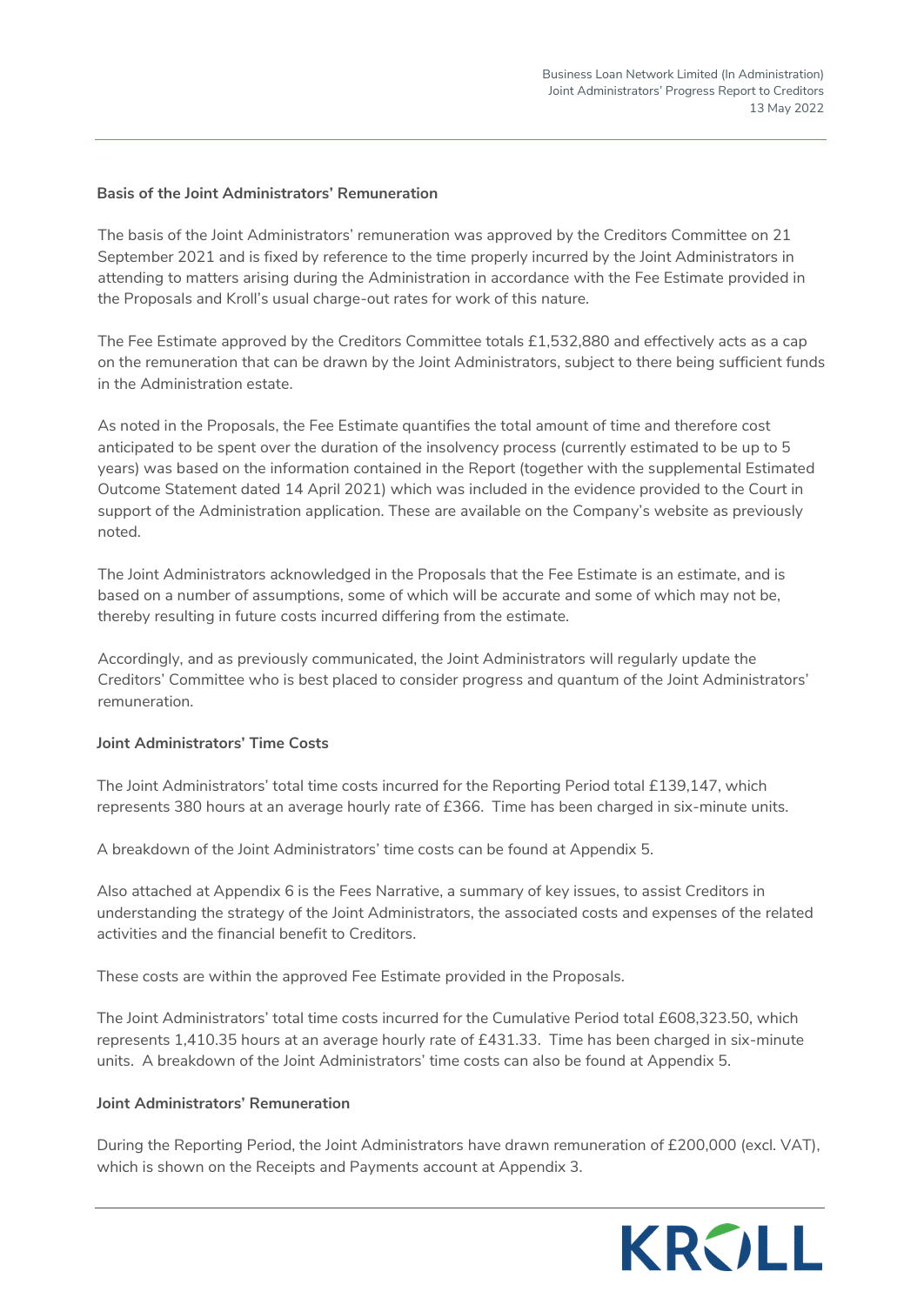Total remuneration drawn by the Joint Administrators during the Cumulative Period totals £200,000 (excl. VAT).

#### **Joint Administrators' Expenses**

Expenses are any payments from the Administration which are neither an Administrator's remuneration nor a distribution to a creditor or member. Expenses also include disbursements. Disbursements are payments which are first met by the Administrator and then reimbursed to the Administrator from the Administration.

Expenses are divided into those that do not need approval before they are charged to the Administration estate (Category 1 Expenses) and those that do (Category 2 Expenses).

Category 1 Expenses are payments to persons providing the service to which the expense relates who are not an associate of the Joint Administrators.

Category 2 Expenses are payments to associates or which have an element of shared costs and require approval from creditors in the same manner as the Joint Administrators' remuneration, whether paid directly from the estate or as a disbursement.

The Joint Administrators provided an estimate of expenses for the Administration in their Proposals, totaling £166,374. This was for information purposes only and could possibly change over the course of the Administration.

Appendix 4 details the expenses incurred and paid during the Reporting Period, together with the Joint Administrators' estimate of expenses to be incurred for the whole of the Administration, including a comparison to that provided in the Proposals.

In the Reporting Period, Category 1 Expenses of £11,698 were incurred, of which £6,767 were paid. There have been no Category 2 Expenses incurred during the Reporting Period.

As above, the Creditors' Committee has approved that the Joint Administrators be authorised to draw Category 2 Expenses (to the extent they are incurred) from the assets of the Administration estate.

#### **Additional Information**

Details of how to obtain further information relating to the fees and expenses of the Joint Administrators are set out in Appendix 7.

#### **Pre-Administration Costs**

Pre-Administration costs are fees, charges and expenses incurred by the Joint Administrators or their firm, or another person qualified to act as an insolvency practitioner, before the Company entered Administration but with a view to it doing so.

On 21 September 2021, shortly after the first meeting of the Creditors' Committee, approval was received from the Creditors' Committee that the unpaid pre-Administration costs were to be paid out of the assets of the Administration estate.

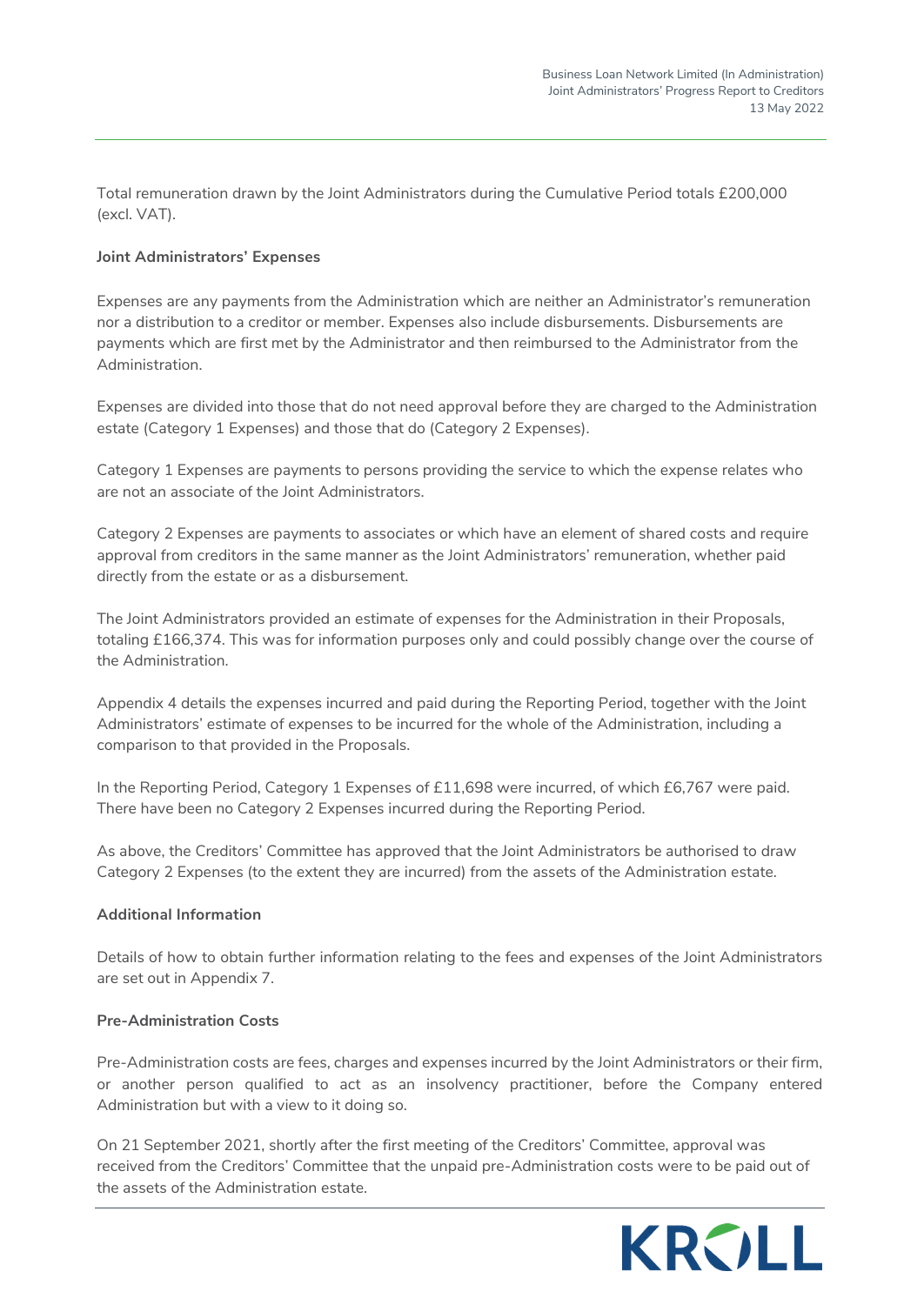The Joint Administrators' Previous Report and Proposals provided details of the Joint Administrators' pre-administration costs, to include gunnercooke, the contents of which have not been repeated in this report.

During the Reporting Period, the Joint Administrators paid £63,537 to gunnercooke and £124,559 to Kroll, details of which are shown in the Joint Administrators' Receipts and Payments account at Appendix 3. A table summarizing the position is shown below:

| <b>Pre-Administration Costs</b> | Paid $(E)$ | Unpaid (£) | Total $(E)$ |
|---------------------------------|------------|------------|-------------|
| gunnercooke LLP                 | 118.010    |            | 118.010     |
| Kroll                           | 366.559    |            | 366.559     |
| <b>Total</b>                    | 484.569    |            | 484.569     |

As shown above, Pre-Administration Costs totaled £484,569, of which £54,473 and £242,000 respectively were paid to gunnercooke and Kroll prior to the Appointment Date as previously reported. Please also note that following a review, it was identified that Kroll's costs were overreported in the Proposals and Previous Report by £1,448. This explains why the amounts paid to Kroll in total as shown above are slightly less than those reported previously.

# **6.2 Client Estate and Client Money Pool**

This section deals with the Joint Administrators' remuneration and the costs and expenses in relation to the Client Estate and Client Money Pool.

As mentioned earlier in this report, the application to Court was made because in the circumstances permissions of the Court were required to assist the Joint Administrators in carrying out their functions, to include retaining 25% of Client Assets to meet costs. A copy of the sealed Court Order together with the Report has been made available to Lenders via the Company's website.

The Court Order stipulates that the Joint Administrators be permitted to pay for the following categories of work from the Client Estate:

- (1) The post-Administration costs and expenses incurred by the Company, acting by the Joint Administrators, engaging ESF to provide future Loan Book Servicing (or of such alternative service provider should the Joint Administrators so determine);
- (2) The remuneration of the Joint Administrators for:
	- a. The Loan Book Servicing supervision tasks;
	- b. Dealing with Lender related matters, in particular dealing with enquiries from Lenders;
	- c. Dealing with issues concerning the Financial Conduct Authority;
	- d. Court applications relating to Client Assets, CMP and/or Lender matters;
	- e. Collecting BLN Fees and Costs payable from the Client Assets to the Company;

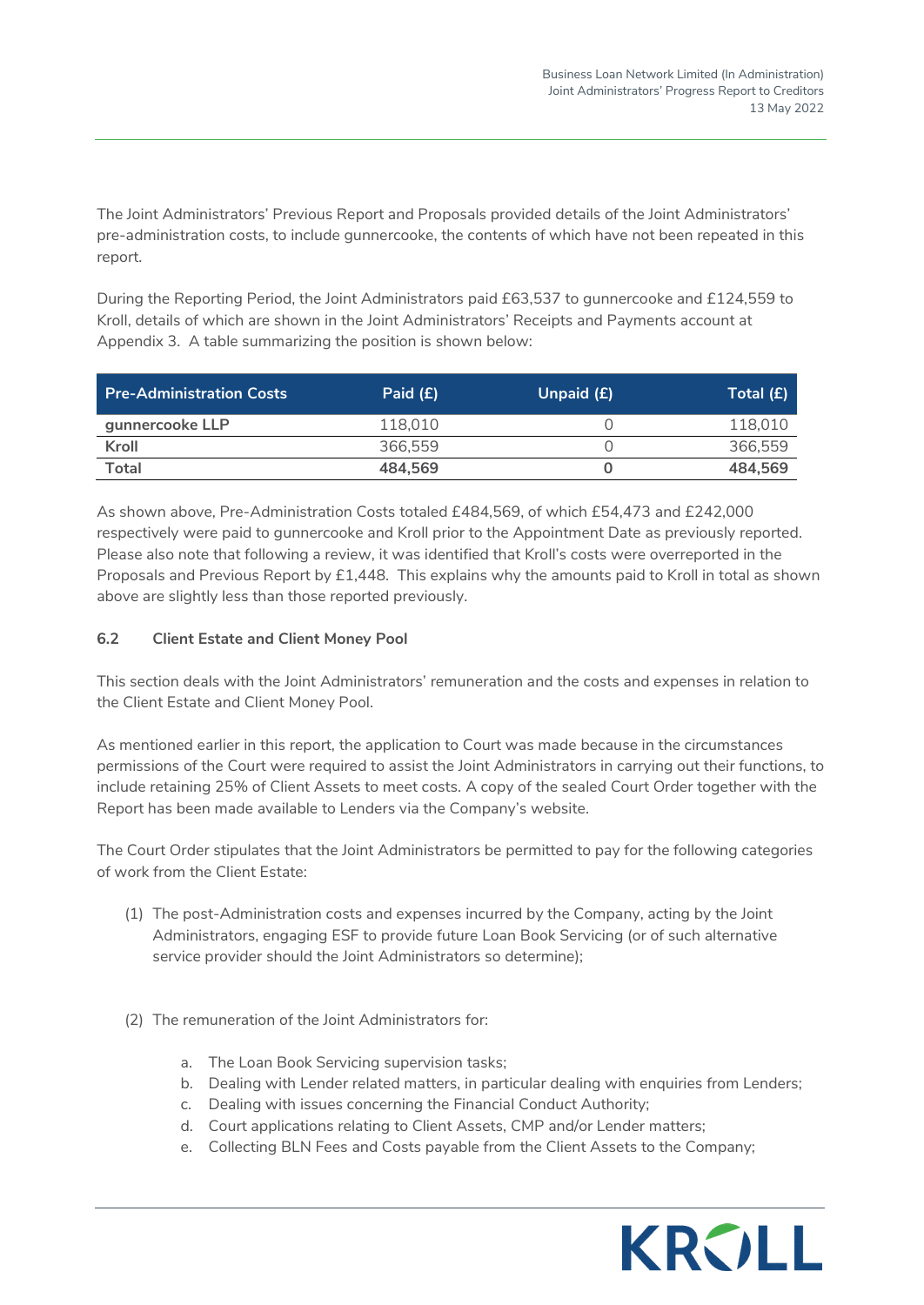- (3) Legal costs incurred by the Joint Administrators dealing with Client Assets and the CMP; and
- (4) One-half of the costs incurred (including the remuneration of the Joint Administrators) in establishing and conducting the affairs of the creditors' committee.

The Court directed that, If the remuneration for work done by the Joint Administrators in respect of the Client Estate and Client Money Pool, exceeds the £950,000 estimate as detailed in the Report as considered by the Court, then the Joint Administrators are obliged to notify the Lenders who shall have liberty to apply to the Court within 28 days of such notification for the determination as to whether the remuneration that exceeds the estimates or any part thereof that exceeds the estimates should be paid out of the monies comprising Client Estate.

#### **Joint Administrators' Remuneration**

The Joint Administrators' time costs incurred in respect of the Client Estate for the Reporting Period total £245,053, which represents 483 hours at an average hourly rate of £506. Time has been charged in sixminute units.

The Joint Administrators' total time costs incurred in respect of the Client Estate from the Appointment Date to 15 April 2022 at standard hourly rates are £914,028, representing 1,736 hours at an average hourly rate of £526. Time is charged in six-minute units.

A breakdown of those time costs and summary of the tasks undertaken can be found at Appendices 5 and 6.

During the Reporting Period, the Joint Administrators were paid £415,000 (excl. VAT) from the Client Estate, bringing total amounts paid to the Joint Administrators from the Client Estate to £565,000 (excl. VAT).

The Joint Administrators' time costs are approaching the £950,000 estimate as provided to Court via the Report. This is principally due to additional time spent:

- understanding the Loans, some of which are complex, and the future recovery strategies being deployed for each;
- time spent setting up systems to ensure the efficient running of the Client Estate moving forward, such as the platform software updates and reporting systems, and;
- Additional time spent dealing with AML/KYC, banking matters and certain legal matters.

During the Reporting Period, the Joint Administrators believe that cost efficiencies have been experienced in dealing with the Client Estate with less time being spent dealing with routine administrative and operational matters. Time however continues to be incurred dealing with the Loans as shown in the detailed breakdown at Appendix 5. The principal reasons for this are that Loans are more complex and challenging to administer and collect than originally forecast.

The Joint Administrators have prepared an estimate of the additional time costs that are likely to be incurred above the £950,000 estimate as detailed in the Report considered by the Court. This estimate,

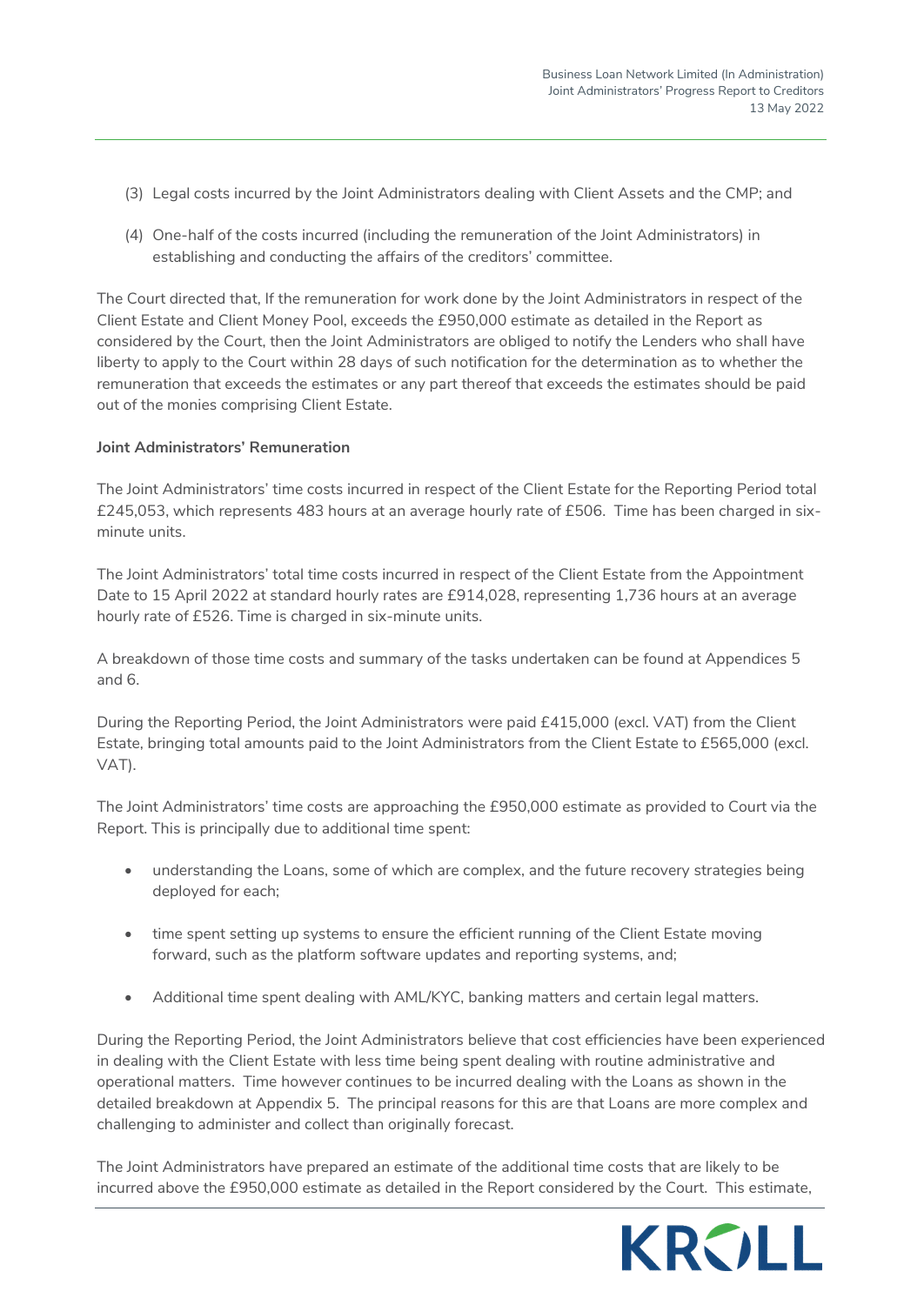together with other matters, will be provided to the Creditors' Committee for comment prior to it being provided to all Lenders.

The Joint Administrators will update Lenders separately in due course.

# **ESF**

As previously report and after exploring other possible options, the Joint Administrators decided to retain ESF to carry out Loan Book Servicing and related matters regarding the Client Estate. The terms of the engagement with ESF provide for ESF to be paid in part on a variable time incurred basis, and in part based on the quantum of actual Loan Recoveries. The Report estimated that based on the Company's and ESF's assumptions around the expected loan book recoveries and timings (i.e. over a period of up to 5 years) that the estimated cost of ESF acting as Loan Book Servicer would be approximately £2.6m.

Given that the Joint Administrators in conjunction with ESF believe that the majority of Loans should be collected by June 2023, it is anticipated that the agreement with ESF would not be required for the full 5 years as budgeted. The Joint Administrators have been in discussion with ESF regarding the ongoing engagement with ESF, both in terms of duration and amendment to reflect the currently and future requirements of the administration of the Client Estate which will hopefully reduce costs.

As at the end of the Reporting Period, the Joint Administrators have received invoices from ESF pursuant to the loan book / Client Estate arrangements totaling £1,118,790 (excl. VAT). These invoices relate to the work undertaken during the Cumulative Period.

During the Reporting Period, the Joint Administrators have paid £351,474 (excl. VAT) to ESF in this regard. Taking total costs paid to ESF during the Cumulative Period to £780,316.

# **Legal Costs**

The Joint Administrators have retained gunnercooke to assist them deal with matters relating to the Client Estate. gunnercooke's fee arrangement is on a time cost basis.

As at the end of the Reporting Period, the Joint Administrators had received invoices totaling £85,132 (excl. VAT), primarily being in relation to the following matters:

- Conducting reviews of documentation held in relation to various loans;
- Liaising with the Joint Administrators to discuss the realisation strategy in respect of the loans;
- Reviewing complex syndicate updates prepared by the Joint Administrators;
- Preparing a summary of loan guarantees to assist with the realisation strategy; and
- Reviewing ongoing legal claim paperwork and strategy.

During the Cumulative Period, the Joint Administrators have paid £67,181.20 (excl. VAT) to gunnercooke for services rendered in relation to the Client Estate, of which £41,567.80 (excl. VAT) was paid during the Reporting Period.

#### **Other**

In addition and as previously noted, the Joint Administrators instructed Kroll Associates UK Ltd's compliance risk & diligence team, being an associate of the Joint Administrators as the firm is part of the

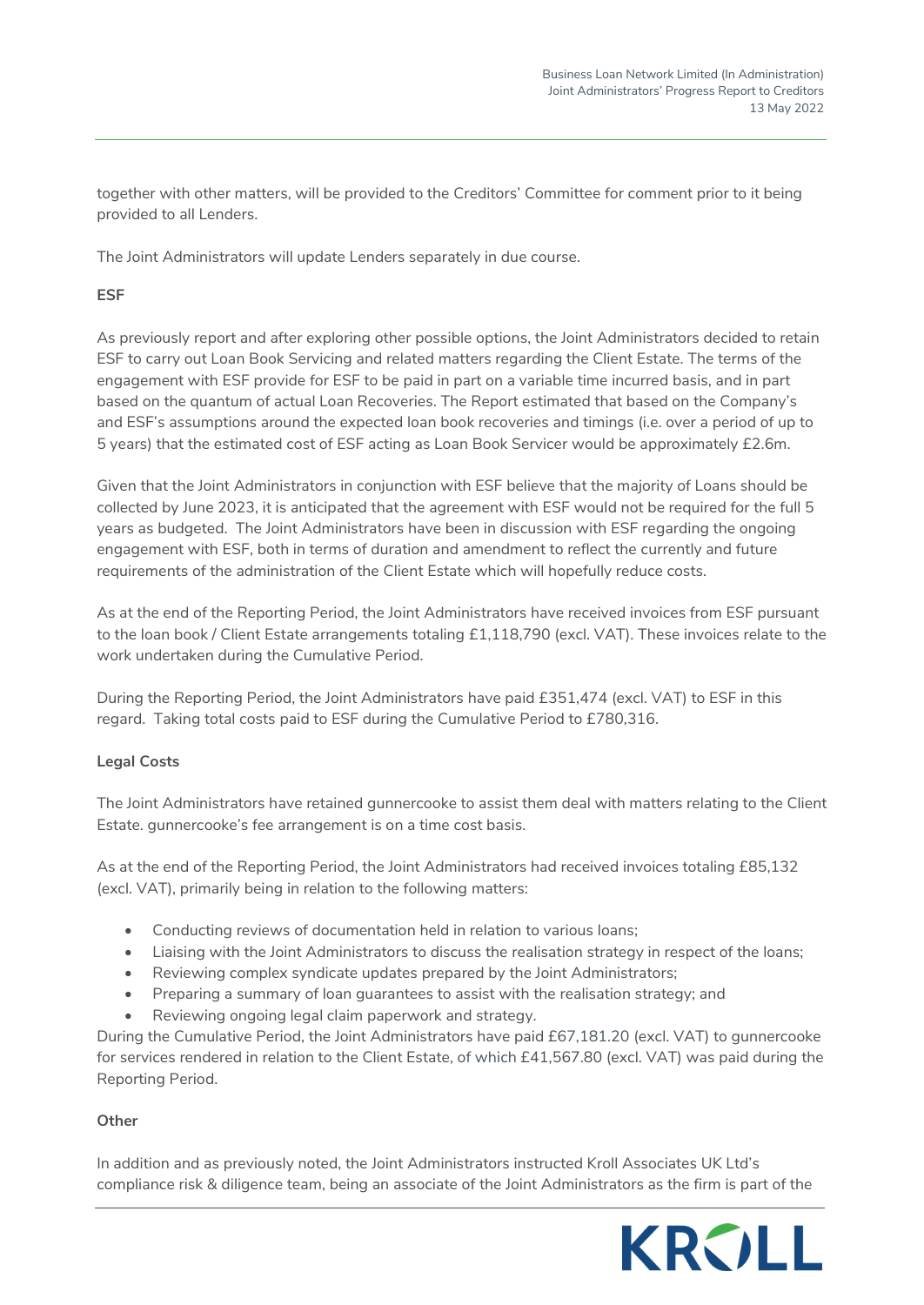Kroll group of companies, to conduct up-to-date politically exposed person and sanction checks on all Lenders with all other Anti Money Laundering and Know Your Client checks being conducted by ESF.

Total costs of Kroll Associated UK Ltd totaled £23,190 as previously reported.

# **7. Future Strategy**

# **7.1 Future conduct of the Administration**

The Joint Administrators will continue to manage the affairs, the business and the property of the Company in order to achieve the purpose of the Administration. This will include but not be limited to:

- Finalising the recovery of Loans and BLN Costs and Fees and associated matters;
- Collect in the assets of the Insolvent Estate as detailed in this report;
- Conclude ongoing investigations;
- Continue to oversee the Client Estate, to include distributing funds to Lenders;
- Paying outstanding costs of the Administration, and;
- Dealing with other statutory matters and duties of the Insolvent Estate including accounting for VAT and completing corporation tax returns.

# **7.2 Extension of the Administration**

An Administration automatically comes to an end after one year, unless an extension is granted by the Court or with the Creditors' consent.

The Joint Administrators considered it necessary to extend the Administration for a period of 12 months. Consent of the Company's creditors was sought for the extension by the way of approval from the unsecured creditors for the following reasons:

#### General Insolvency Estate

- Monitor and realise BLN fees and costs due to the Company from the managed winddown of the loan book;
- Liaise with legal advisors to progress legal claims for the benefit of the Company;
- Pay the outstanding costs of the Administration; and
- Deal with other statutory matters and duties, including accounting for VAT and completing corporation tax returns.

#### Client Estate

- Monitor and conclude the recovery of the loan book for the benefit of the lender syndicates;
- Pursue personal guarantees relating to specific borrowers, where commercially viable.
- Facilitating lender withdrawals from the client-money pool (CMP);
- Distribute funds to lenders in relation to post-pooling event (PPE) funds;

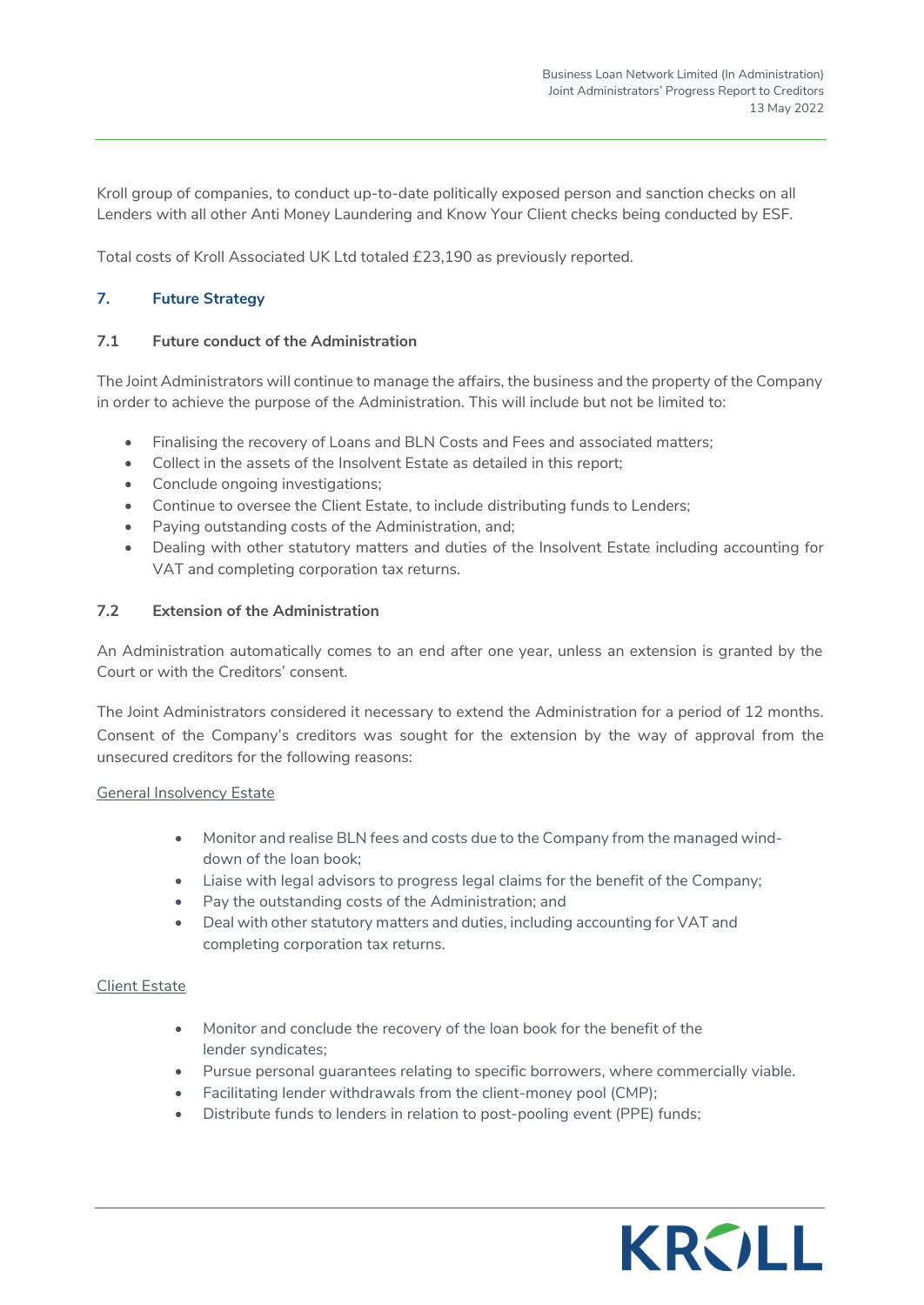A notice of the extension has been circulated and is available for viewing and downloading from the Creditors' Portal **https://www.ips-docs.com/**. You will need to input the following details to access the Creditors' Portal.

Case Code: 297132

Unique password: (As previously detailed to each creditor)

The term of the Administration has been extended to 14 April 2023.

A hard copy is available on request. If you would prefer to be sent a paper copy, please contact Tom Marston of this office.

## **7.3 Future Reporting**

The Joint Administrators will provide a further progress report within one month of 15 October 2022 or earlier if the Administration has been completed prior to that time.

If you require further information or assistance, please do not hesitate to contact the case team on [BLN@Kroll.com.](mailto:BLN@Kroll.com) 

Yours faithfully For and on behalf of Business Loan Network Limited

**Geoffrey Bouchier**  Joint Administrator

Enc.

The affairs, business and property of the Company are being managed by the Joint Administrators, Geoffrey Bouchier and Robert Armstrong, who act as agents for the Company and without personal liability. Both are licensed by the Insolvency Practitioners Association.

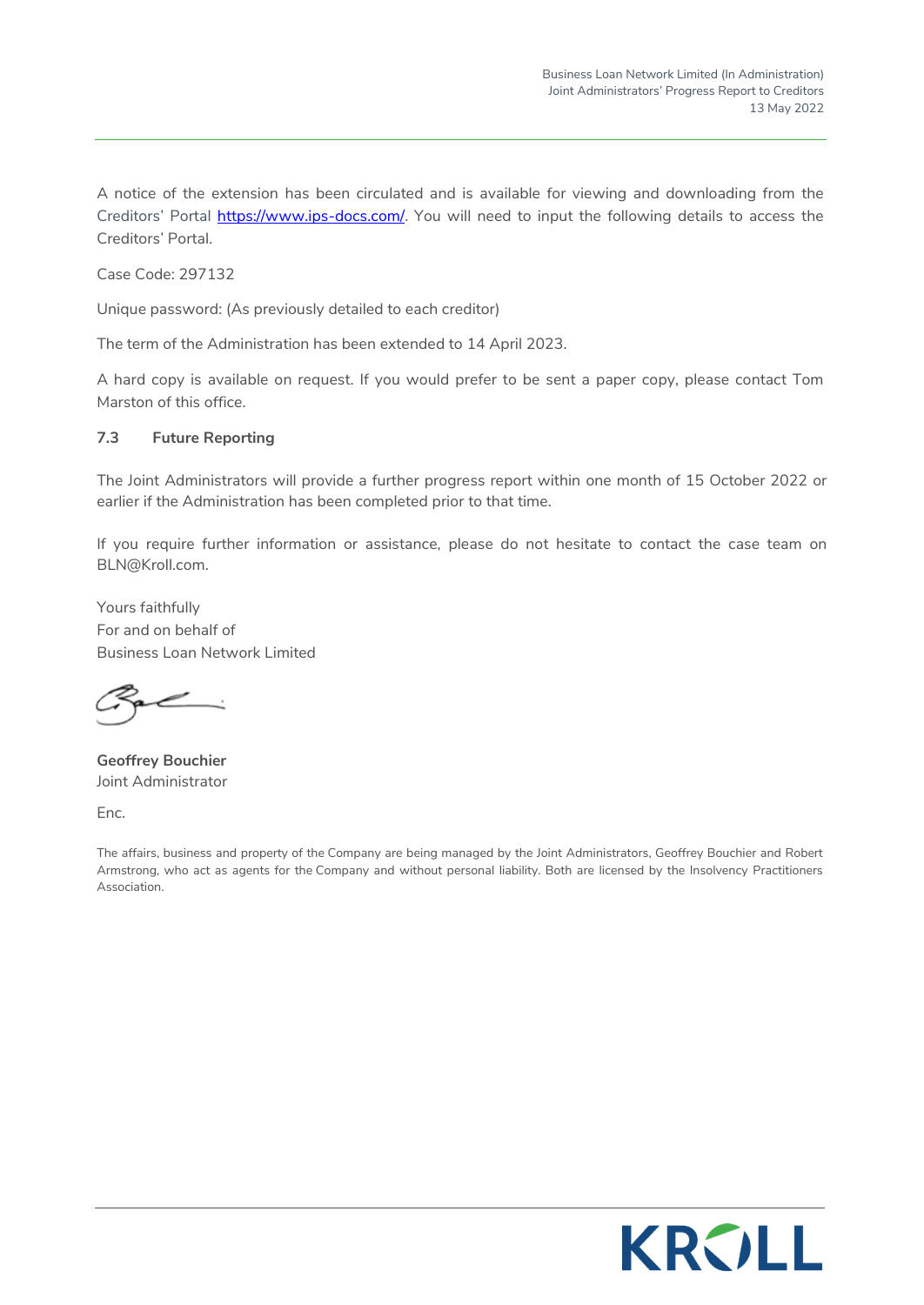| Company information               |                                                                                                                                                                                                           |                                                                                                           |  |  |  |  |
|-----------------------------------|-----------------------------------------------------------------------------------------------------------------------------------------------------------------------------------------------------------|-----------------------------------------------------------------------------------------------------------|--|--|--|--|
| Company and trading name          | <b>Business Loan Network Limited</b>                                                                                                                                                                      |                                                                                                           |  |  |  |  |
| Date of incorporation             | 10 May 2010                                                                                                                                                                                               |                                                                                                           |  |  |  |  |
| <b>Registered Number</b>          | 07248014                                                                                                                                                                                                  |                                                                                                           |  |  |  |  |
| <b>Company Director(s)</b>        | Jill Sandford, Peter Brown, Kevin Caley, Quentin Baer                                                                                                                                                     |                                                                                                           |  |  |  |  |
| <b>Shareholders</b>               | <b>ESF Capital Limited</b><br><b>Thomas Francis Moore</b><br>Stuart Le Cornu<br><b>Rupert Cottrell</b><br>Anthony Taylor<br>Peter Brown<br>Kevin Caley                                                    |                                                                                                           |  |  |  |  |
| <b>Trading address</b>            | 2-3 Charter Point Way,<br>Ashby-De-La-Zouch,<br>Leicestershire,<br>England,<br><b>LE65 1NF</b>                                                                                                            |                                                                                                           |  |  |  |  |
| <b>Registered office</b>          | Current:<br>Kroll<br>The Shard<br>32 London Bridge Street<br>London                                                                                                                                       | Former:<br>2-3 Charter Point Way,<br>Ashby-De-La-Zouch,<br>Leicestershire,<br>England,<br><b>LE65 1NF</b> |  |  |  |  |
| Administration information        |                                                                                                                                                                                                           |                                                                                                           |  |  |  |  |
| <b>Administration Appointment</b> | The Administration appointment granted in High Court of<br>Justice, Business and Property Courts of England and Wales,<br>Insolvency and Companies List (Chd), Companies Court,<br>number 000680 of 2021. |                                                                                                           |  |  |  |  |
| Appointor                         | Court Order                                                                                                                                                                                               |                                                                                                           |  |  |  |  |
| <b>Date of Appointment</b>        | 15 April 2021                                                                                                                                                                                             |                                                                                                           |  |  |  |  |

# **Appendix 1 – Statutory Information**

**Joint Administrators** Geoffrey Bouchier and Robert Armstrong **Original purpose** Achieve a better result for the Companies' creditors as a



whole than may be achieved than if the Company were

wound up without first being in Administration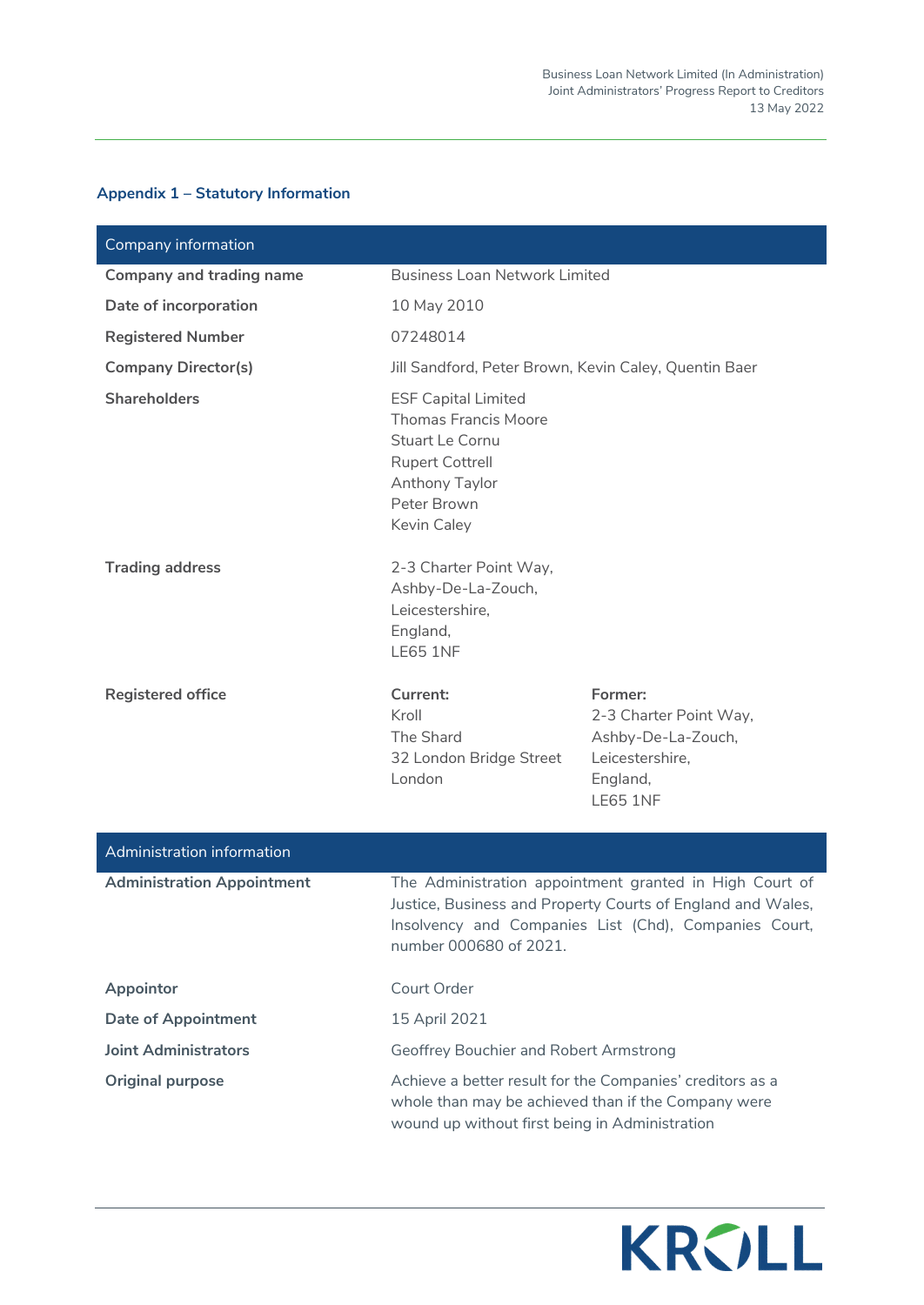| Administration information                |                                                                                                                                                         |
|-------------------------------------------|---------------------------------------------------------------------------------------------------------------------------------------------------------|
| <b>Functions</b>                          | The functions of the Joint Administrators are being exercised<br>by them individually or together in accordance with Paragraph<br>100(2) of Schedule B1 |
| <b>Current Administration expiry date</b> | 14 April 2023                                                                                                                                           |
| <b>Prescribed part</b>                    | The Prescribed Part is not applicable in this case.                                                                                                     |
| <b>Application of EC Regulations</b>      | proceedings have been defined as the Main<br>These<br>Proceedings under Article 3 of the EC Regulations                                                 |

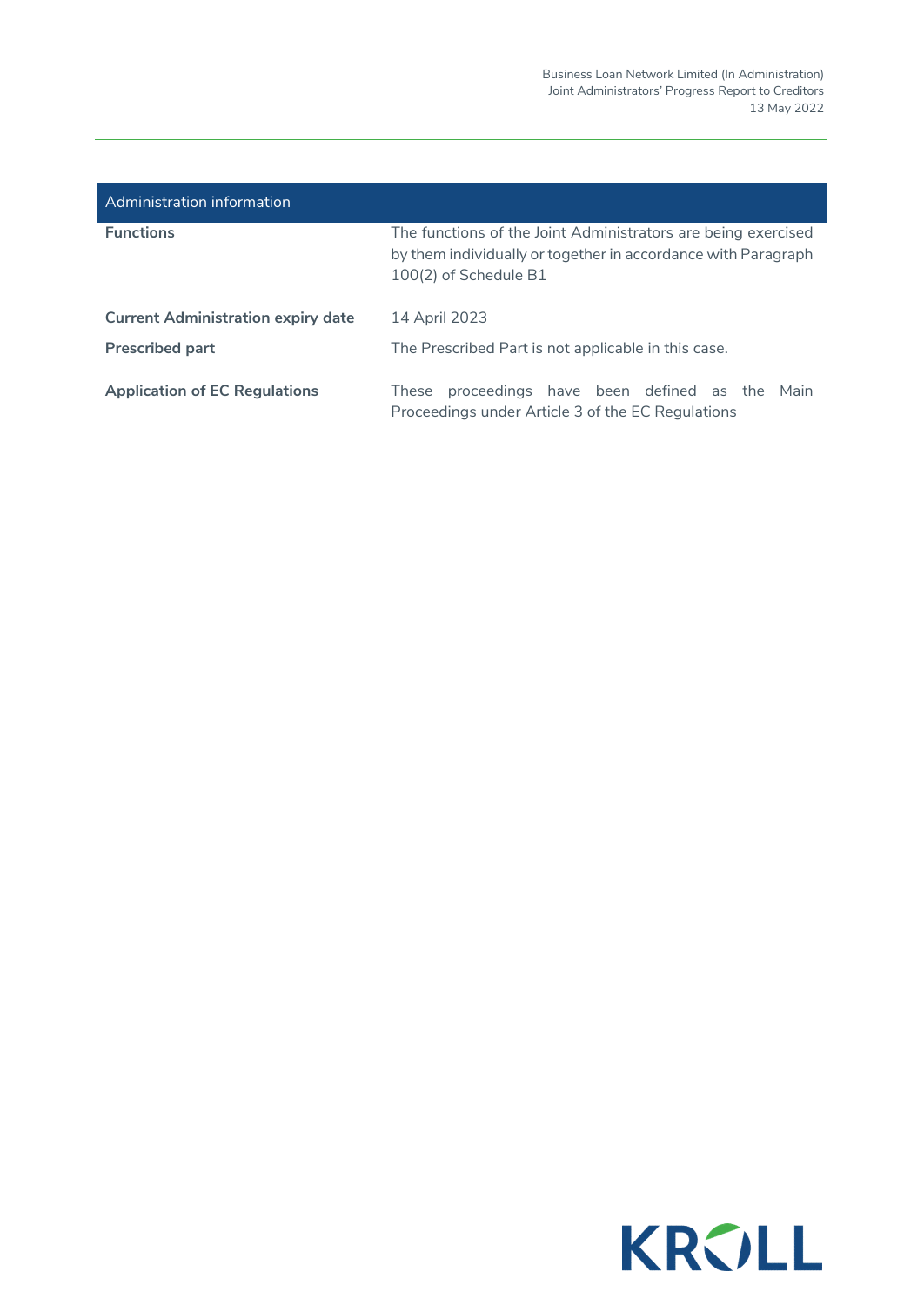#### **Appendix 2 – Summary of Approved Proposals**

#### **The following proposals were approved by creditors on 23 June 2021 at 23.59hrs:**

- 1. That the Joint Administrators may continue to deal with such outstanding matters in relation to the Company as the Joint Administrators consider necessary until such time as the Administration ceases to have effect.
- 2. That the Joint Administrators may do all such other things and generally exercise all of their powers as contained in Schedule 1 of the Act, as they, in their sole and absolute discretion, consider desirable or expedient to achieve the purpose of the Administration.
- 3. That the Joint Administrators may investigate and, if appropriate, pursue any claims the Company may have for the benefit of the Company's Creditors.
- 4. That the Joint Administrators may seek an extension to the Administration period if considered necessary.
- 5. That the Joint Administrators may make distributions to the preferential creditors (if any) where funds allow.
- 6. That the Joint Administrators may make distributions to the non-preferential unsecured creditors from the Prescribed Part, where applicable.
- 7. That the Joint Administrators may make further distributions to the non-preferential unsecured creditors over and above the prescribed part, if funds become available and apply to court for authority to do so, where applicable.
- 8. That the Joint Administrators might apply to Court for the Administration Order to cease to have effect from a specified time and for the return of control to the Directors.
- 9. That the Joint Administrators might place the Company into Creditors' Voluntary Liquidation if deemed appropriate. It is proposed that the Joint Administrators, currently Geoffrey Wayne Bouchier and Robert John Armstrong of Kroll (a trading name of Duff & Phelps Ltd.) would act as Joint Liquidators, should the Company be placed into Creditors' Voluntary Liquidation. The Creditors may nominate a different person as the proposed Liquidator, provided the nomination is received at this office prior to the approval of these Proposals. Any action required or authorised under any enactment to be done by the Joint Liquidators is to be done by all or any one or more of them.
- 10. That the Joint Administrators might petition the Court for a winding-up order placing the Company into Compulsory Liquidation if deemed appropriate. It is proposed that the Joint Administrators, currently Geoffrey Wayne Bouchier and Robert John Armstrong of Kroll (a trading name of Duff & Phelps Ltd.) would act as Joint Liquidators should the Company be placed into Compulsory Liquidation without further recourse to Creditors. Any action required or authorised under any enactment to be done by the Joint Liquidators is to be done by all or any one or more of them.

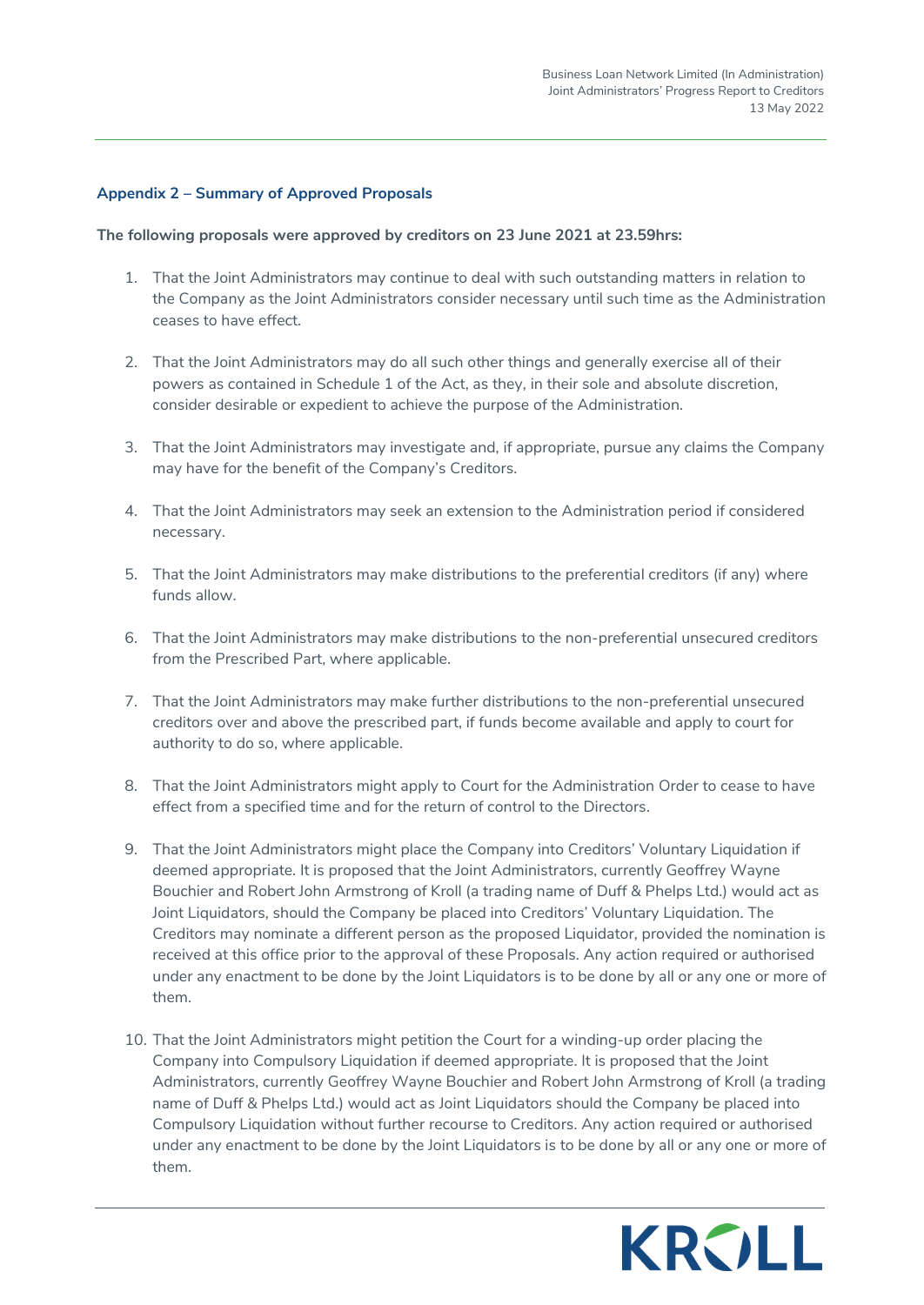- 11. That the Joint Administrators might take the necessary steps to give notice of move from Administration to dissolution with the Registrar of Companies if the Joint Administrators consider that Liquidation is not appropriate because (1) the Company has no remaining property which might permit a distribution to its Creditors, and (2) all outstanding matters have been satisfactorily completed.
- 12. Alternatively, the Joint Administrators may allow the Administration to end automatically.
- 13. That a creditors' committee will be established if there are sufficient creditors are willing to act as members of the committee.

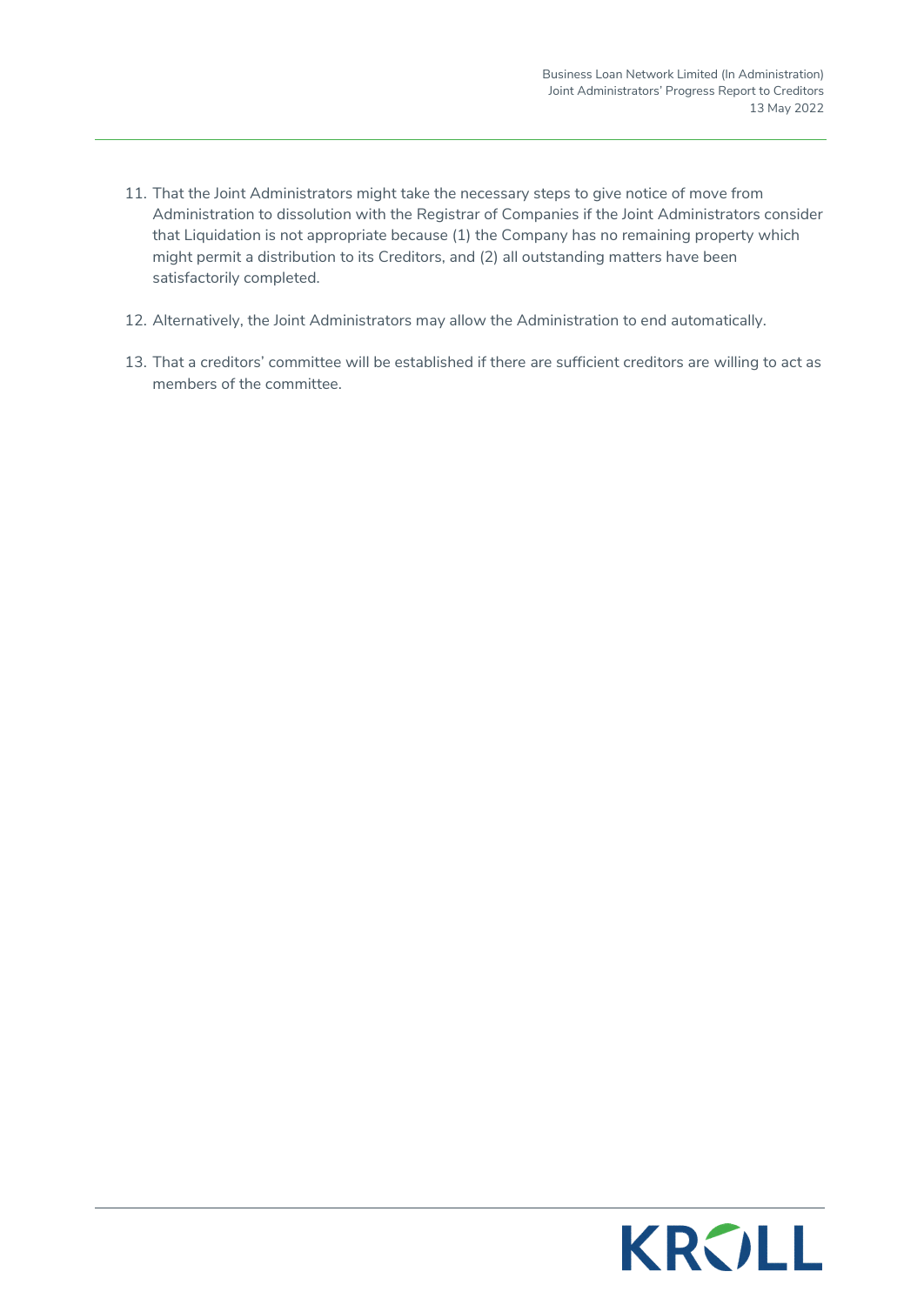Business Loan Network Limited (In Administration) Joint Administrators' Progress Report to Creditors 13 May 2022

**Appendix 3 – Receipts and Payments Account** 

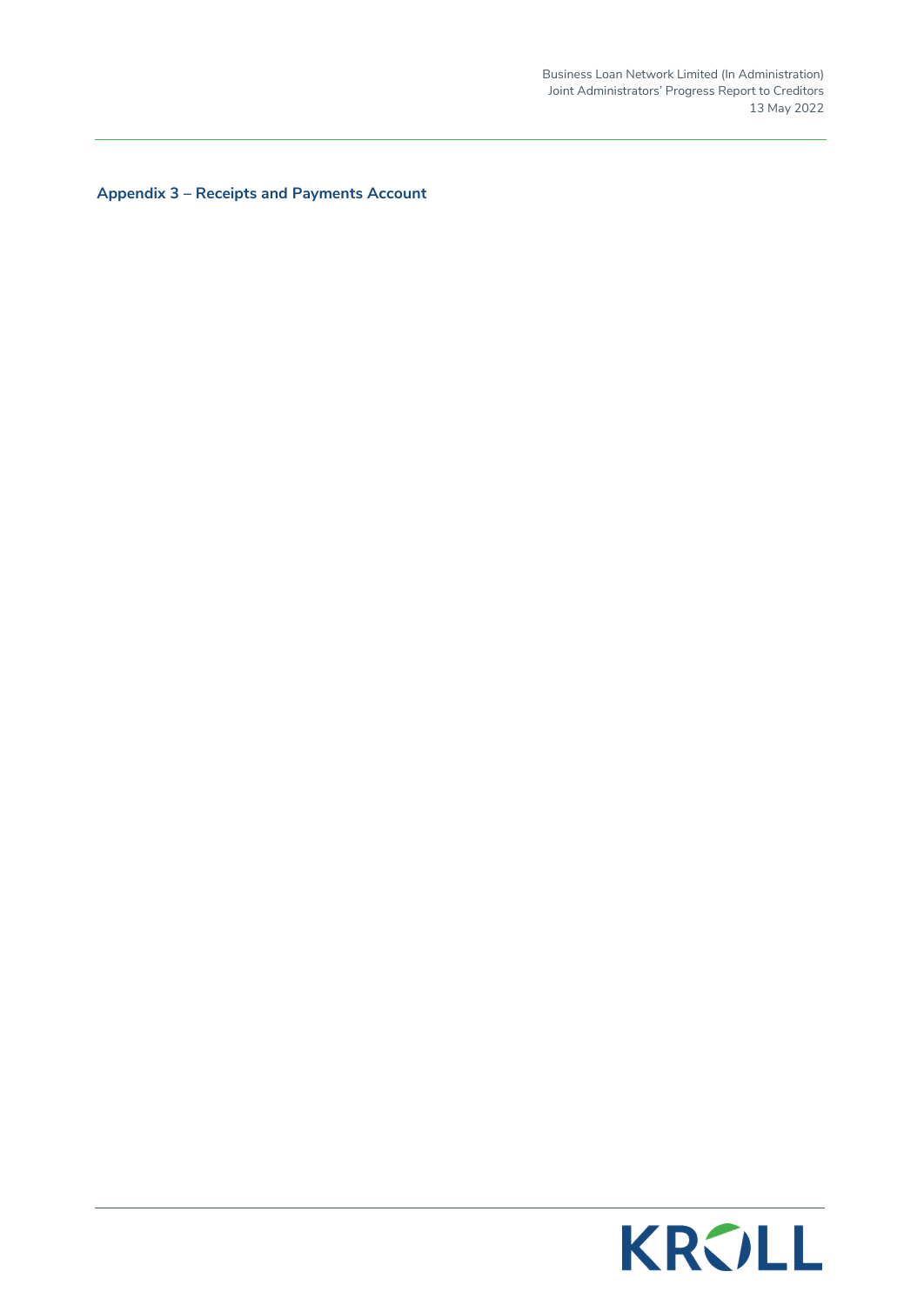#### **Joint Administrators' Receipts and Payments Account for the Reporting and Cumulative Period**

| from 15 October 2021<br><b>Estimated to Realise</b><br><b>Values</b><br>to 14 April 2022 | <b>The Cumulative Period</b><br>from 15 April 2021<br>to 14 April 2022 |
|------------------------------------------------------------------------------------------|------------------------------------------------------------------------|
| (E)<br>(E)                                                                               | (E)                                                                    |
| <b>Asset Realisations</b>                                                                |                                                                        |
| <b>Bank Interest Gross</b><br>57.28                                                      | 129.31                                                                 |
| Cash at Bank and in Hand<br>188,946.00                                                   | 189,170.12                                                             |
| 327,635.64<br>1,546,387.00<br>Loan Servicing Fee Income (BLN Fees and Costs)             | 411,832.92                                                             |
| Third Party Recovery Costs from Client Estate (1*)<br>(9,877.31)                         | (10,318.68)                                                            |
| 381,305.00<br>Debtors (BLN Fees and Costs)<br>63,768.20                                  | 199,882.74                                                             |
| Office and Computer Equipment<br>3,214.00                                                | 13,000.00                                                              |
| Rates Refund                                                                             | 2,039.33                                                               |
| Rent Deposit                                                                             | 33,380.53                                                              |
| <b>HMRC Refund</b><br>248.00                                                             |                                                                        |
| 400,000.00<br><b>Buy Back Loans</b>                                                      |                                                                        |
| 381,583.81                                                                               | 839,116.27                                                             |
| <b>Cost of Realisations</b>                                                              |                                                                        |
| Agent/Valuers Fees                                                                       | (2,000.00)                                                             |
| <b>Bank Charges</b><br>(116.00)                                                          | (622.84)                                                               |
| Insurance of Assets<br>(921.81)                                                          | (921.81)                                                               |
| Joint Administrators' Disbursements<br>(225.00)                                          | (225.00)                                                               |
| Joint Administrators' Remuneration<br>(200,000.00)                                       | (200,000.00)                                                           |
| Land Registry Costs<br>(30.00)                                                           | (30.00)                                                                |
| <b>Legal Disbursements</b><br>(95.00)                                                    | (415.78)                                                               |
| Legal Fees<br>(5,720.00)                                                                 | (62,062.00)                                                            |
| Pre-Administration Remuneration<br>(124, 559.00)                                         | (124, 559.00)                                                          |
| Pre Administration Legal Fees<br>(63,536.80)                                             | (63,536.80)                                                            |
| <b>Public Relation Consultants</b>                                                       | (1,050.00)                                                             |
| <b>Statutory Advertising</b>                                                             | (99.45)                                                                |
| <b>Storage Costs</b>                                                                     | (357.85)                                                               |
| (395, 203.61)                                                                            | (455,880.53)                                                           |
|                                                                                          |                                                                        |
| <b>Balance</b><br>(13, 619.80)                                                           | 383,235.74                                                             |
| <b>Represented By</b>                                                                    |                                                                        |
| Floating/Main Current Account                                                            | 365,041.83                                                             |
| <b>General VAT Control Account</b>                                                       | 8,436.88                                                               |
| <b>VAT Receivable</b>                                                                    | 9,757.03                                                               |
|                                                                                          | 383,235.74                                                             |

1\*) Third-Party Costs are due to be reimbursed to the Company from future loan recoveries.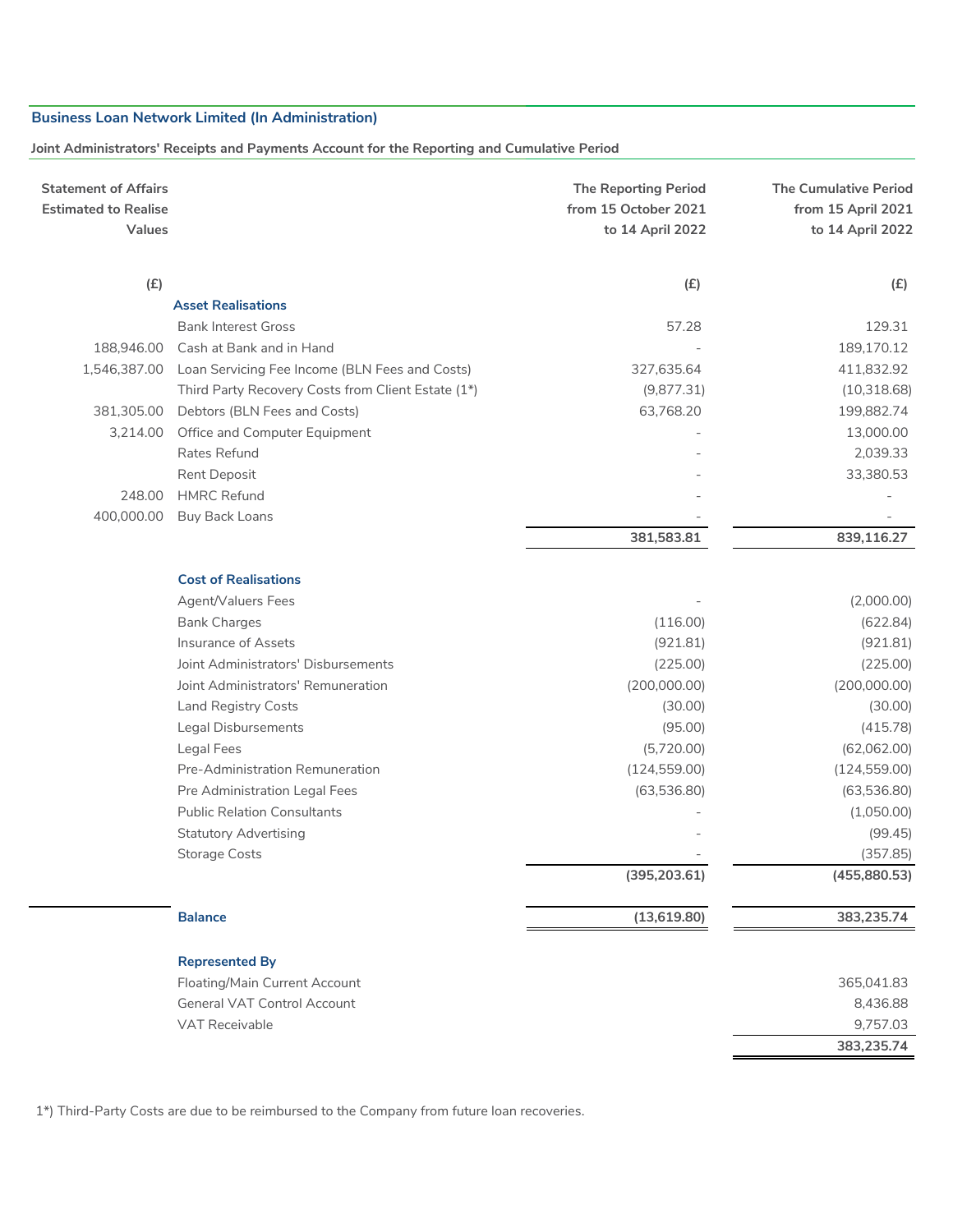Business Loan Network Limited (In Administration) Joint Administrators' Progress Report to Creditors 13 May 2022

**Appendix 4 – Analysis of Expenses Incurred** 

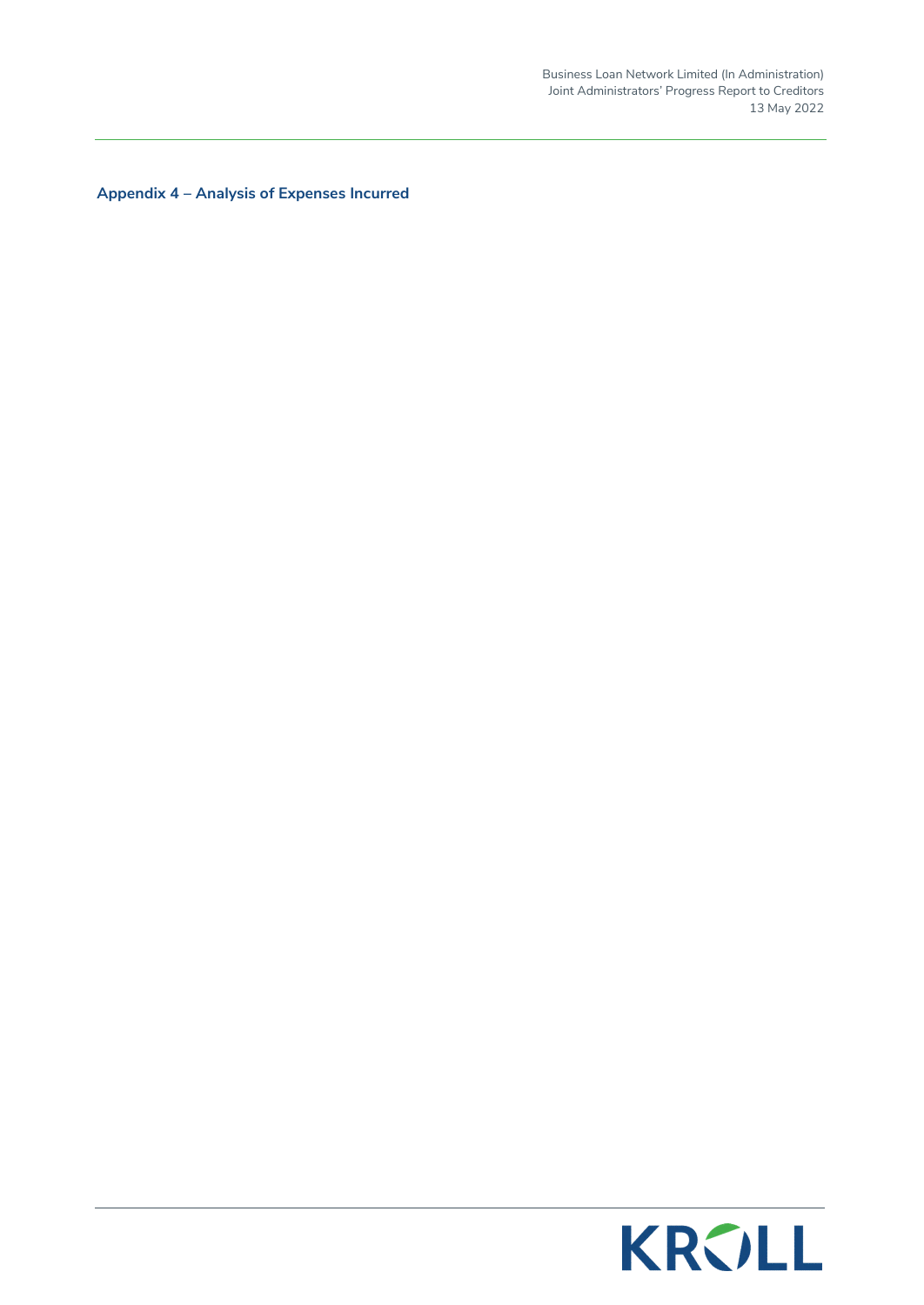**Joint Administrators' Expenses for the Administration**

|                |                                      |                                     |                                                                                       |                                 |          | <b>Reporting Period</b> |           | <b>Cumulative Period</b>                                                                           |                       |                          |            |
|----------------|--------------------------------------|-------------------------------------|---------------------------------------------------------------------------------------|---------------------------------|----------|-------------------------|-----------|----------------------------------------------------------------------------------------------------|-----------------------|--------------------------|------------|
| <b>Notes</b>   | Company                              | <b>Type of Expense</b>              | Activity                                                                              | <b>Fee Basis</b>                |          |                         |           | Amount Paid (£) Amount Incurred (£) Amount Paid (£) Amount Incurred (£) Anticipated Total Cost (£) |                       | Original<br>Estimate     | Variance   |
|                | <b>Category 1 Expenses</b>           |                                     |                                                                                       |                                 |          |                         |           |                                                                                                    |                       |                          |            |
|                |                                      |                                     |                                                                                       |                                 |          |                         |           |                                                                                                    |                       |                          |            |
| $\overline{2}$ | <b>Professional Advisors</b>         |                                     |                                                                                       |                                 |          |                         |           |                                                                                                    |                       |                          |            |
| 3              | aunnercooke LLP                      | <b>Legal Fees</b>                   | Legal advice in relation to asset realisations and ad hoc legal advice Time costs and | disbursements                   | 5,720.00 | 11,094.00               | 53,382.78 | 64.476.78                                                                                          | 100,000.00 100,000.00 |                          |            |
| $\overline{4}$ | <b>Actons Solicitors</b>             |                                     | Legal Fees and Disbursements Legal advice in relation to specific legal recoveries    | Time costs and<br>disbursements | 95.00    | 95.00                   | 9.095.00  | 9.095.00                                                                                           | 55,000,00             | 55,000.00                |            |
| 5              | Hilco Appraisal Ltd                  | <b>Agents Fees</b>                  | Valuation of the Company's office and IT equipment                                    | Time costs                      |          |                         | 2,000.00  | 2,000,00                                                                                           | 2.000.00              | $\overline{\phantom{a}}$ | (2,000.00) |
| 6              | LB Group                             | Accountants                         | Preparation of corporation tax returns and ad-hoc accountancy                         | Time costs                      |          | $\sim$                  | $\sim$    | $\sim$                                                                                             | 5,000.00              | 5,000,00                 |            |
| $\overline{7}$ | Marsh Limited                        | Insurance Agents                    | Provision of Open Cover Insurance premium and policies                                | Fixed Fee                       | 921.81   | 0.00                    | 921.81    | 921.81                                                                                             | 921.81                | 1.000.00                 | 78.19      |
| 8              | Sprecklev Partners Limited           | <b>Public Relations Consultants</b> | Dealing with the media and issuing a press release                                    | As incurred                     |          | 0.00                    | 1,050.00  | 1,050.00                                                                                           | 1,050.00              | 1,050.00                 |            |
|                |                                      |                                     |                                                                                       |                                 |          |                         |           |                                                                                                    |                       |                          |            |
| 9              | <b>Other Costs</b>                   |                                     |                                                                                       |                                 |          |                         |           |                                                                                                    |                       |                          |            |
| 10             | Courts Advertising                   | Statutory                           | Statutory Advertising of the appointment in the London Gazette                        | As incurred                     |          |                         | 99.45     | 99.45                                                                                              | 99.45                 | 99.45                    |            |
| 11             | <b>Total Data Management</b>         | Statutory                           | Collection and storage of the Company's books and records                             | As incurred                     |          | 0.00                    | 357.85    | 357.85                                                                                             | 3,000.00              | 3.000.00                 |            |
| 12             | Accurate Mailing                     | Mailing                             | Stationary and Postage                                                                | As incurred                     |          | 0.00                    | $\sim$    | 0.00                                                                                               | 1,000.00              | 1.000.00                 |            |
| 13             | <b>AON UK Ltd</b>                    | <b>Statutory Compliance</b>         | Bordereau                                                                             | Fixed Fee                       |          | 0.00                    | 225.00    | 225.00                                                                                             | 225.00                | 225.00                   |            |
| 14             | Registers of Scotland Direct         | <b>Land Registry Fees</b>           | Registered title property searches                                                    | Fixed Fee                       | 30.00    | 30.00                   | 30.00     | 30.00                                                                                              | 30.00                 | $\sim$                   | (30.00)    |
|                | <b>Total Category 1 Expenses</b>     |                                     |                                                                                       |                                 | 6,766.81 | 11,219.00               | 67,161.89 | 78,255.89                                                                                          | 168,326.26 166,374.45 |                          | (1,951.81) |
| 15<br>16       | <b>Category 2 Expenses</b><br>Travel |                                     |                                                                                       |                                 |          | 478.95                  |           | 478.95                                                                                             | 478.95                |                          | (478.95)   |
|                | <b>Total Category 2 Expenses</b>     |                                     |                                                                                       |                                 |          | 478.95                  |           | 478.95                                                                                             | 478.95                | $\sim$                   | (478.95)   |
|                | <b>Total Expenses</b>                |                                     |                                                                                       |                                 | 6.766.81 | 11.697.95               | 67.161.89 | 78.734.84                                                                                          | 168,805.21 166,374.45 |                          | (2,430.76) |

#### **Notes to Expenses Schedule**

1 Category 1 Expenses are payments to independent third parties where there is specific expenditure directly referable to the Administration.

2 The Joint Administrators' choice of professional advisors is based on their perception of the experience and ability of the respective firms / individuals to perform the work, the complexity and nature of the assignment an

3 Legal advice and disbursements for the provision of legal advice anticipated to be in relation to claims from lenders, specific asset recoveries and the interaction between the Client Estate and the Insolvency Estate.

4 Legal advice in relation to recoveries from the Company's owned "Buy-Back" loans. NB Actons were legal advisers to the Company prior to the Administration and have detailed knowledge of certain matters.

5 The Joint Administrators instructed Hilco Appraisal Ltd to conduct a professional desktop valuation of the Company's office and IT equipment on both an in-situ and ex-situ basis.

6 The Joint Administrators have instructed LB Group to perform corporation tax services.

7 The Joint Administrators instructed specialist insurance brokers, Marsh Limited, to provide open cover insurance over the business and assets during the Administration.

8 The Joint Administrators instructed public relations consultants to assist with communications to the media, including issuing press releases.

9 Category 1 Expenses are payments to independent third parties where there is specific expenditure directly referable to the Administration.

10 Statutory advertising of the Notice of Appointment in the London Gazette as required under insolvency legislation.

11 The Joint Administrators are required to store the Company's books and records for 12 months after the end of the Administration. The Joint Administrators working papers must be stored for 6 years after the end of the Admi

12 It is usually more cost effective to employ an external agent to print and mail circulars to creditors and members, as required by statute.

13 It is a statutory requirement for insolvency practitioners to have a bond on each case to which they are appointed. The cost is based on the value of the assets.

14 The Joint Administrators incurred costs relatin to registered title serches conducted by the the Scottish Land Registry.

15 Category 2 Expenses are costs that are directly referable to the Joint Administrators, or are a payment to an associate. All Category 2 Expenses need approval before payment from the Administration estate.

16 These are travel expenses that the Joint Administrators anticipate incurring in dealing with the Administration.

N.B. An associate is where a reasonable and informed third party might consider there would be an association, payments should be treated as if they are being made to an associate.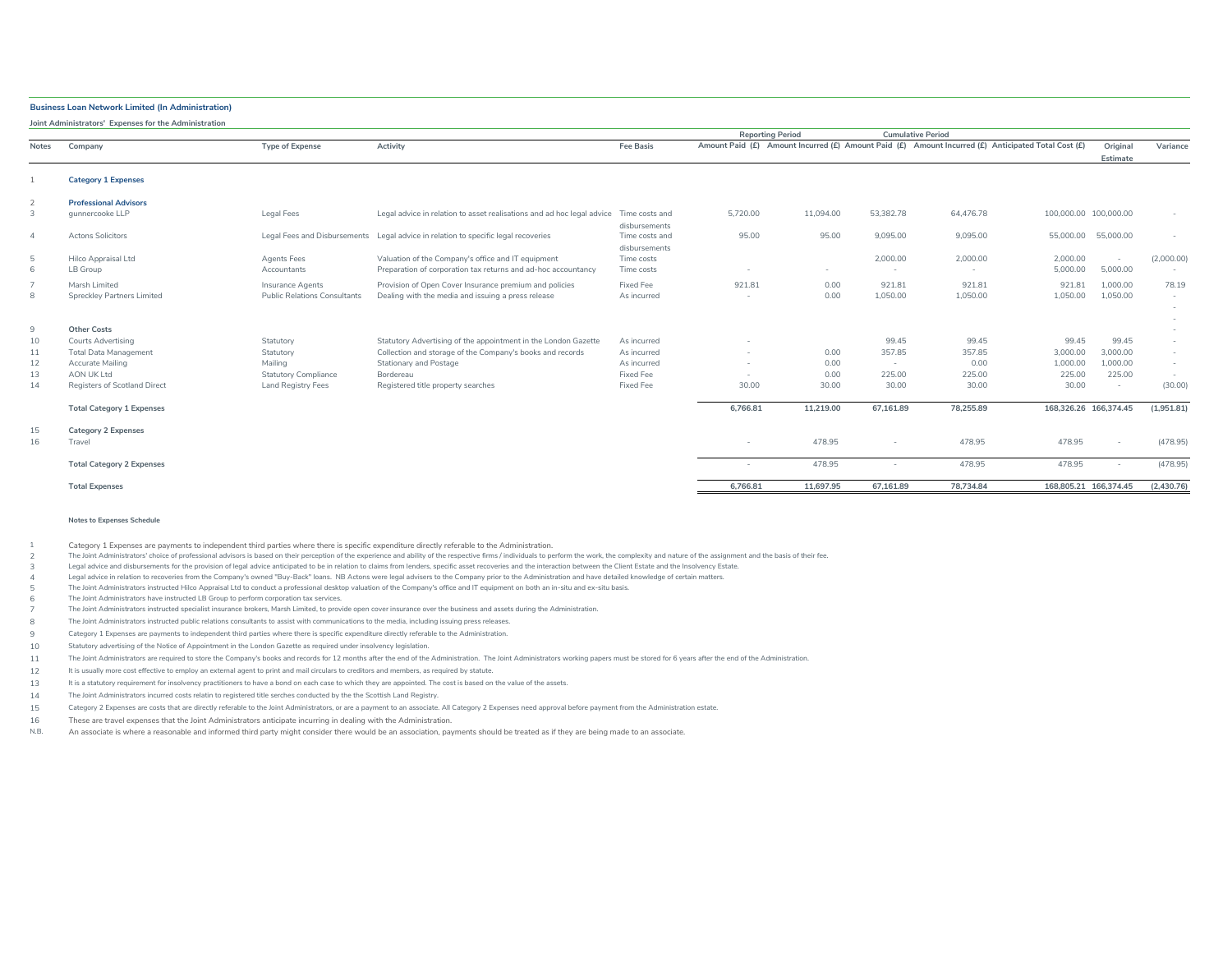Business Loan Network Limited (In Administration) Joint Administrators' Progress Report to Creditors 13 May 2022

**Appendix 5 – Analysis of Time Charged** 

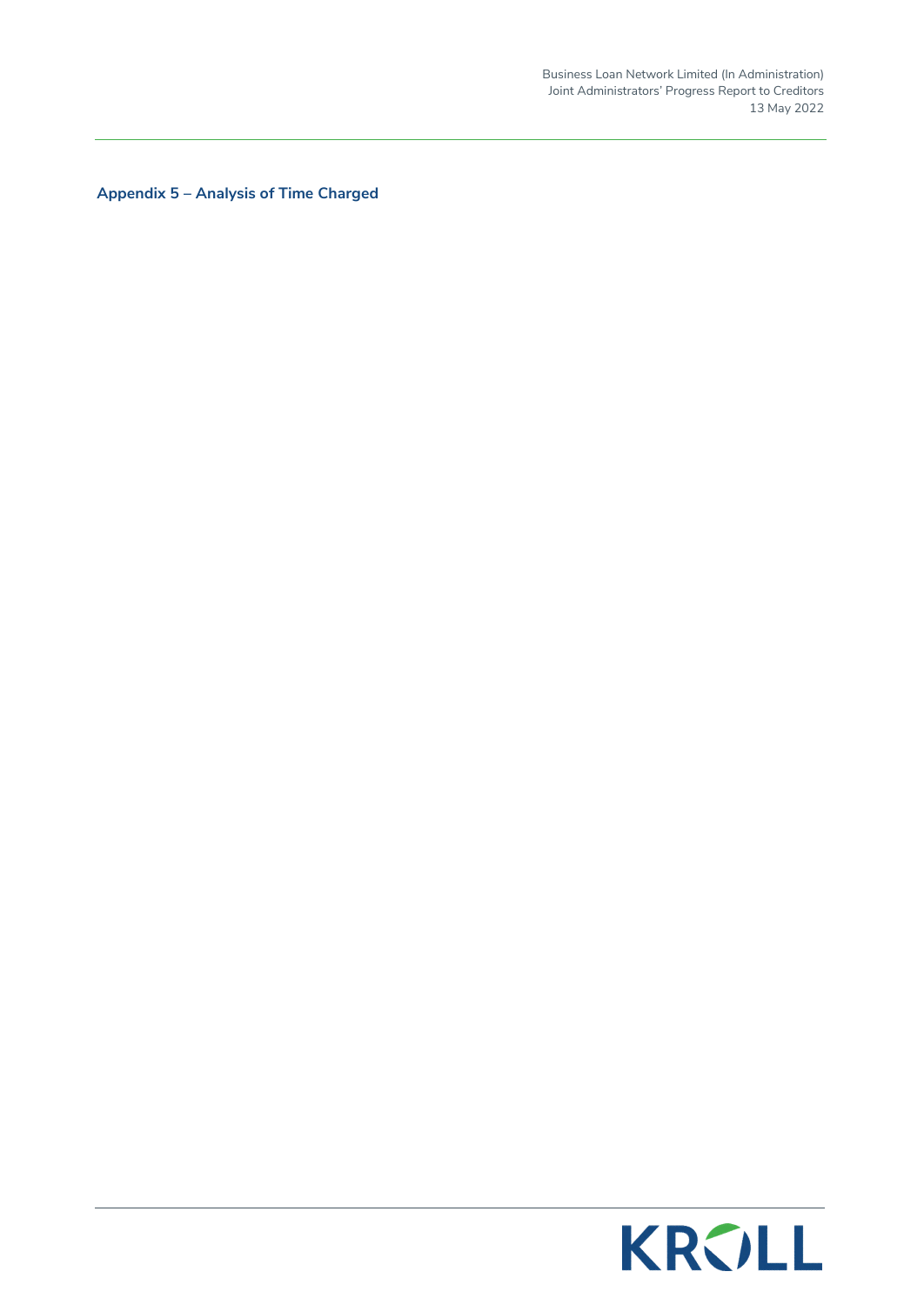#### **Analysis of the Joint Administrators' time costs for the Reporting Period in relation to the Insolvent Estate**

|                              |                                                      |                          | Hours     |          |           |        |            |                 |
|------------------------------|------------------------------------------------------|--------------------------|-----------|----------|-----------|--------|------------|-----------------|
|                              |                                                      | <b>Managing Director</b> | Manager   | Senior   | Assistant | Total  |            | Time Avg Hourly |
|                              | <b>Classification of Work Function</b>               |                          |           |          |           | Hours  | Cost (£)   | Rate (£)        |
|                              |                                                      |                          |           |          |           |        |            |                 |
|                              | <b>Administration and Planning</b>                   |                          |           |          |           |        |            |                 |
|                              | Case Review & Case Diary Management                  | 0.40                     | 4.90      | 0.00     | 5.30      | 10.60  | 3,848.50   | 363.07          |
|                              | Cashiering & Accounting                              | 0.00                     | 56.40     | 2.20     | 91.20     | 149.80 | 47,187.00  | 315.00          |
|                              | IPS Set up & Maintenance                             | 0.00                     | 0.00      | 0.00     | 1.90      | 1.90   | 380.00     | 200.00          |
|                              | Insurance                                            | 0.00                     | 3.10      | 0.00     | 0.00      | 3.10   | 1,908.50   | 615.65          |
|                              | Statutory Matters (Meetings, Reports & Notices)      | 2.50                     | 40.40     | 1.30     | 26.85     | 71.05  | 27,831.00  | 391.71          |
|                              | Strategy, Planning & Control                         | 1.30                     | 20.20     | 0.00     | 39.50     | 61.00  | 19,192.50  | 314.63          |
|                              | Tax Compliance / Planning                            | 0.00                     | 1.60      | 0.00     | 19.10     | 20.70  | 4,582.00   | 221.35          |
| Creditors                    |                                                      |                          |           |          |           |        |            |                 |
|                              | <b>Creditors Committee</b>                           | 6.90                     | 32.60     | 0.00     | 0.10      | 39.60  | 23,387.00  | 590.58          |
|                              | Dealings with Creditors & Employees                  | 0.00                     | 2.50      | 0.00     | 3.90      | 6.40   | 2,117.00   | 330.78          |
|                              | Non Pref Creditor Claims Adjudication & Distribution | 0.00                     | 0.60      | 0.00     | 0.00      | 0.60   | 289.00     | 481.67          |
|                              | Non Pref Creditors / Employee Claims Handling        | 0.00                     | 1.10      | 0.00     | 0.10      | 1.20   | 505.50     | 421.25          |
| <b>Realisation of Assets</b> |                                                      |                          |           |          |           |        |            |                 |
|                              | <b>Book Debts</b>                                    | 0.00                     | 6.50      | 0.00     | 0.20      | 6.70   | 4,362.50   | 651.12          |
|                              | Other Intangible Assets                              | 0.00                     | 0.30      | 0.00     | 0.00      | 0.30   | 199.50     | 665.00          |
|                              | Other Tangible Assets                                | 0.00                     | 1.10      | 0.00     | 0.00      | 1.10   | 731.50     | 665.00          |
|                              | Accounting - BLN Fees                                | 0.00                     | 5.90      | 0.00     | 0.00      | 5.90   | 2,625.50   | 445.00          |
|                              |                                                      |                          |           |          |           |        |            |                 |
|                              | <b>Total Hours:</b>                                  | 11.10                    | 177.20    | 3.50     | 188.15    | 379.95 |            | 366.22          |
|                              | Total Fees Claimed (£):                              | 8,325.00                 | 93,152.00 | 1,330.00 | 36,340.00 |        | 139,147.00 |                 |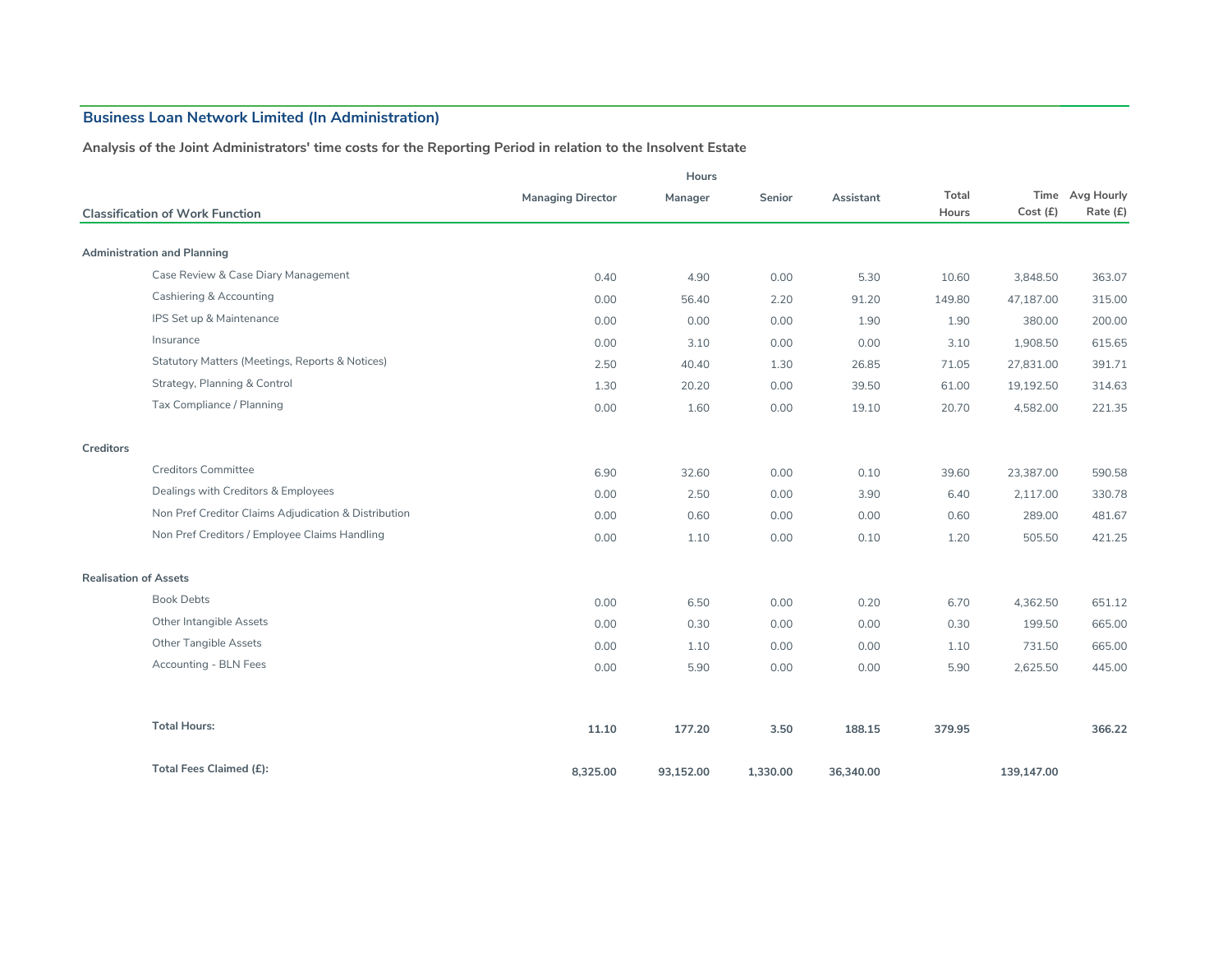#### **Analysis of the Joint Administrators' time costs for the Cumulative Period in relation to the Insolvent Estate**

|                              | Hours                                                |                          |            |           |           |                |                  |                        |
|------------------------------|------------------------------------------------------|--------------------------|------------|-----------|-----------|----------------|------------------|------------------------|
|                              | <b>Classification of Work Function</b>               | <b>Managing Director</b> | Manager    | Senior    | Assistant | Total<br>Hours | Time<br>Cost (£) | Avg Hourly<br>Rate (£) |
|                              |                                                      |                          |            |           |           |                |                  |                        |
|                              | <b>Administration and Planning</b>                   |                          |            |           |           |                |                  |                        |
|                              | Case Review & Case Diary Management                  | 1.10                     | 20.70      | 1.40      | 16.90     | 40.10          | 16,126.50        | 402.16                 |
|                              | Cashiering & Accounting                              | 0.00                     | 135.50     | 2.20      | 162.40    | 300.10         | 100,394.50       | 334.54                 |
|                              | Dealings with Directors and Management               | 3.90                     | 2.70       | 0.00      | 4.50      | 11.10          | 5,136.50         | 462.75                 |
|                              | IPS Set up & Maintenance                             | 0.00                     | 0.80       | 0.00      | 12.60     | 13.40          | 2,826.00         | 210.90                 |
|                              | Insurance                                            | 0.00                     | 18.30      | 0.00      | 1.10      | 19.40          | 11,026.50        | 568.38                 |
|                              | <b>Statement of Affairs</b>                          | 0.00                     | 5.10       | 0.00      | 1.50      | 6.60           | 2,833.50         | 429.32                 |
|                              | Statutory Matters (Meetings, Reports & Notices)      | 19.40                    | 151.90     | 21.30     | 63.05     | 255.65         | 113,115.50       | 442.46                 |
|                              | Strategy, Planning & Control                         | 5.40                     | 183.40     | 6.70      | 65.10     | 260.60         | 117,106.50       | 449.37                 |
|                              | Tax Compliance / Planning                            | 0.00                     | 10.20      | 0.00      | 29.90     | 40.10          | 11,361.00        | 283.32                 |
| Creditors                    |                                                      |                          |            |           |           |                |                  |                        |
|                              | <b>Creditors Committee</b>                           | 14.60                    | 170.90     | 3.60      | 3.60      | 192.70         | 104,951.50       | 544.64                 |
|                              | Dealings with Creditors & Employees                  | 12.70                    | 37.70      | 2.40      | 30.50     | 83.30          | 38,118.00        | 457.60                 |
|                              | Non Pref Creditor Claims Adjudication & Distribution | 0.00                     | 0.60       | 0.00      | 0.00      | 0.60           | 289.00           | 481.67                 |
|                              | Non Pref Creditors / Employee Claims Handling        | 0.00                     | 2.00       | 0.60      | 0.10      | 2.70           | 1,178.00         | 436.30                 |
| Investigations               |                                                      |                          |            |           |           |                |                  |                        |
|                              | CDDA & Reports & Communication                       | 0.00                     | 22.40      | 10.30     | 21.60     | 54.30          | 19,060.00        | 351.01                 |
|                              | Financial Review and Investigations (S238/239 etc)   | 3.80                     | 14.90      | 3.00      | 3.30      | 25.00          | 11,692.50        | 467.70                 |
| <b>Realisation of Assets</b> |                                                      |                          |            |           |           |                |                  |                        |
|                              | <b>Book Debts</b>                                    | 0.00                     | 25.70      | 0.00      | 1.50      | 27.20          | 16,334.50        | 600.53                 |
|                              | Freehold and Leasehold Property                      | 0.00                     | 5.60       | 0.00      | 1.30      | 6.90           | 3,758.00         | 544.64                 |
|                              | Other Intangible Assets                              | 0.00                     | 7.40       | 0.00      | 0.00      | 7.40           | 3,535.00         | 477.70                 |
|                              | <b>Other Tangible Assets</b>                         | 0.00                     | 15.90      | 0.00      | 2.50      | 18.40          | 9,335.50         | 507.36                 |
|                              | Accounting - BLN Fees                                | 0.00                     | 44.80      | 0.00      | 0.00      | 44.80          | 20,145.00        | 449.67                 |
|                              | <b>Total Hours:</b>                                  | 60.90                    | 876.50     | 51.50     | 421.45    | 1,410.35       |                  | 431.33                 |
|                              | Total Fees Claimed (£):                              | 45,675.00                | 460,492.50 | 19,360.00 | 82,796.00 |                | 608,323.50       |                        |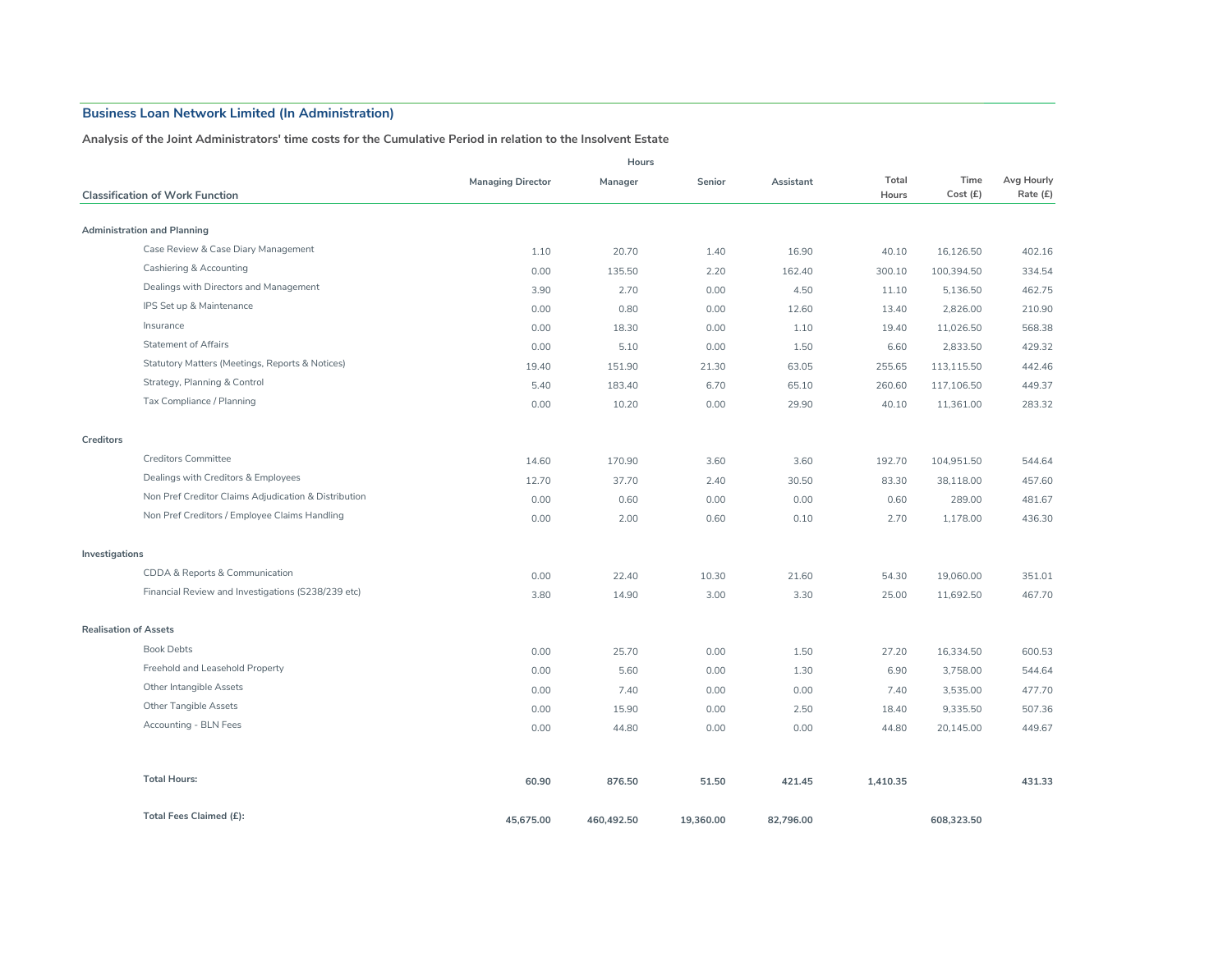#### **Analysis of the Joint Administrators' time costs for the Reporting Period in relation to the Client Estate**

|                                                                 |                          | Hours      |          |           |        |            |            |
|-----------------------------------------------------------------|--------------------------|------------|----------|-----------|--------|------------|------------|
|                                                                 | <b>Managing Director</b> | Manager    | Senior   | Assistant | Total  | Time       | Avg Hourly |
| <b>Classification of Work Function</b>                          |                          |            |          |           | Hours  | Cost(E)    | Rate (£)   |
|                                                                 |                          |            |          |           |        |            |            |
| <b>Client Money Pool</b>                                        |                          |            |          |           |        |            |            |
| Competing Claims re CMP                                         | 0.50                     | 1.60       | 0.00     | 0.00      | 2.10   | 1.087.00   | 517.62     |
| Distribution / Payments                                         | 0.00                     | 5.00       | 6.80     | 19.00     | 30.80  | 8,767.00   | 284.64     |
|                                                                 |                          |            |          |           |        |            |            |
| <b>Client Assets</b>                                            |                          |            |          |           |        |            |            |
| AML / KYC Review                                                | 0.00                     | 1.40       | 0.00     | 0.00      | 1.40   | 799.00     | 570.71     |
| CASS - Review and Future Operations                             | 0.00                     | 46.20      | 0.00     | 0.30      | 46.50  | 22.232.00  | 478.11     |
| <b>Competing Claims over CASS Monies</b>                        | 0.00                     | 0.90       | 0.00     | 0.00      | 0.90   | 466.50     | 518.33     |
| Dealing with Unclaimed CASS Monies / Distributing Client Monies | 0.00                     | 2.50       | 0.00     | 29.80     | 32.30  | 7,094.50   | 219.64     |
| Issuing Syndicate Updates / Communications (Monitoring)         | 0.00                     | 24.00      | 0.00     | 0.00      | 24.00  | 15,155.00  | 631.46     |
| Lender Servicing - Variable Costs                               | 1.30                     | 5.20       | 0.00     | 0.50      | 7.00   | 4.138.00   | 591.14     |
| Loan Book Servicing - Oversight and Monitoring                  | 53.55                    | 207.60     | 0.00     | 27.20     | 288.35 | 166,617.00 | 577.83     |
| Retail Lender - Inbound Queries (Phone, Email and Post)         | 0.20                     | 1.80       | 4.50     | 22.20     | 28.70  | 7,236.00   | 252.13     |
| Retail Lender - Outbound Queries (Website Updates, FAQs)        | 0.00                     | 4.00       | 0.00     | 0.40      | 4.40   | 2,740.00   | 622.73     |
| Updating and Reporting to FCA                                   | 1.40                     | 12.20      | 0.00     | 3.80      | 17.40  | 8,721.00   | 501.21     |
|                                                                 |                          |            |          |           |        |            |            |
| <b>Total Hours:</b>                                             | 56.95                    | 312.40     | 11.30    | 103.20    | 483.85 |            | 506.46     |
| Total Fees Claimed (£):                                         | 39,387.50                | 180,819.50 | 4.294.00 | 20,552.00 |        | 245,053,00 |            |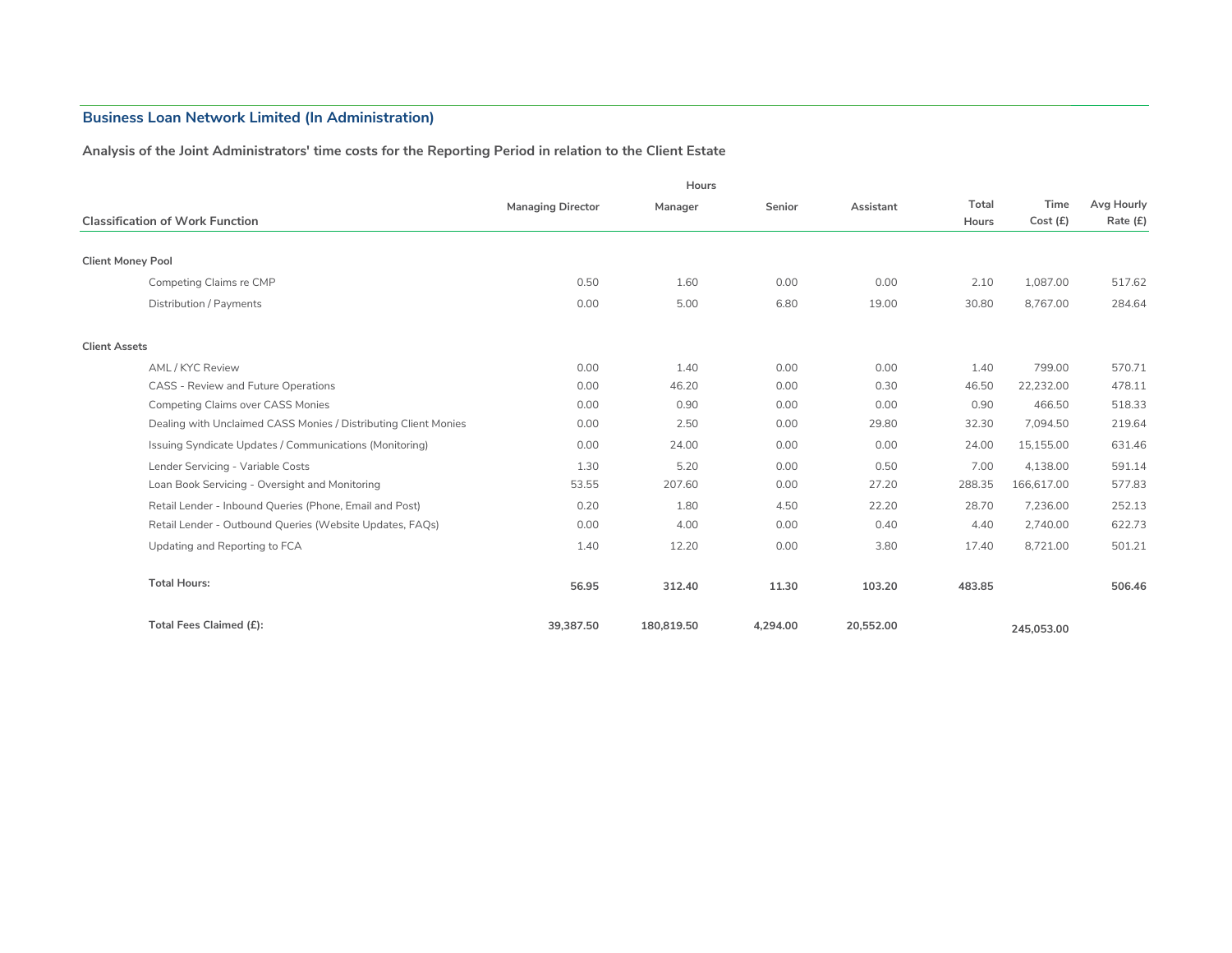#### **Analysis of the Joint Administrators' time costs for the Cumulative Period in relation to the Client Estate**

|                          |                                                                 | Hours                    |            |           |           |          |            |            |
|--------------------------|-----------------------------------------------------------------|--------------------------|------------|-----------|-----------|----------|------------|------------|
|                          |                                                                 | <b>Managing Director</b> | Manager    | Senior    | Assistant | Total    | Time       | Avg Hourly |
|                          | <b>Classification of Work Function</b>                          |                          |            |           |           | Hours    | Cost (£)   | Rate (£)   |
| <b>Client Money Pool</b> |                                                                 |                          |            |           |           |          |            |            |
|                          |                                                                 |                          |            |           |           |          |            |            |
|                          | Competing Claims re CMP                                         | 4.10                     | 40.90      | 0.00      | 0.00      | 45.00    | 22,177.50  | 492.83     |
|                          | Distribution / Payments                                         | 3.10                     | 28.70      | 19.00     | 28.20     | 79.00    | 29,186.50  | 369.45     |
|                          | KYC / AML                                                       | 0.40                     | 8.30       | 0.00      | 0.00      | 8.70     | 3,993.50   | 459.02     |
|                          | Reconciliation                                                  | 0.70                     | 34.20      | 0.00      | 0.40      | 35.30    | 18.178.00  | 514.96     |
| <b>Client Assets</b>     |                                                                 |                          |            |           |           |          |            |            |
|                          | AML / KYC Review                                                | 5.50                     | 97.60      | 0.00      | 0.00      | 103.10   | 50,137.50  | 486.30     |
|                          | CASS - Review and Future Operations                             | 4.50                     | 197.80     | 0.00      | 0.30      | 202.60   | 102.793.00 | 507.37     |
|                          | <b>Competing Claims over CASS Monies</b>                        | 0.00                     | 40.20      | 0.00      | 0.00      | 40.20    | 21,610.00  | 537.56     |
|                          | Competing Claims over CASS Monies - Court Directions            | 0.00                     | 1.00       | 0.00      | 0.00      | 1.00     | 445.00     | 445.00     |
|                          | Dealing with Unclaimed CASS Monies / Distributing Client Monies | 0.00                     | 47.10      | 0.00      | 34.80     | 81.90    | 31,263.50  | 381.73     |
|                          | <b>Fixed Costs</b>                                              | 0.60                     | 12.90      | 5.00      | 0.80      | 19.30    | 10,738.50  | 556.40     |
|                          | Issuing Syndicate Updates / Communications (Monitoring)         | 6.90                     | 85.30      | 0.00      | 0.00      | 92.20    | 57,178.50  | 620.16     |
|                          | Lender Servicing - Variable Costs                               | 9.90                     | 26.00      | 0.00      | 0.50      | 36.40    | 22,522.00  | 618.74     |
|                          | Loan Book Servicing - Oversight and Monitoring                  | 99.45                    | 619.70     | 0.00      | 36.40     | 755.55   | 438,266.50 | 580.06     |
|                          | Retail Lender - Inbound Queries (Phone, Email and Post)         | 5.30                     | 30.90      | 47.00     | 54.30     | 137.50   | 47,365.50  | 344.48     |
|                          | Retail Lender - Outbound Queries (Website Updates, FAQs)        | 3.90                     | 35.20      | 0.00      | 3.00      | 42.10    | 24,271.00  | 576.51     |
|                          | Updating and Reporting to FCA                                   | 8.50                     | 44.30      | 0.00      | 3.80      | 56.60    | 33,901.50  | 598.97     |
|                          | <b>Total Hours:</b>                                             | 152.85                   | 1,350.10   | 71.00     | 162.50    | 1,736.45 |            | 526.38     |
|                          | Total Fees Claimed (£):                                         | 111.312.50               | 742,937.50 | 26,630,00 | 33.148.00 |          | 914.028.00 |            |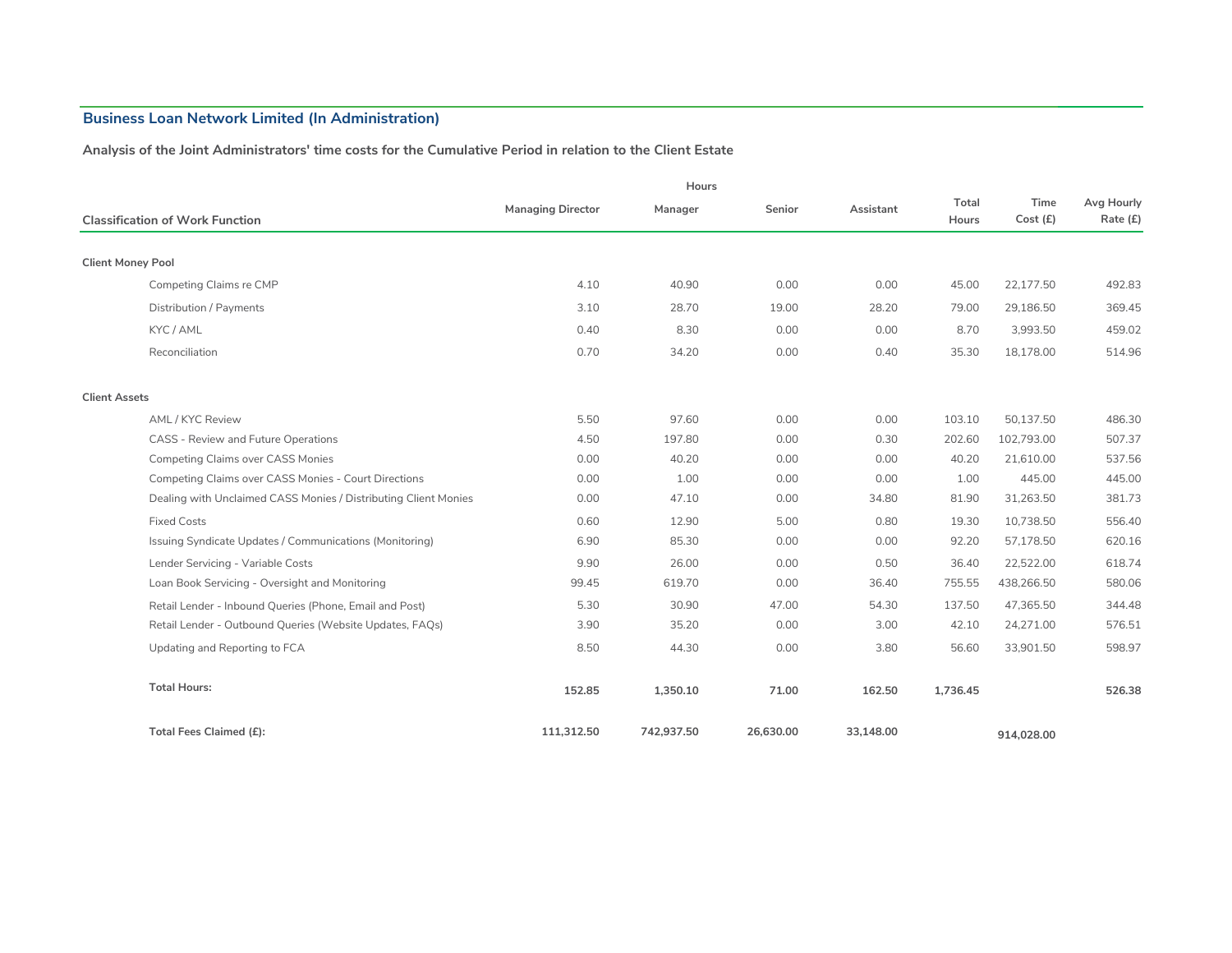Business Loan Network Limited (In Administration) Joint Administrators' Progress Report to Creditors 13 May 2022

**Appendix 6 – Narrative of Work Carried Out** 

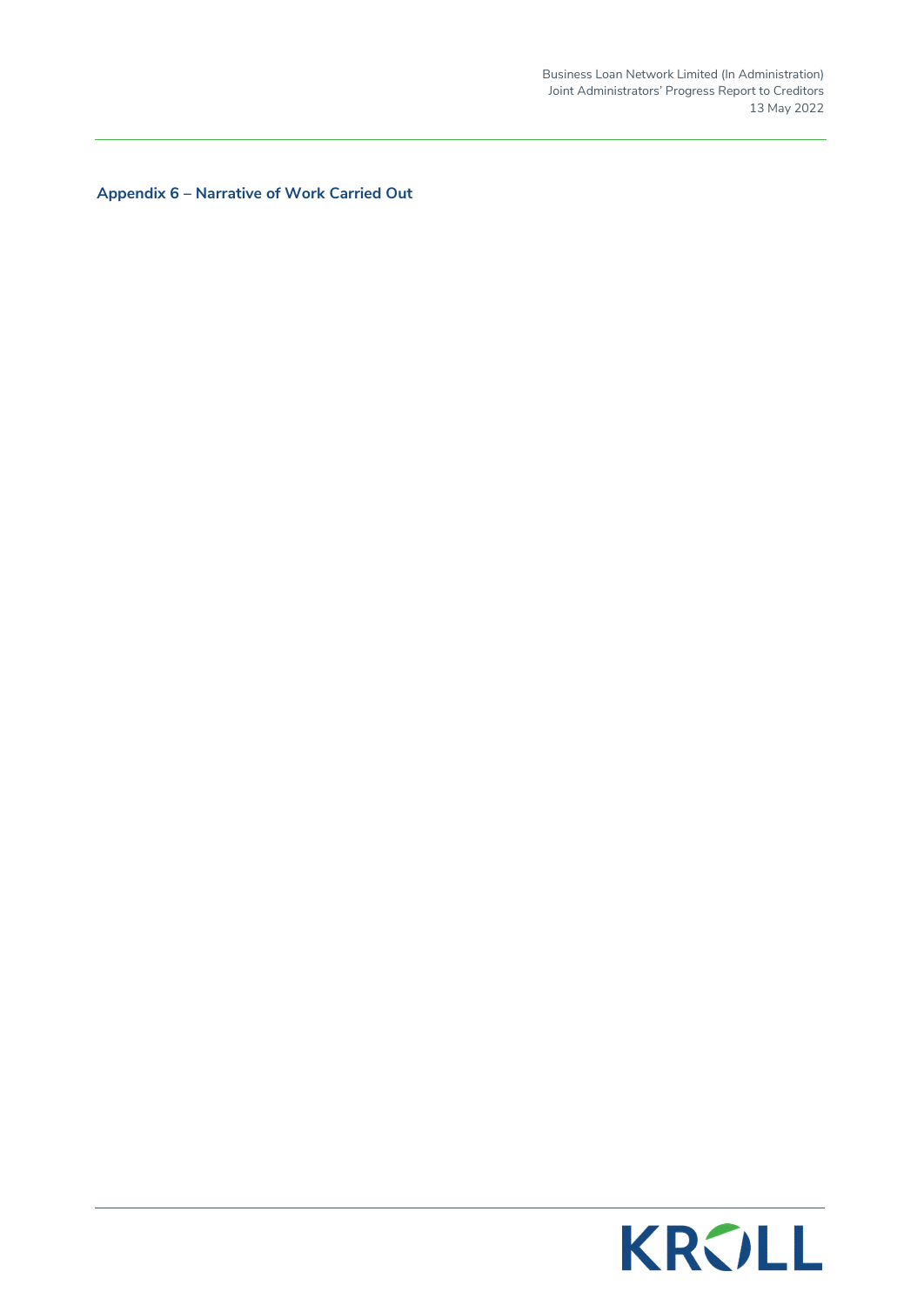#### **Narrative of Work Carried out during the Reporting Period and Anticipated Future Works**

Geoffrey Bouchier and Robert Armstrong were appointed Joint Administrators on 15 April 2021.

#### **Introduction**

This summary should be read in conjunction with the content of this report, together with Appendix 5.

The Joint Administrators' time costs incurred in the Reporting Period total £139,147, which represents 380 hours at an average hourly rate of £366.

The Fee Estimate agreed by the Company's creditors totals £1,532,880 which has not been exceeded by the Joint Administrators.

The Joint Administrators provide the following supporting narrative in relation to the time costs incurred in the Reporting Period:

#### **Strategy**

#### Administration and Planning

During the Reporting Period, the Joint Administrators incurred £104,930 in respect of Administration and Planning, representing 318 hours at an average charge out rate of £330.

Time costs incurred in relation to Administration and Planning have included, but are not limited to, the following tasks:

- Monitoring and reviewing Administration strategy, including completing case reviews at week one, three months and six-months;
- Companies House and Court filings;
- Reviewing insolvency practitioners' bond;
- Administration of bank accounts;
- Undertaking treasury functions in respect of receipts and payments of the Administration;
- Preparation of this report and the Previous Report;
- Dealing with the interaction and co-ordination as between the Client Estate and the Insolvency Estate;
- Completing internal compliance reviews and checklists;
- Discussions with management and legal advisors following Administration Order;
- Liaising with Company directors and management regarding statutory duties;
- Review insurance policies and engage specialist broker to consider on-going insurance requirements;
- Review and analyse insurance policies regarding claims made prior to the Administration and whether policy would respond to further claims post Administration;
- Preparing updates to the Financial Conduct Authority ("FCA") on the status of the Administration;
- Meetings and telephone attendance with FCA representatives;
- Internal discussions and meetings regarding strategy and planning;
- Preparing and filing HMRC statutory notifications.

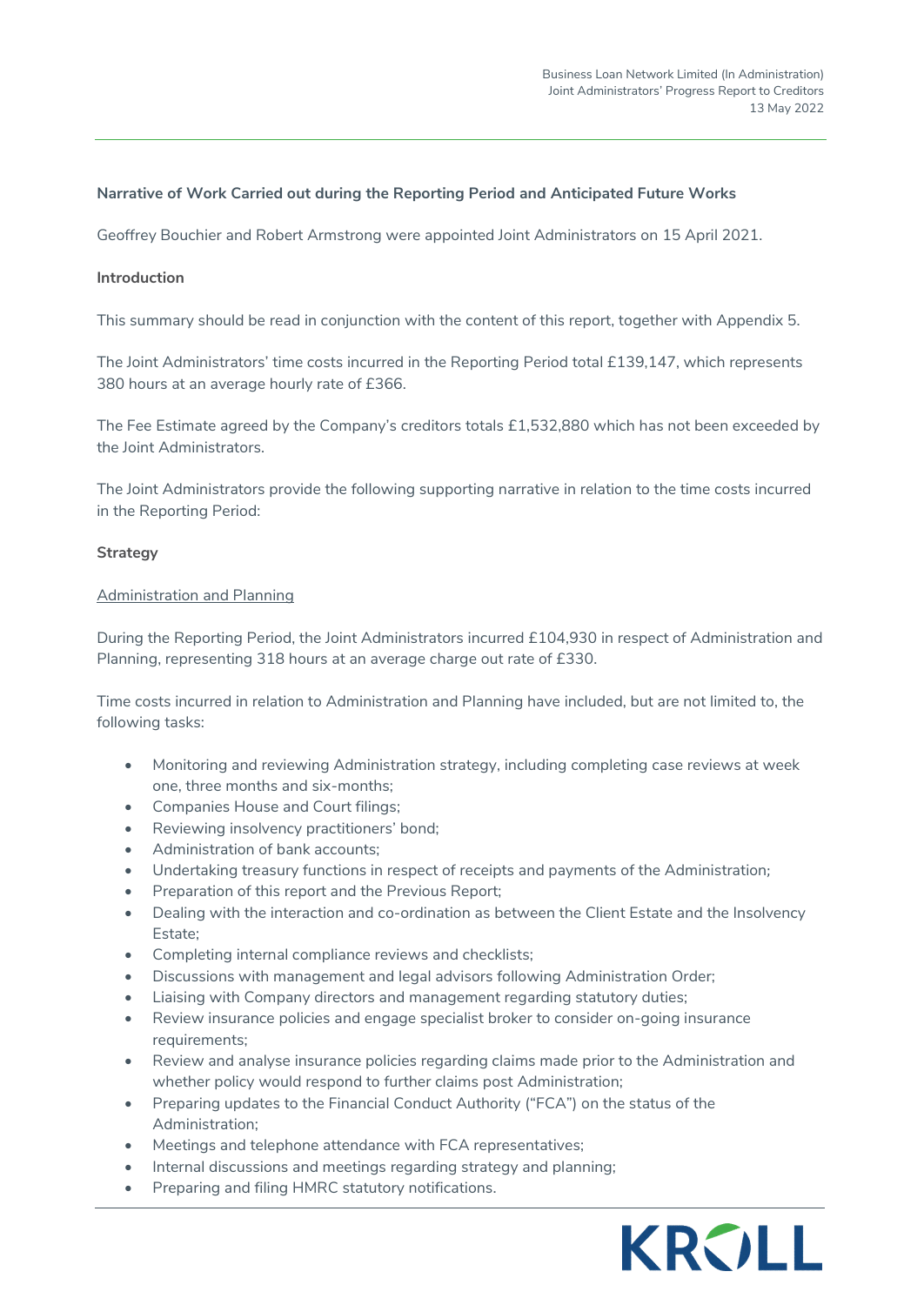The Joint Administrators' time costs to date do not exceed the agreed Fee Estimate in this regard but it is acknowledged that costs in relation to Administration and Planning have exceeded the agreed Fee Estimate in this regard.

This is largely because of the complexities that have been encountered which has resulted in more time being spent by more senior staff than originally anticipated, for example with the preparation of the Proposals and other statutory paperwork.

Future work will likely include the following tasks:

- Internal strategic discussions and meetings and completing case reviews at regular intervals;
- General case oversight by senior team members over key issues, including statutory matters;
- Ongoing interaction and co-ordination as between the Client Estate and the Insolvency Estate,
- Filing notices with Companies House as required;
- Dealing with tax compliance and corporation tax returns;
- Preparing and issuing the Joint Administrators' six-monthly Progress Reports to Creditors;
- Dealing with cashiering matters including making payments and preparing VAT returns as required;
- Regularly reconciling the Administration bank accounts;
- Dealing with queries arising during the appointment;
- Reviewing matters affecting the outcome of the Administration; and
- Complying with internal filing and information recording practices, including documenting strategy decisions.

These time costs, and the expenses of Marsh, Accurate Mailing, Courts Advertising, Total Data Management, Spreckley Partners, as detailed at Appendix 4, do not provide a direct benefit to creditors, but are required by statute, in accordance with insolvency legislation, or are necessary to ensure compliance with best practice and to ensure the case is dealt with efficiently.

#### **Creditors**

Time costs incurred in relation to creditors during the Reporting Period total £26,299 representing 48 hours at an average charge out rate of £550. Time costs incurred in relation to Creditors have included, but not limited to, the following tasks:

- Updating the non-preferential unsecured creditor and Lenders details on our internal systems;
- Considering and dealing with Lenders as creditors/contingent creditors;
- Preparing and sending communications creditors/contingent creditors;
- Preparation for and holding of Creditors' Committee meetings as well as communications to same,

The time costs incurred to date in this regard do not exceed the agreed Fee Estimate and it is not currently anticipated that this will be exceeded. Total time costs in relation to creditors are still expected to total £788,150, and are likely to comprise the following:

- Continuing to deal with creditor claims and queries from creditors and Lenders (up to c.1700 creditors/contingent creditors);
- Continue to deal with Lenders as creditors/contingent creditors;

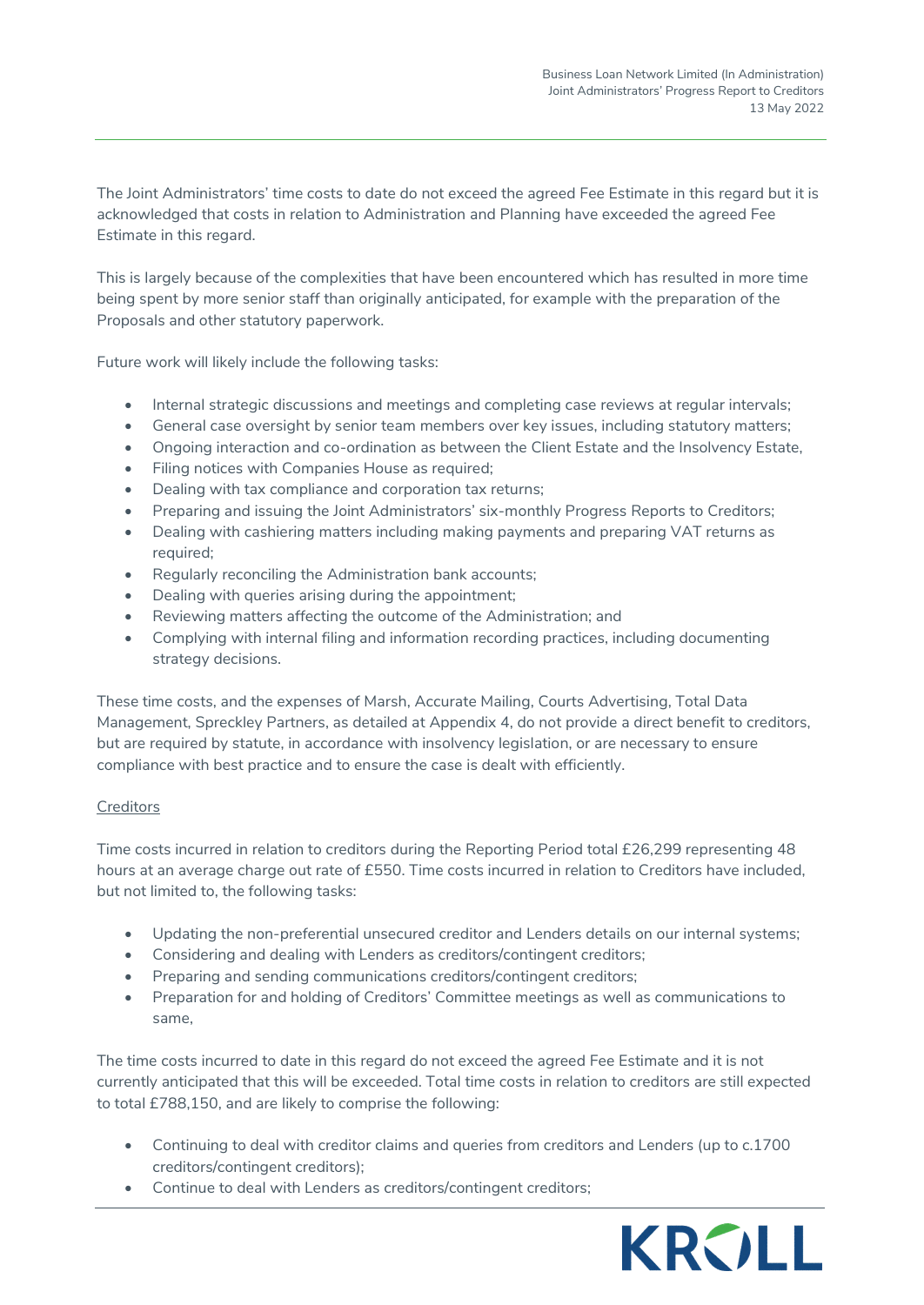- Prepare and issue further FAQ documents to creditors/contingent creditors;
- Provide regular updates and reports to Creditors' Committee;
- Convene and hold Creditors' Committee meetings;
- Providing updates to creditors and Lenders, as necessary; and
- Adjudicating and agreeing creditor claims if there are sufficient funds to enable a dividend to be paid to creditors.

Time costs in this category do not have a direct benefit for creditors except where they relate to dealing with distributions, however these time costs are necessary to keep creditors informed about the Administration and deal with their queries.

#### Investigations

There have been no time costs incurred in relation to creditors during the Reporting Period.

Time costs in this category do not have a direct financial benefit for creditors unless net recoveries are achieved. The statutory reporting requirements to the Secretary of State are incurred in accordance with statutory requirements.

#### Realisation of Assets

Time costs incurred in relation to creditors total £7,919 during the Reporting Period, representing 14 hours at an average charge out rate of £566. Time costs incurred in relation to Creditors have included, but not limited to, the following tasks:

- Time dealing with recovering BLN's Fees and Costs;
- Collating information from the Company's records regarding assets;
- Liaise with legal advisors regarding the potential legal recovery in relation ongoing legal matters;
- Review recovery strategy and consider recovery estimates for BLN owned loans ("the Buy-Back loans).

The time costs incurred to date in this regard do not exceed the agreed Fee Estimate and it is not currently anticipated that this will be exceeded. Total time costs are still expected to total £392,000, and are likely to include the following:

- Completing the review into the Company's debtor ledger, and monitor collection simultaneously with the loan book collection;
- Liaise with legal advisors to progress legal claims for the benefit of the Company;
- Monitor and recover BLN Fees and Costs due to the Company from the managed wind-down of the loan book and ensure that this is recovered for the benefit of the Administration estate; and
- Monitor enforcement strategies and collect proceeds of security from the Buy-Back loans.

The work to be conducted in this regard, and the expenses of Hilco Appraisal, gunnercooke and Actons Solicitors as detailed at Appendix 4, will be of direct benefit to the creditors of the Company as it will result in improved asset recoveries to the Administration estate which may result in a distribution to creditors.

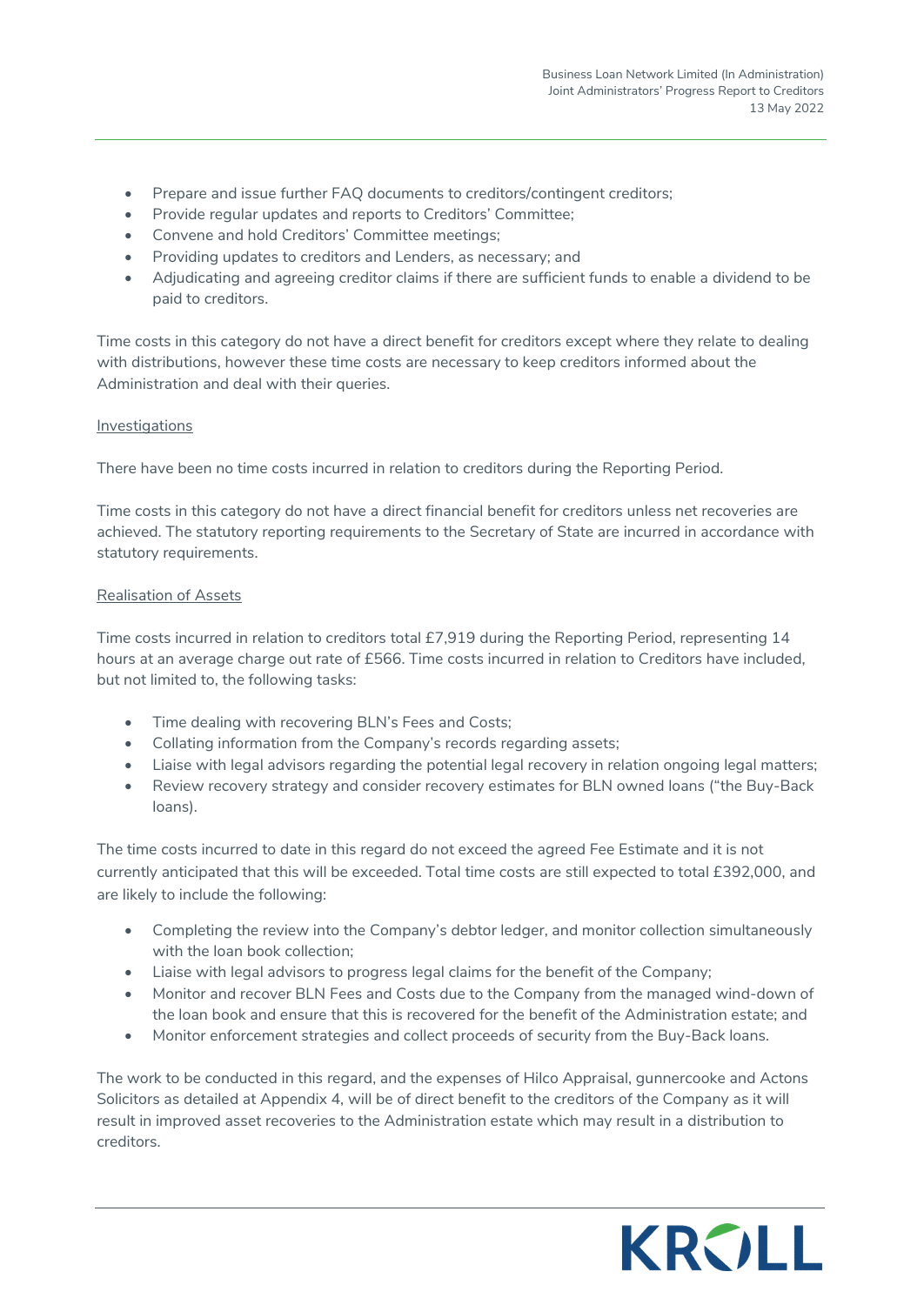# **Client Estate**

|                                                                                                               | Narrative of Work Carried out during the Reporting Period in relation to the Client Estate                                                                                                                                                                                                                                                                                                                                                                                                                                                                                                                                                                                                                                                                                                                                                                                                                                                                                                                                                                                                                                                                                                                                                                                                                                                                                                      |
|---------------------------------------------------------------------------------------------------------------|-------------------------------------------------------------------------------------------------------------------------------------------------------------------------------------------------------------------------------------------------------------------------------------------------------------------------------------------------------------------------------------------------------------------------------------------------------------------------------------------------------------------------------------------------------------------------------------------------------------------------------------------------------------------------------------------------------------------------------------------------------------------------------------------------------------------------------------------------------------------------------------------------------------------------------------------------------------------------------------------------------------------------------------------------------------------------------------------------------------------------------------------------------------------------------------------------------------------------------------------------------------------------------------------------------------------------------------------------------------------------------------------------|
| <b>Client Money Pool</b>                                                                                      | Review and reconcile client monies held at appointment<br>$\bullet$<br>Review lender balances and determine entitlement to client<br>$\bullet$<br>monies held at appointment<br>Review and consider lender entitlement at appointment of<br>$\bullet$<br>Lenders' investment in DLP and TLC loans<br>Review of balances held at appointment not yet allocated to<br>$\bullet$<br>specific Lenders<br>Communication and liaise with FCA regarding the reconciliation<br>$\bullet$<br>of the Client Money Pool<br>Review and consider legal priority issues surrounding the<br>$\bullet$<br>distribution of proceeds received that are subject to competing<br>claims by syndicates<br>Review of Company records to identify Lenders impacted by<br>$\bullet$<br>competing claims over proceeds of security<br>Prepare brief for solicitors to obtain advice as to the specific<br>$\bullet$<br>allocation and distribution of amounts held that are subject to<br>competing interest<br>Review and consider AML / KYC compliance and consider<br>$\bullet$<br>further documentary requirements for Lenders with Client<br>Money Pool balances<br>Facilitate communication with Lenders requesting the provision<br>$\bullet$<br>of further documents in accordance with AML regulations<br>The raising, processing and payment of Lender Withdrawals<br>$\bullet$<br>from the Client Money Pool. |
| Retail Lender - Inbound Queries<br>(Phone and Email)<br>Retail Lender - Outbound<br>Queries (Website Updates) | Monitoring the Kroll inbox and responding to any incoming<br>$\bullet$<br>queries from Lenders.<br>Taking telephone calls from lenders and arranging calls with any<br>$\bullet$<br>lenders seeking further information, including the strategy<br>regarding the wind-down of the loan book.<br>Engaging with ESF to understand the nature of the enquiries<br>$\bullet$<br>being received from lenders and how these are being<br>responded to with a view to ensuring consistency in responses<br>Correspondence with lenders on more contentious loans<br>$\bullet$<br>Preparing several Notices to Lenders<br>$\bullet$<br>Monitoring the Frequently Asked Questions document, updating<br>$\bullet$<br>and issuing the same, as and when appropriate                                                                                                                                                                                                                                                                                                                                                                                                                                                                                                                                                                                                                                       |
|                                                                                                               | Ensuring that the Company's website is kept up to date and<br>$\bullet$<br>provides lenders with copies of documents relevant to the<br>Administration, including the general lender updates                                                                                                                                                                                                                                                                                                                                                                                                                                                                                                                                                                                                                                                                                                                                                                                                                                                                                                                                                                                                                                                                                                                                                                                                    |
| AML / KYC Review                                                                                              | Review KYC and AML documentation held for Lenders<br>$\bullet$<br>Consider and review regulatory compliance with legislation<br>$\bullet$                                                                                                                                                                                                                                                                                                                                                                                                                                                                                                                                                                                                                                                                                                                                                                                                                                                                                                                                                                                                                                                                                                                                                                                                                                                       |

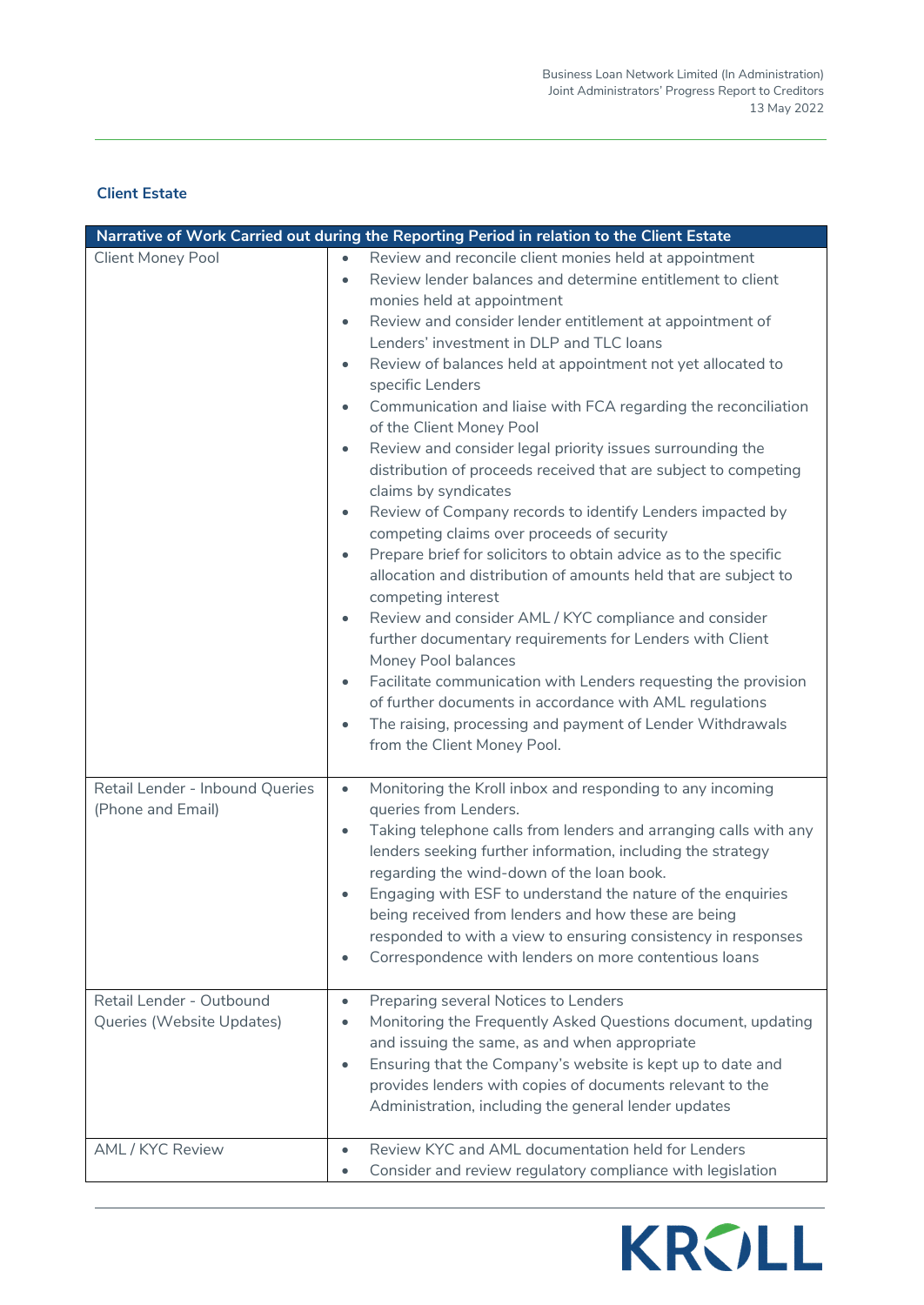|                                                      | Review and determine risk profiles for lenders and determine<br>$\bullet$<br>further documentation requirements<br>Liaise with ESF staff to ensure compliance with legislation and<br>$\bullet$<br>CASS rules prior to distributing any lender funds<br>Requesting further supporting documentation from lenders<br>$\bullet$<br>Facilitate PEP and sanction screening for lenders in accordance<br>with legislation prior to distributing lender funds<br>Production of reports evidencing compliance with legislation.<br>$\bullet$                                                                                                                                                                                                                 |
|------------------------------------------------------|-------------------------------------------------------------------------------------------------------------------------------------------------------------------------------------------------------------------------------------------------------------------------------------------------------------------------------------------------------------------------------------------------------------------------------------------------------------------------------------------------------------------------------------------------------------------------------------------------------------------------------------------------------------------------------------------------------------------------------------------------------|
| <b>CASS</b> - Review and Future                      | Review existing procedures for dealing with client funds<br>$\bullet$                                                                                                                                                                                                                                                                                                                                                                                                                                                                                                                                                                                                                                                                                 |
| Operations                                           | Establish controls and procedures surrounding daily account<br>$\bullet$<br>reconciliations<br>Liaise with RBSI and Barclays regarding the continued<br>$\bullet$<br>operation of client monies accounts<br>Liaise with FCA and Barclays regarding the establishment of a<br>$\bullet$<br>new client monies account<br>Review of daily reconciliations<br>$\bullet$<br>Instructions to banks regarding transfer of monies<br>$\bullet$<br>Review, consider and implement changes required to platform<br>$\bullet$<br>to account and deal with the return of CMP, Client Assets and<br>the 25% retention.<br>Development and implementation of reporting and oversight<br>$\bullet$<br>procedures.<br>Review of weekly and cumulative reconciliations |
| <b>Fixed Costs</b>                                   | Review and approve account payments for BLN fees and third-<br>$\bullet$<br>party costs                                                                                                                                                                                                                                                                                                                                                                                                                                                                                                                                                                                                                                                               |
| Issuing Syndicate/Lender<br>Updates / Communications | Review and approve Lender updates and communications to<br>$\bullet$<br>Lenders. Working with site team on updates<br>Checking consistency with previous updates<br>$\bullet$<br>Ensuring level of detail is provided<br>Ensuring all enforcement options have been considered,<br>including updated statement of means to ensure recoveries are<br>expediated where possible                                                                                                                                                                                                                                                                                                                                                                         |
| Lender Servicing - Variable<br>Costs                 | Variety of tasks associated with Lender queries and servicing<br>$\bullet$<br>The raising, processing and payment of Lender Withdrawals<br>$\bullet$<br>from the Client Assets<br>Dealing with Lender tax statements<br>$\bullet$                                                                                                                                                                                                                                                                                                                                                                                                                                                                                                                     |
| Loan Book Servicing -<br>Oversight and Monitoring    | Initial review of all loans, estimated to realise value, timescales<br>$\bullet$<br>for realisations, potential enforcement options<br>Bi-weekly discussions with ESF and Joint Administrators' staff<br>$\bullet$<br>re strategy and background<br>Detailed monthly provision reviews - ERV and recovery dates<br>$\bullet$<br>Review of TLCs and arranging better reporting going forward<br>$\bullet$                                                                                                                                                                                                                                                                                                                                              |

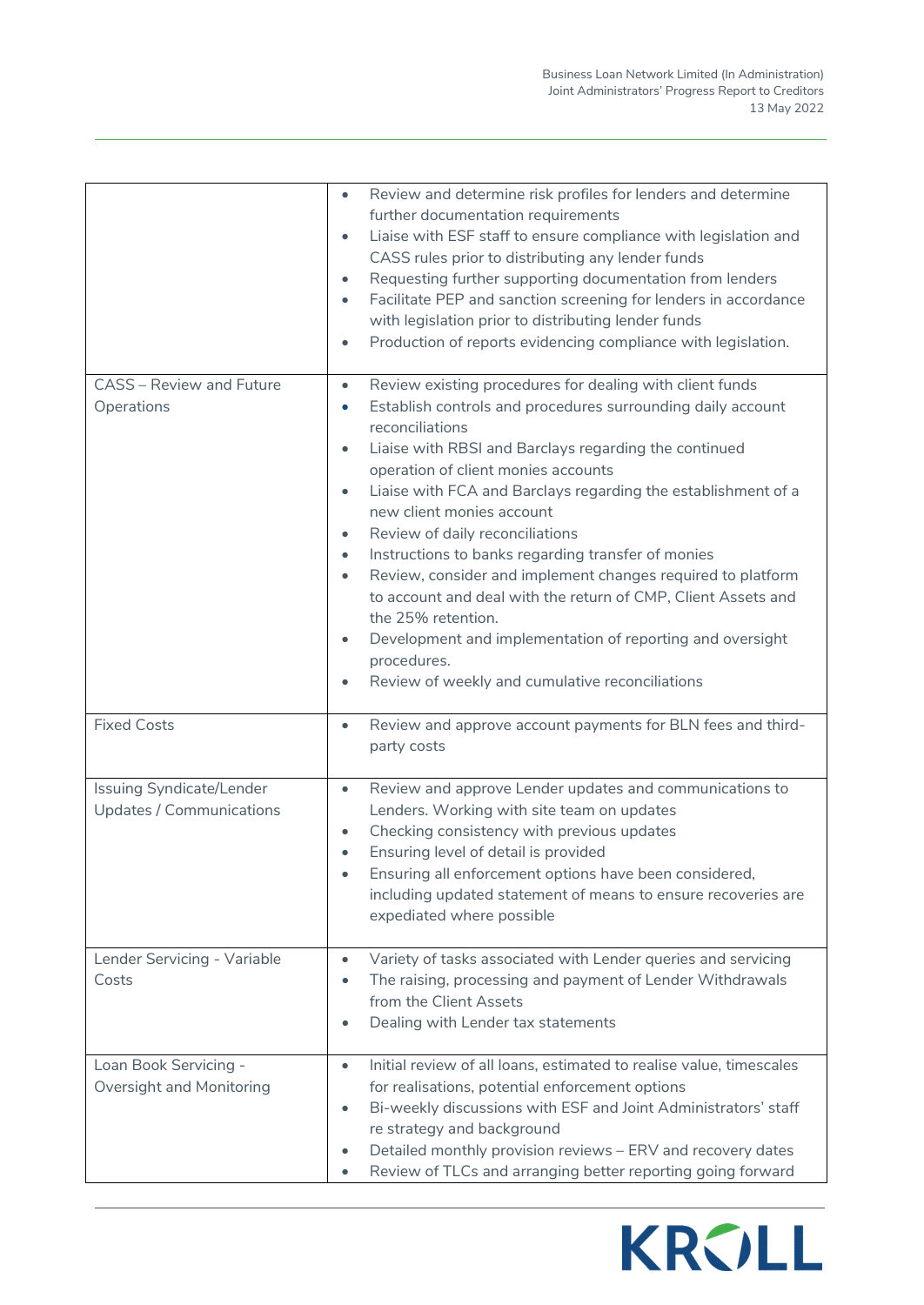|                                                                                                                              | Proactive monitoring of PG action - including a review of Assets<br>$\bullet$<br>and Liabilities statements alongside Income and Expenditure<br>accounts to ensure no further assets or recovery action is<br>available<br>Reviewing loans which have been extended to ensure<br>$\bullet$<br>appropriate interest has been applied<br>Working alongside ESF staff to ensure any loan extensions are<br>$\bullet$<br>in lenders best interests<br>Reviewing of information packs for detail to ensure loan security<br>$\bullet$<br>and loan priority status are correctly reported<br>Working alongside ESF and legal professionals to reconcile any<br>$\bullet$<br>uncertainties within the Loans<br>Review of previous Lender Updates for historic detail,<br>$\bullet$<br>Liaising with respective officeholders of Borrowers where<br>$\bullet$<br>formal appointments have been made<br>Reviewing proposals / progress reports on Administrations and<br>$\bullet$<br>progress reports and periodic updates from trustee in<br>bankruptcies and LPA Receivers respectively<br>Maintenance of records<br>$\bullet$ |
|------------------------------------------------------------------------------------------------------------------------------|--------------------------------------------------------------------------------------------------------------------------------------------------------------------------------------------------------------------------------------------------------------------------------------------------------------------------------------------------------------------------------------------------------------------------------------------------------------------------------------------------------------------------------------------------------------------------------------------------------------------------------------------------------------------------------------------------------------------------------------------------------------------------------------------------------------------------------------------------------------------------------------------------------------------------------------------------------------------------------------------------------------------------------------------------------------------------------------------------------------------------|
| Updating and Reporting to the<br><b>FCA</b>                                                                                  | Telephone calls and emails with the FCA<br>$\bullet$<br>Preparation of information<br>$\bullet$                                                                                                                                                                                                                                                                                                                                                                                                                                                                                                                                                                                                                                                                                                                                                                                                                                                                                                                                                                                                                          |
| <b>Competing Claims over CASS</b><br>Monies and Dealing with<br>Unclaimed CASS Monies /<br><b>Distributing Client Monies</b> | Review of financial and non-financial information regarding<br>$\bullet$<br>Loan proceeds where there is legal uncertainty as to the priority<br>of distribution between loan syndicates<br>Conduct detailed analysis of financial and non-financial<br>$\bullet$<br>information<br>Preparation and instruction of gunnercooke to conduct legal<br>review<br>Telephone calls and emails concerning same                                                                                                                                                                                                                                                                                                                                                                                                                                                                                                                                                                                                                                                                                                                  |

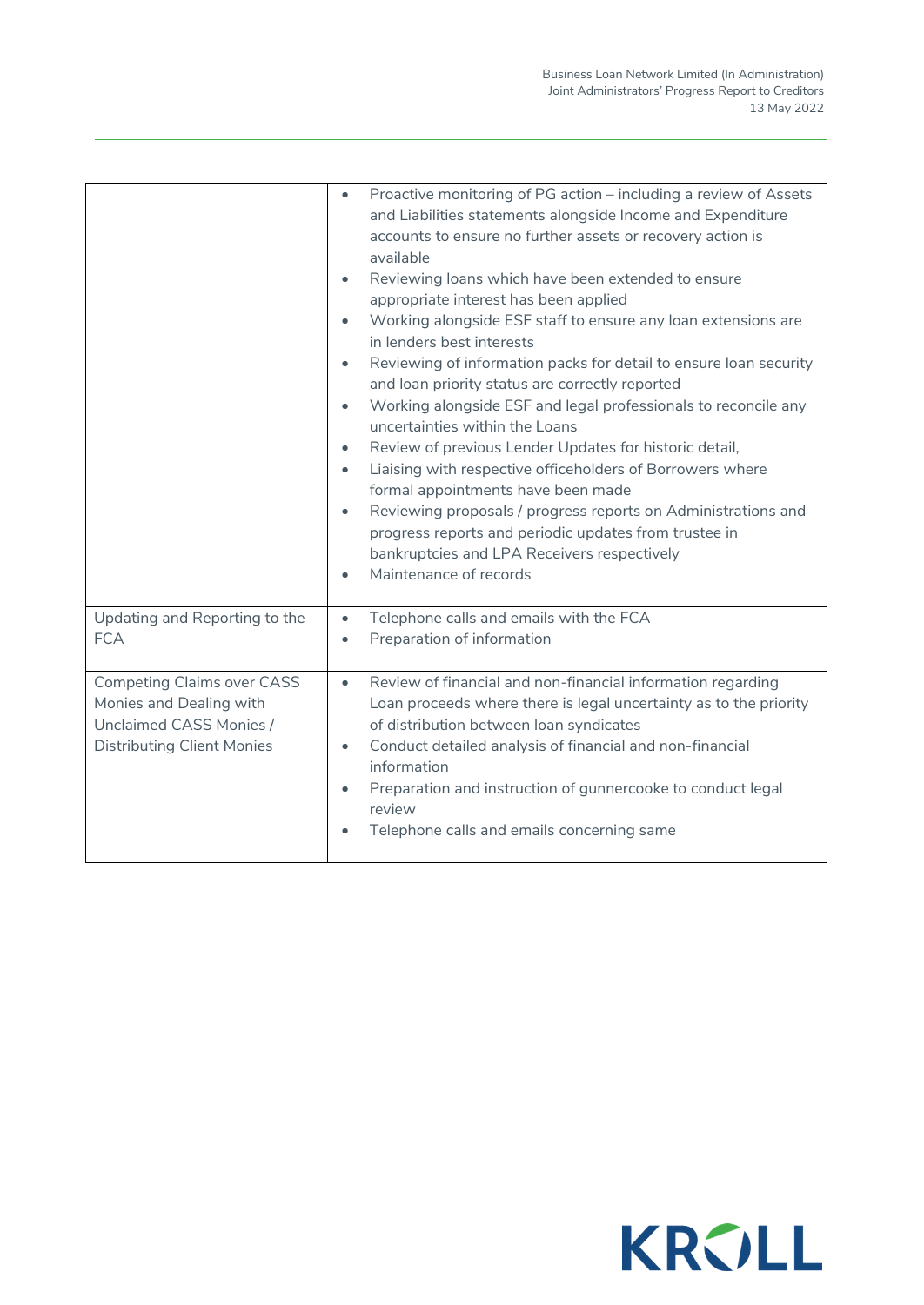#### **Appendix 7 – Statement of Creditors' Rights**

*Rule numbers refer to Insolvency (England & Wales) Rules 2016 (as amended) Section or paragraph numbers refer to Insolvency Act 1986* 

If you require a copy of any relevant rule or section, please contact Tom Marston at [Tom.Marston@kroll.com.](mailto:Tom.Marston@kroll.com) 

#### **Information for Creditors on remuneration and expenses of Administrators**

Information regarding the fees and expenses of Administrators, including details of the expenses policy and hourly charge out rates for each grade of staff that may undertake work on this case, is in a document called "Administration: A Creditor's Guide to Insolvency Practitioner Fees". This can be viewed and downloaded from Kroll's website at:

[https://www.kroll.co.uk/services/disputes-and-investigations/restructuring/corporate](https://www.kroll.co.uk/services/disputes-and-investigations/restructuring/corporate-restructuring/creditor-guides-and-employee-fact-sheets)[restructuring/creditor-guides-and-employee-fact-sheets.](https://www.kroll.co.uk/services/disputes-and-investigations/restructuring/corporate-restructuring/creditor-guides-and-employee-fact-sheets) 

Should you require a copy, please contact this office.

#### **Creditors' Requests for Further Information**

If you would like to request more information about the Joint Administrators' remuneration and expenses disclosed in this progress report, you must do so in writing within 21 days of receiving this progress report.

Requests from unsecured creditors must be made with the concurrence of at least 5% in value of Unsecured Creditors (including the unsecured creditor making the request) or with the permission of the Court.

#### **Creditors' Right to Challenge our Remuneration and Expenses**

If you wish to challenge the basis of the Joint Administrators' remuneration, the remuneration charged, or the expenses incurred during the period covered by this progress report, you must do so by making an application to Court within eight weeks of receiving this progress report.

Applications are by unsecured creditors (including the unsecured creditors making the challenge) or with the permission of the Court.

The full text of the relevant rules can be provided on request by writing to Tom Marston at Kroll Advisory Ltd., The Shard, 32 London Bridge Street, London, SE1 9SG or at BLN@kroll.com.

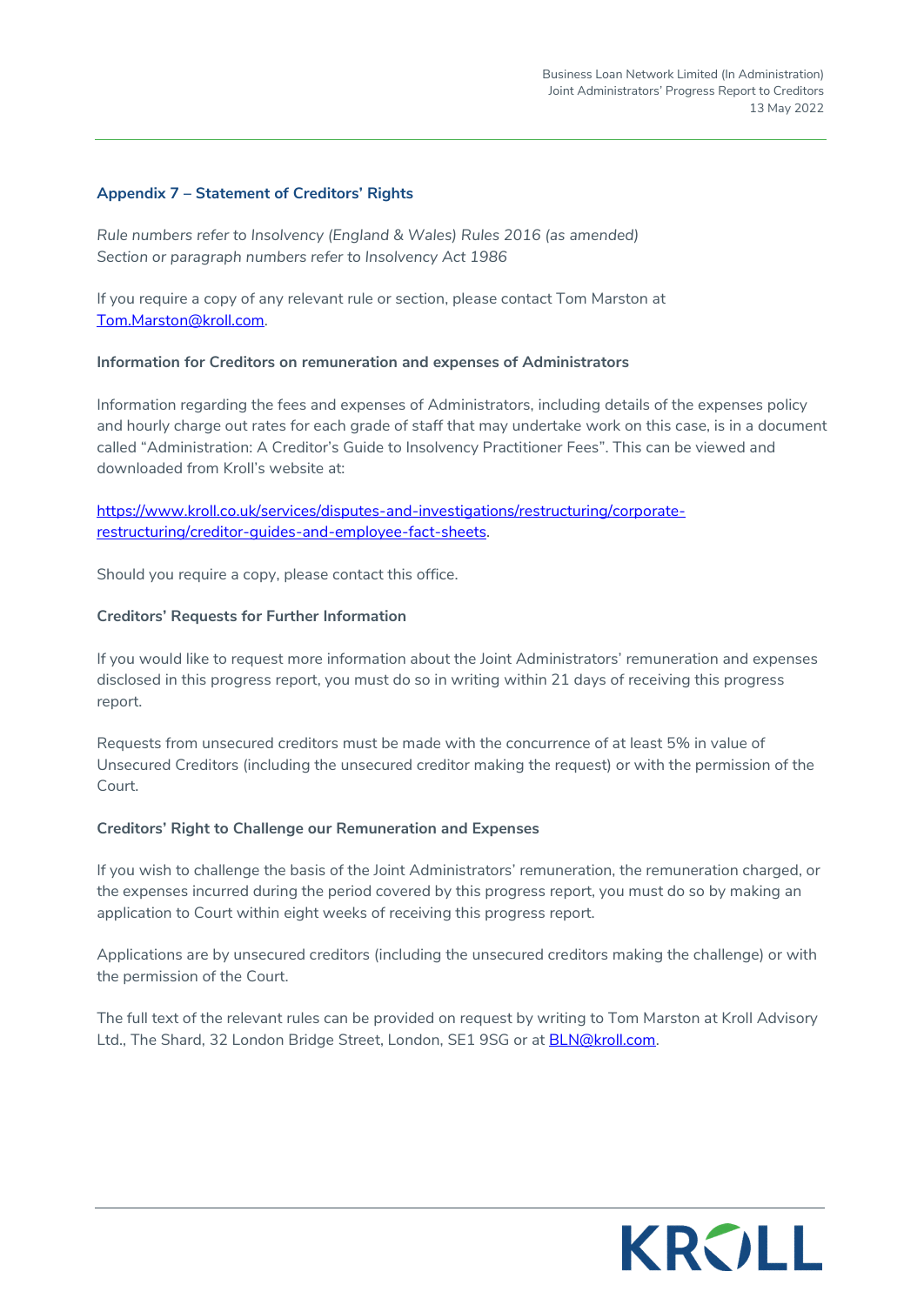# **Appendix 8 – Definitions**

| <b>Word or Phrase</b>     | <b>Definition</b>                                                                                                                                                                                                                                   |
|---------------------------|-----------------------------------------------------------------------------------------------------------------------------------------------------------------------------------------------------------------------------------------------------|
| the Act                   | The Insolvency Act 1986 (as amended)                                                                                                                                                                                                                |
| the Appointment Date      | 15 April 2021 being the date of appointment of the Joint Administrators                                                                                                                                                                             |
| <b>Barclays</b>           | Barclays Bank plc, 15 Colmore Road, Birmingham, B3 2BH, with whom<br>the Company banked                                                                                                                                                             |
| <b>BLN</b> Fees and Costs | Amounts payable to the Company derived from its entitlement from<br>Loan Recoveries to the extent that Lenders have agreed to the deduction<br>by the Company from any part of those proceeds.                                                      |
| <b>BEIS</b>               | Department for Business, Energy & Industrial Strategy                                                                                                                                                                                               |
| <b>Borrowers</b>          | Those entities which borrowed monies from Lenders facilitated by the<br>Company.                                                                                                                                                                    |
| Category 1 Expenses       | The Joint Administrators' expenses, in dealing with the Administration,<br>to persons providing the service to which the expense relates and who<br>are not an associate of the Administrator. These expenses can be paid<br>without prior approval |
| Category 2 Expenses       | The Joint Administrators' expenses, in dealing with the Administration,<br>to associates or where there is an element of shared costs. Such<br>expenses require approval by creditors before payment                                                |
| CASS                      | <b>FCA's Client Assets Sourcebook</b>                                                                                                                                                                                                               |
| <b>Client Money</b>       | Monies held in Lenders' accounts with the Company upon the<br>appointment of the Joint Administrators                                                                                                                                               |
| <b>Client Assets</b>      | Loan Recoveries received after the Administrators' appointment which<br>include amounts to which Lenders are entitled                                                                                                                               |
| 25% Retention             | Being 25% of Client Assets                                                                                                                                                                                                                          |
| <b>Client Estate</b>      | Matters and assets that relate to the proprietary rights of Lenders, being<br>Client Money and Client Assets, and the associated costs and expenses,<br>and specifically excluding the Insolvency Estate.                                           |
| the Company               | Business Loan Network Limited (In Administration) (Company Number:<br>07248014)                                                                                                                                                                     |
| <b>Company Assets</b>     | Assets which belong to the Company or to which its entitled, to include<br><b>BLN Fees and Costs</b>                                                                                                                                                |

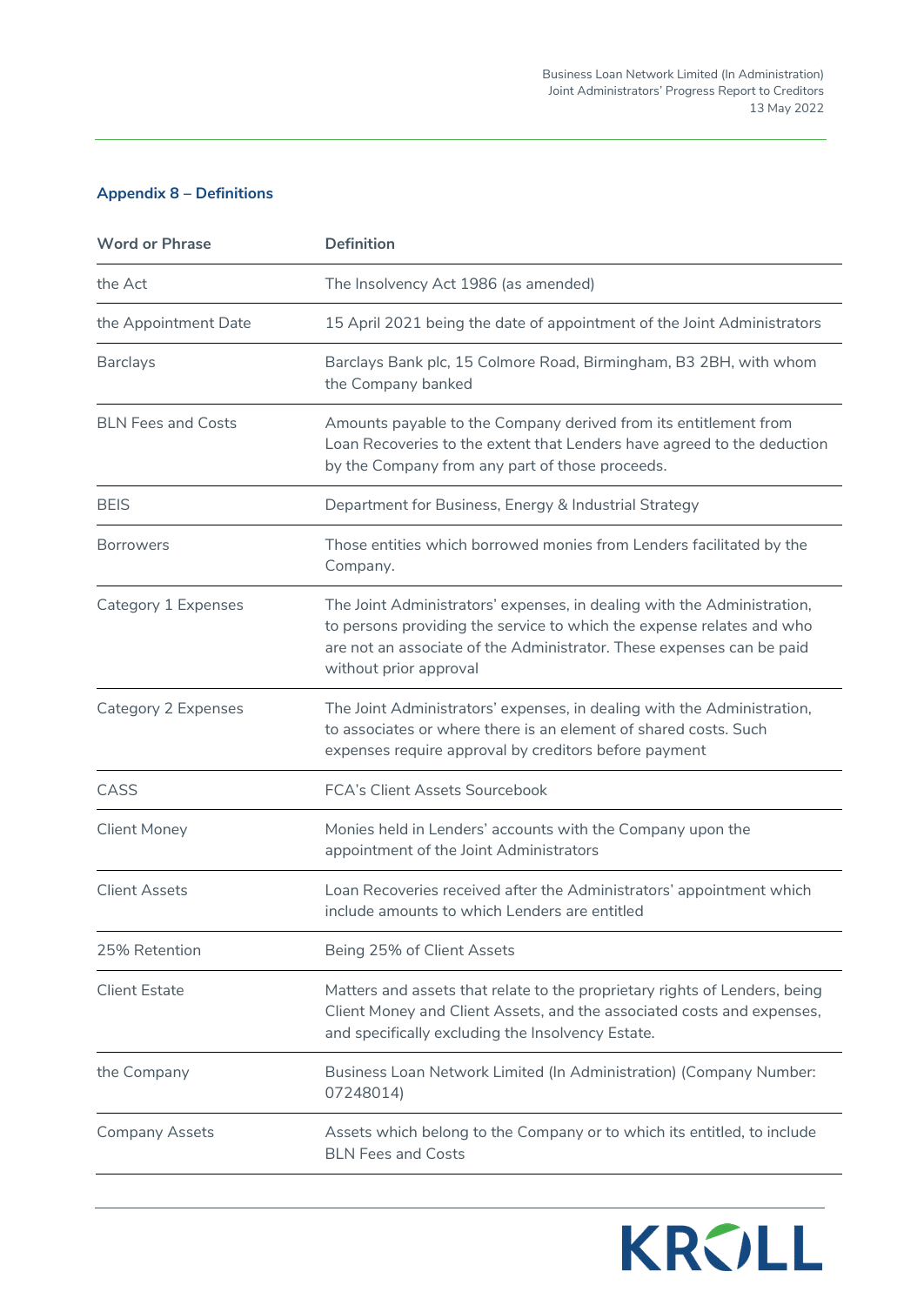| <b>Word or Phrase</b>      | <b>Definition</b>                                                                                                                                                                                                               |
|----------------------------|---------------------------------------------------------------------------------------------------------------------------------------------------------------------------------------------------------------------------------|
| COVID-19                   | Coronavirus Pandemic                                                                                                                                                                                                            |
| Cumulative Period          | The period from 15 April 2021 14 April 2022                                                                                                                                                                                     |
| the Directors              | Jill Sandford, Peter Brown, Kevin Caley and Quentin Baer, the directors<br>of the Company                                                                                                                                       |
| <b>EC Regulation</b>       | EC Regulation on Insolvency Proceedings 2000                                                                                                                                                                                    |
| <b>ESF</b>                 | ESF Capital Limited, 2nd Floor Newlands House, 40 Berners Street,<br>London, United Kingdom, W1T 3NA, the Company's parent company                                                                                              |
| the FCA                    | Financial Conduct Authority, 12 Endeavour Square, London, E20 1JN                                                                                                                                                               |
| FOS                        | Financial Ombudsman Service, being s service that settles complaints<br>between consumers and businesses that provide financial services                                                                                        |
| gunnercooke                | gunnercooke LLP, 1 Cornhill, London, EC3V 3ND, a limited liability<br>partnership (registered number OC355375)                                                                                                                  |
| <b>HMRC</b>                | <b>HM Revenue and Customs</b>                                                                                                                                                                                                   |
| Insolvency Estate          | Matters in relation to the Administration of the Company, to include<br>Company Assets and the associated costs and expenses, and specifically<br>excluding Client Estate.                                                      |
| Institutional Investors    | Being financial organisations or investment institutions who<br>predominately make the decisions to invest into Loans on behalf of their<br>members or shareholders.                                                            |
| the Joint Administrators   | Geoffrey Wayne Bouchier and Robert John Armstrong of Kroll Advisory<br>Ltd, The Shard, 32 London Bridge Street, London SE1 9SG,                                                                                                 |
| Lenders                    | Includes both Retail Investors and Institutional Investors                                                                                                                                                                      |
| the Lender Client Accounts | In accordance with the CASS Rules, Client Monies must be held in<br>designated client accounts                                                                                                                                  |
| Loans                      | Loans made to Borrowers facilitated by the Company.                                                                                                                                                                             |
| Loan Recoveries            | Proceeds of loans collected or recovered from Borrowers.                                                                                                                                                                        |
| Loan Book Servicing        | The tasks which are inherent in working out the Loans (borrower<br>redemptions, analysis and assessing options on default, negotiations or<br>legal recovery action) and distributing Client Assets to the relevant<br>Lenders. |

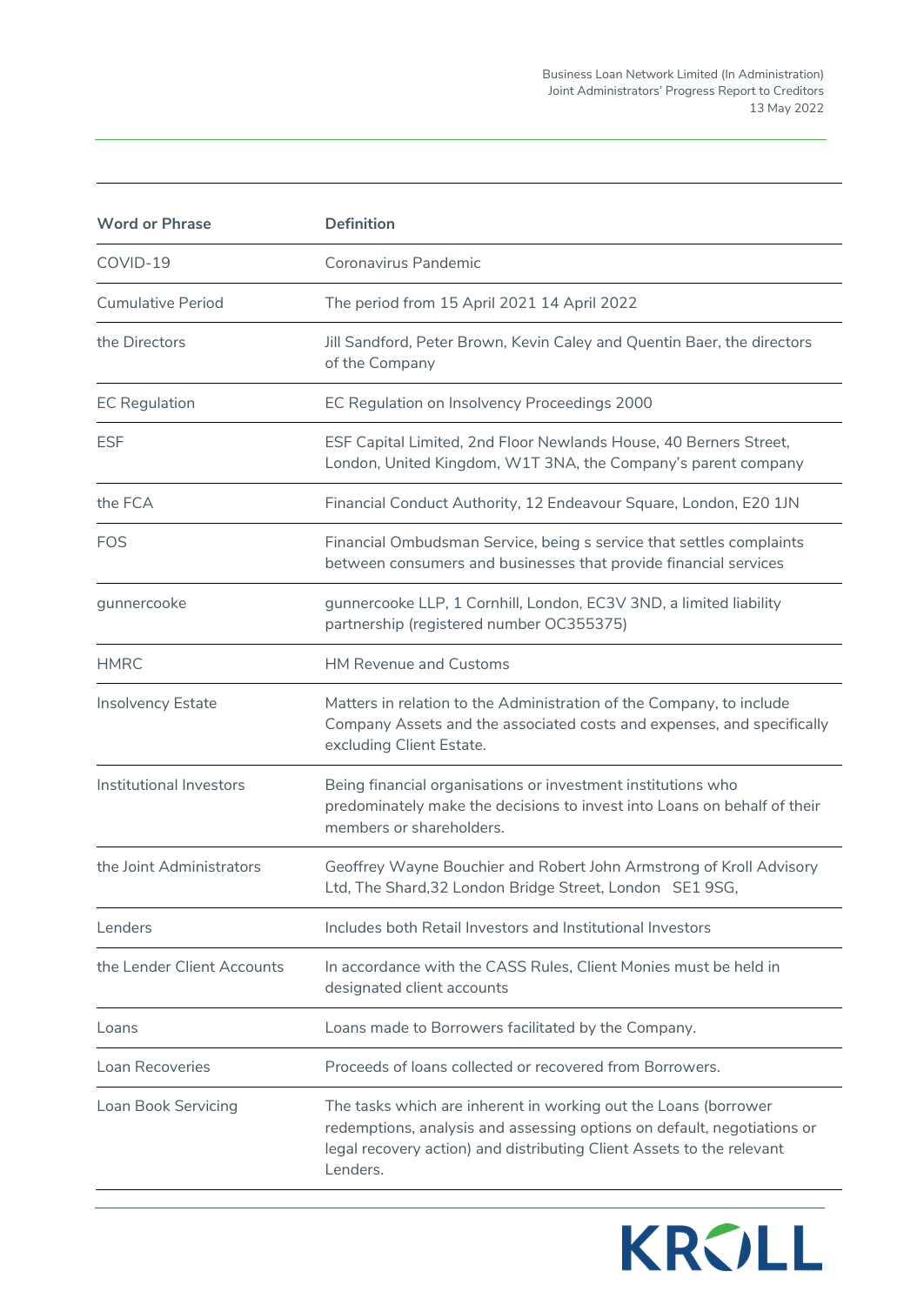Business Loan Network Limited (In Administration) Joint Administrators' Progress Report to Creditors 13 May 2022

P2P Peer-to-Peer **Word or Phrase Definition** Preferential Creditor/s A creditor with a claim that ranks in priority to other unsecured creditors, to floating charge holders and the prescribed part. Preferential debts are either 'ordinary', such as certain employee claims, or 'secondary', such as HMRC's claims for VAT and PAYE income tax, which will rank for payment after the ordinary preferential claims are paid in full. the Prescribed Part Pursuant to Section 176A of the Act where a floating charge is created after 15 September 2003 a designated amount of the Company's net property (floating charge assets less costs of realisation) shall be made available to Unsecured Creditors the Previous Report The Joint Administrators' Progress Report dated 11 November 2021 the Proposals The Joint Administrators' Report to Creditors and Statement of Proposals issued on 8 June 2021 RBSI Royal Bank of Scotland International, 280 Bishopsgate, London, EC2M 4RB, with whom the Company banked. the Reporting Period The period from 15 October 2021 to 14 April 2022 Retail Investors **Being individuals who predominately make the decisions to invest into** Loans on their own behalf. the Report **Report of Proposed Administrators dated 9 April 2021**, which was submitted to Court with the proposed application to place the Company into Administration and which has been made available to Lenders on the Company's website. the Rules The Insolvency (England & Wales) Rules 2016 (as amended) the Secured Creditor The holder of a fixed and floating charge over the Company's assets. The Company has no secured creditors. SIP 9 Statement of Insolvency Practice 9 – Industry best practice for Insolvency Practitioners in relation to disclosure of remuneration and expenses SOA Statement of Affairs, documentation [to be] supplied by the Director outlining the Company's financial position as at the Appointment Date Sponsors or Introducers Being those who introduced Loans to the P2P platform

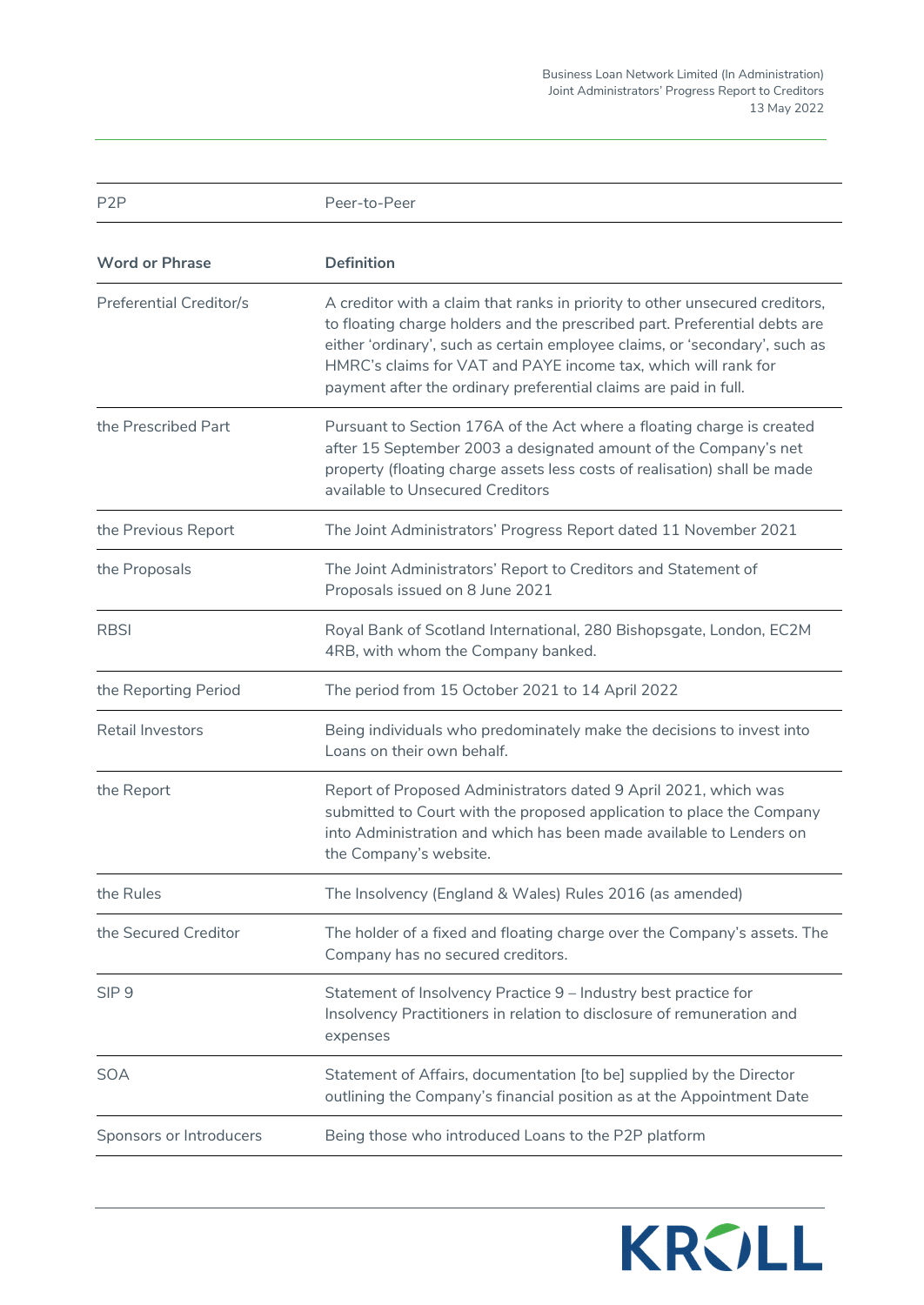| TAL.               | ThinCats Australia Group Holding Pty Limited, a company incorporated<br>in Australia of which the Company owns 25.48%                                         |
|--------------------|---------------------------------------------------------------------------------------------------------------------------------------------------------------|
| Terms & Conditions | Being the Terms & Conditions published on the Company's website and<br>available to Lenders.                                                                  |
| <b>TLSL</b>        | ThinCats Loan Syndicates Limited, acting as agents of the Lenders and<br>perform roles described as "Lender Agent", Facility Agent" and "Security<br>Trustee" |
| <b>TPL</b>         | ThinCats Participations Limited, acting as agents of the Lenders and<br>perform roles described as "Lender Agent", Facility Agent" and "Security<br>Trustee"  |
| <b>TUPE</b>        | The Transfer of Undertaking (Protection of Employment) Regulations<br>2006                                                                                    |